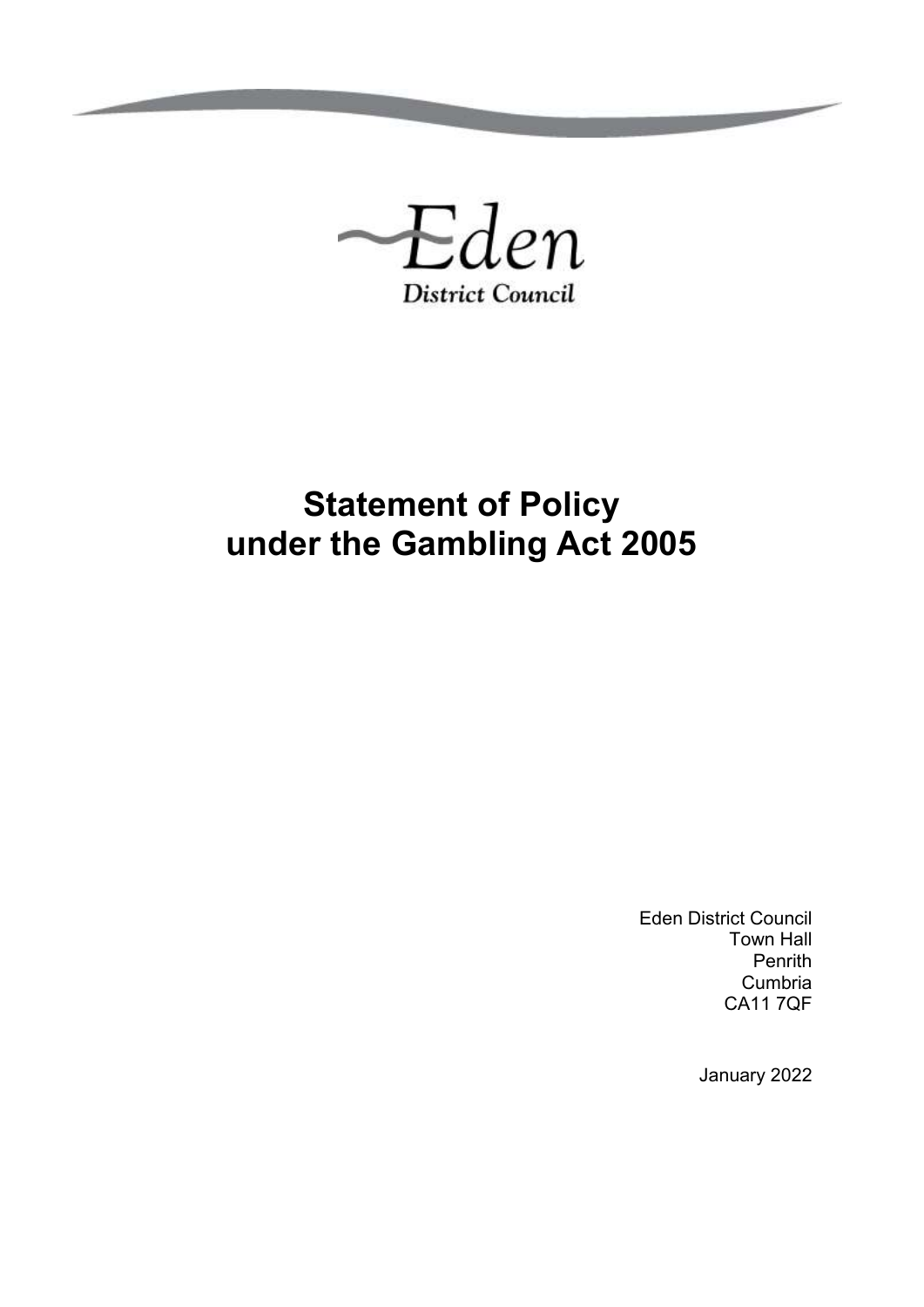## **Contents**

| 1.             |                                                                                   |  |
|----------------|-----------------------------------------------------------------------------------|--|
| 2.             |                                                                                   |  |
| 3.             |                                                                                   |  |
| 4.             |                                                                                   |  |
| 5.             |                                                                                   |  |
| 6.             |                                                                                   |  |
| 7 <sub>1</sub> |                                                                                   |  |
| 8.             |                                                                                   |  |
|                |                                                                                   |  |
| 9.             |                                                                                   |  |
|                |                                                                                   |  |
|                |                                                                                   |  |
|                |                                                                                   |  |
|                |                                                                                   |  |
|                |                                                                                   |  |
|                |                                                                                   |  |
|                |                                                                                   |  |
|                |                                                                                   |  |
|                |                                                                                   |  |
|                | Part C - Permits/Temporary and Occasional Use Notices/Small Society Lotteries  29 |  |
|                | 19. Unlicensed Family Entertainment Centre Gaming Machine Permits  29             |  |
|                | 20. Alcohol Licensed Premises Gaming Machine Permits  30                          |  |
|                |                                                                                   |  |
|                |                                                                                   |  |
|                |                                                                                   |  |
|                |                                                                                   |  |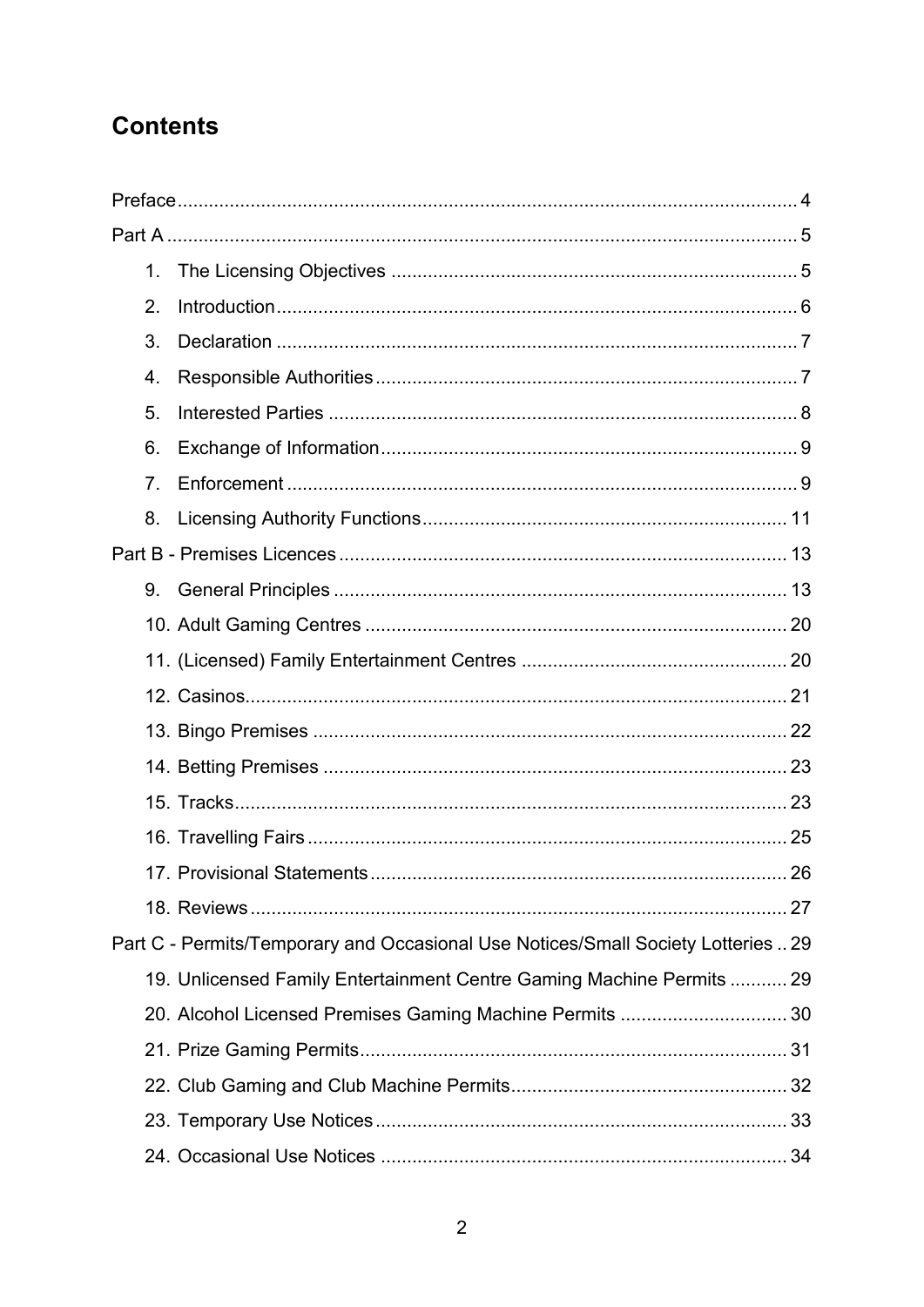This Statement of Policy was approved by Eden District Council on 25 November 2021.

All references to the "Guidance" refers to the Gambling Commission's Guidance to Licensing Authorities published on 1 April 2021.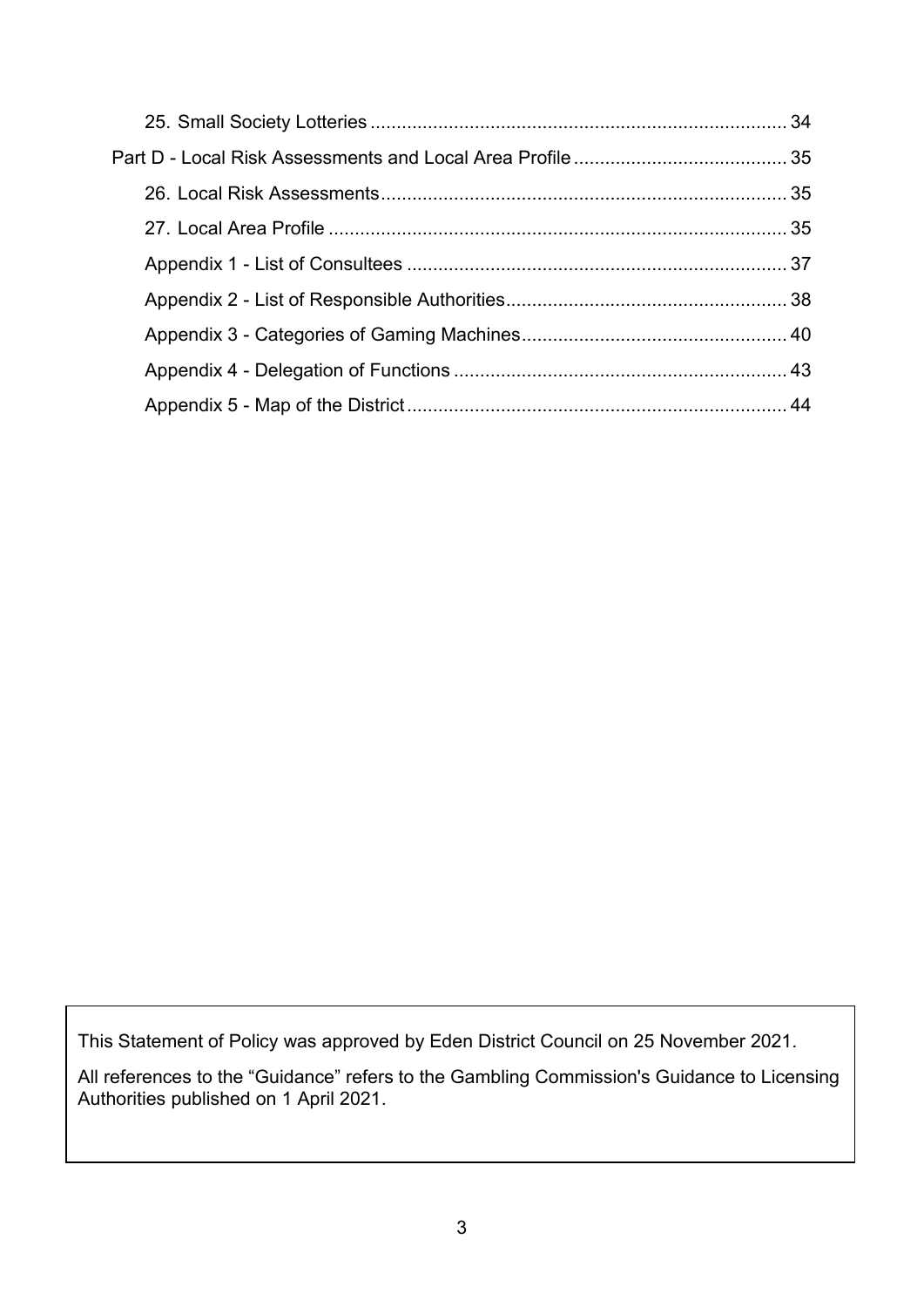## <span id="page-3-0"></span>**Preface**

Under the Gambling Act 2005, a new regime for regulating gambling and betting was introduced from 1 September 2007. The Gambling Commission and local licensing authorities are responsible for licensing and regulating all gambling in Great Britain other than spread betting, which is the responsibility of the Financial Conduct Authority (FCA).

Licensing authorities license gambling premises within their area, as well as undertaking functions in relation to lower stake gaming machines and registering societies to run small society lotteries. The Gambling Act 2005 also provides a system of temporary and occasional use notices. These authorise premises that are not licensed generally for gambling purposes to be used for certain types of gambling, for limited periods.

Allerdale Borough Council, Barrow Borough Council, Carlisle City Council, Copeland Borough Council, Eden District Council and South Lakeland District Council continue to work together to share best practice in an effort to ensure, so far as practicable, consistency of approach across Cumbria. This statement of policy sets out the principles that Eden District Council propose to apply in exercising its functions under the Gambling Act 2005, in particular for managing the expectations in relation to operators with premises in the locality. Under the Gambling Act 2005, each local authority is required to prepare and publish their statement of policy every three years which must be consulted on. A list of consultees is shown at Appendix 1.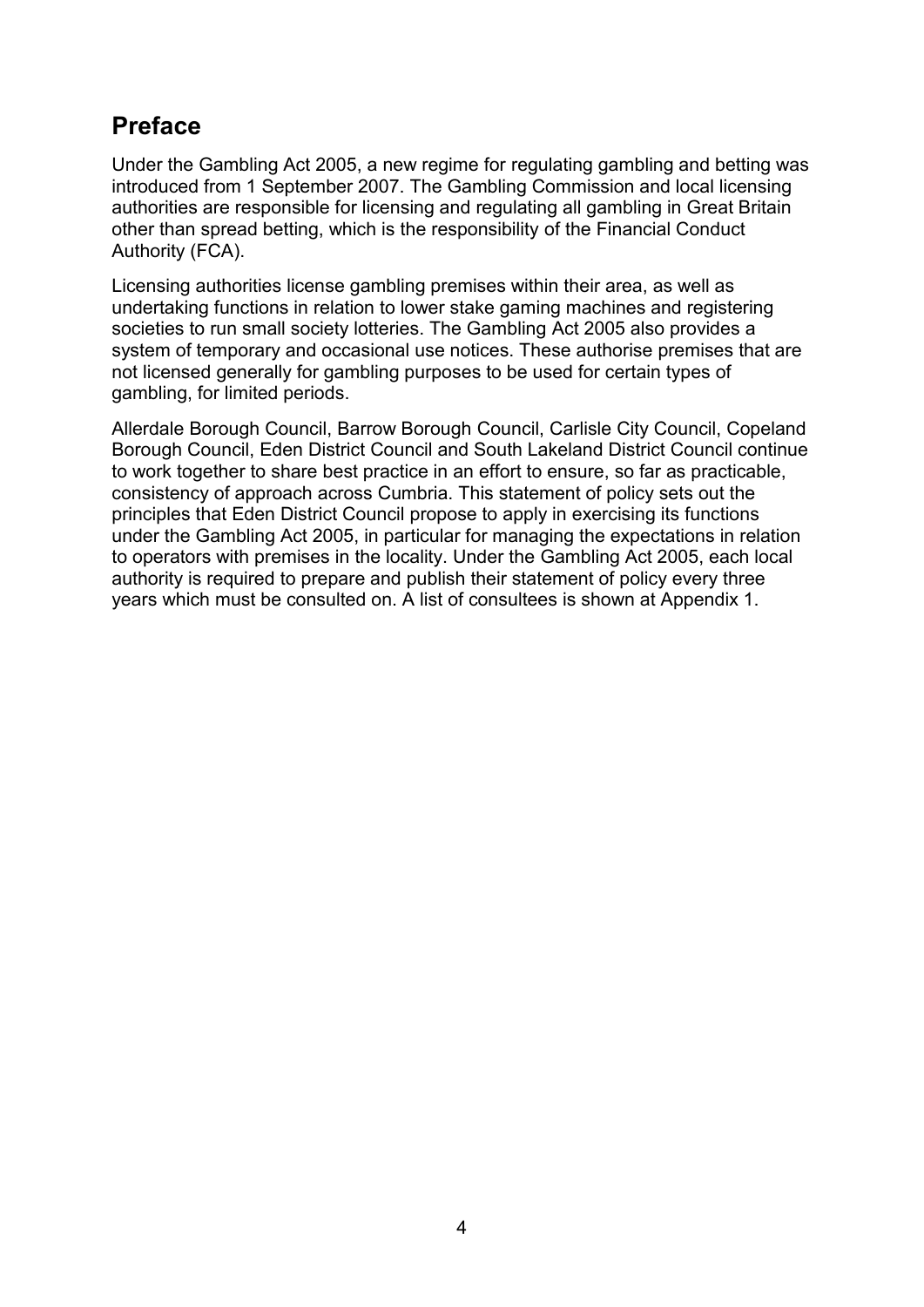## **Part A**

## <span id="page-4-1"></span><span id="page-4-0"></span>**1. The Licensing Objectives**

- 1.1 In exercising most of their functions under the Gambling Act 2005 ("the Act"), licensing authorities must have regard to the licensing objectives as set out in section 1 of the Act. The licensing objectives are:
	- Preventing gambling from being a source of crime or disorder, being associated with crime or disorder or being used to support crime;
	- Ensuring that gambling is conducted in a fair and open way;
	- Protecting children and other vulnerable persons from being harmed or exploited by gambling.
- 1.2 It should be noted that the Gambling Commission has stated: "The requirement in relation to children is explicitly to protect them from being harmed or exploited by gambling".
- 1.3 This licensing authority is aware that, in making decisions about premises licences and temporary use notices, it should aim to permit the use of premises for gambling in so far as it thinks it:
	- in accordance with any relevant code of practice issued by the Gambling Commission;
	- in accordance with any relevant quidance issued by the Gambling Commission;
	- reasonably consistent with the licensing objectives; and
	- in accordance with the authority's statement of licensing policy.

#### **Authorised Activities**

- 1.4 'Gambling' is defined in the Act as either gaming, betting or taking part in a lottery:
	- 'gaming' means playing a game of chance for a prize;
	- 'betting' means making or accepting a bet on the outcome of a race, competition, or any other event; the likelihood of anything occurring or not occurring; or whether anything is true or not true;
	- a 'lottery' is where persons are required to pay in order to take part in an arrangement, during the course of which one or more prizes are allocated by a process which relies wholly on chance.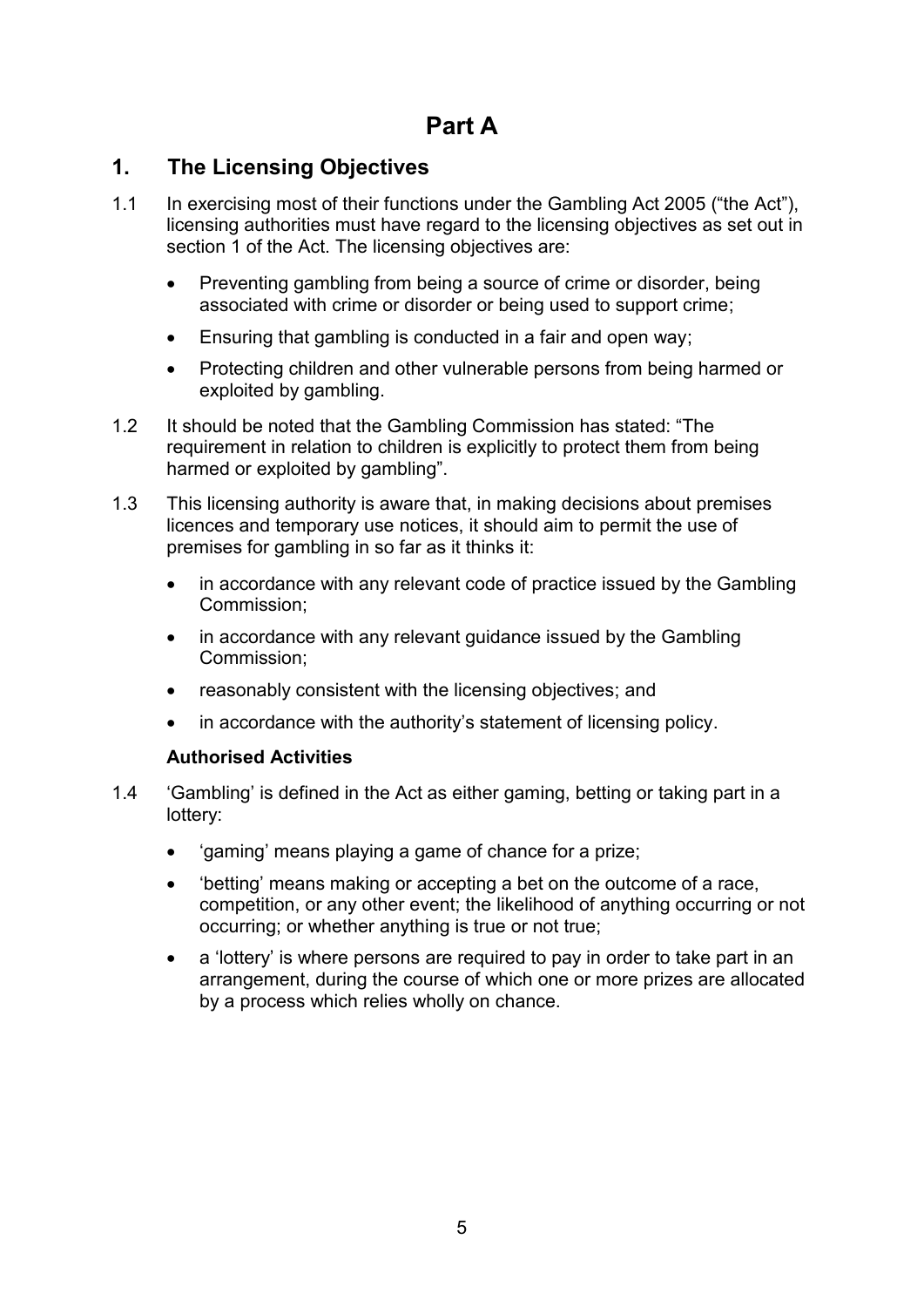- 1.5 Private gaming in private dwellings and on domestic occasions is exempt from licensing or registration providing:
	- that no charge is made for participating;
	- only equal chance gaming takes place;
	- and it does not occur in a place to which the public have access.

Domestic betting between inhabitants of the same premises or between employees of the same employer is also exempt.

1.6 Non-commercial gaming and betting (where no parts of the proceeds are for private gain) may be subject to certain exemptions. Further advice should be sought from the Council's Licensing Section where appropriate.

#### <span id="page-5-0"></span>**2. Introduction**

- 2.1 Eden District has the largest geographical area of all Cumbrian authorities. At 215,646 ha and with a population of 52,600 (mid 2011 estimate) it is the second largest and most sparsely populated District within England. Approximately one-fifth of the District lies within the Lake District National Park, approximately one-eighth now lies within the Yorkshire Dales National Park since the boundary extension in August 2016, and one quarter within the North Pennines Area of Outstanding Natural Beauty (AONB). It stretches from North Lakeland in the west, to the Pennines in the east, with Eden Valley running through the centre.
- 2.2 The District benefits from good road transport links running east/west along the A66 trunk road and north/south via the M6 and A6. Most of the county is within a travel time of one hour except for parts of the borders with Scotland, Northumberland, and Yorkshire and down to the west coast of Barrow. The West Coast Mainline provides rail links to the north and south and the regional railways link from Carlisle to Leeds (via Settle/Carlisle) is of particular importance to settlements in the Eden Valley.
- 2.3 The population of 52,600 is scattered in small villages through a wide rural area. Penrith, Kirkby Stephen, Alston and Appleby are the four main towns with Penrith the largest. Eden is the most sparsely populated district in England with only 0.24 people per hectare compared with a national average of 3.9 persons per hectare.
- 2.4 A map of the Council's area is included at Appendix 5.
- 2.5 Licensing authorities are required by the Act to publish a statement of the principles which they propose to apply when exercising their functions. This statement must be published at least every three years. The statement may also be reviewed from "time to time" and any amended parts re-consulted upon. The statement must be then re-published.
- 2.6 Eden District Council consulted widely upon this statement before finalising and publishing. A list of those persons this authority consulted is provided at Appendix 1.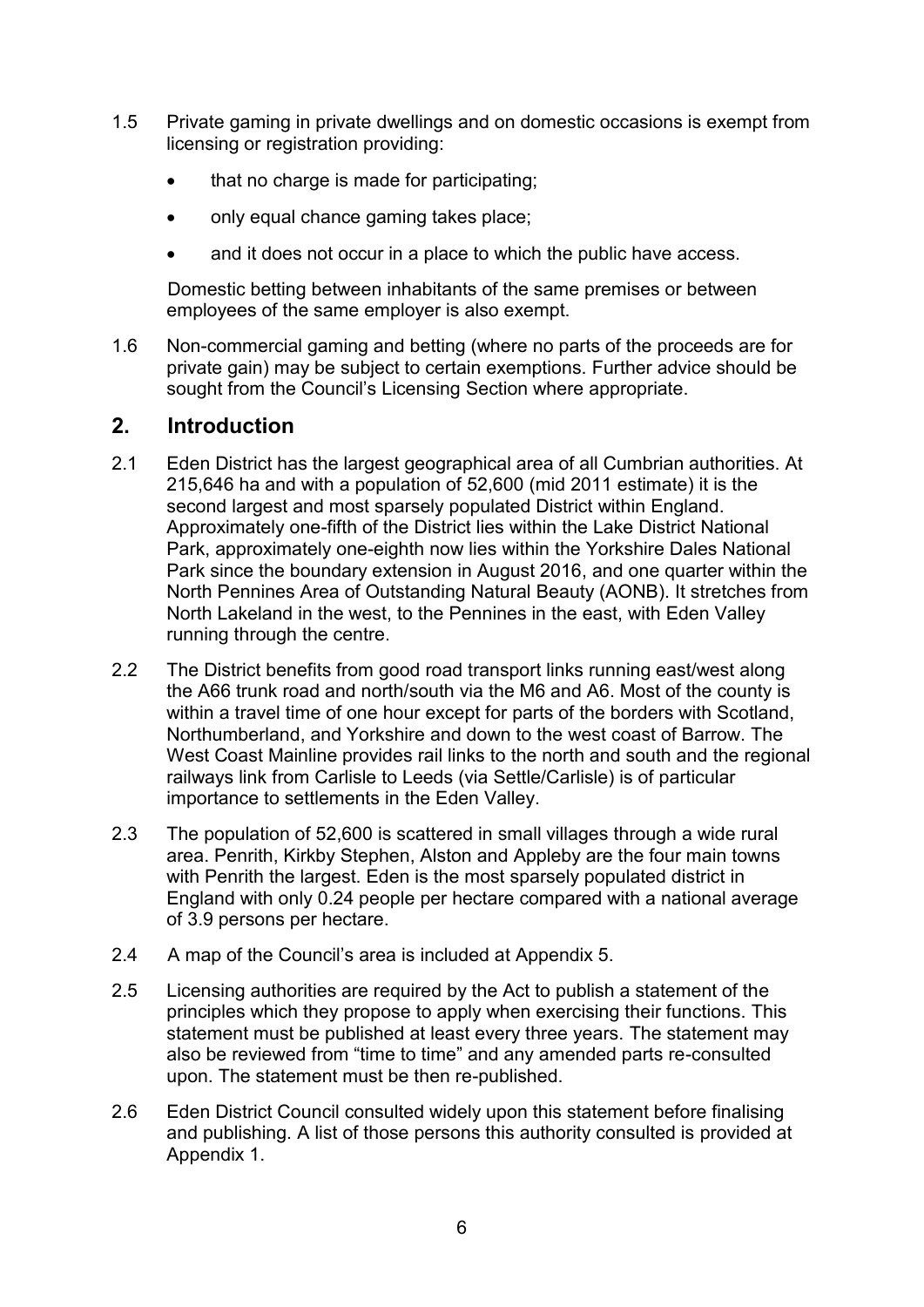- 2.7 The Act requires that the following parties are consulted by licensing authorities:
	- The Chief Officer of Police:
	- One or more persons who appear to the authority to represent the interests of persons carrying on gambling businesses in the authority's area;
	- One or more persons who appear to the authority to represent the interests of persons who are likely to be affected by the exercise of the authority's functions under the Act.
- 2.8 The relevant consultation took place between 4 August 2021 and 6 October 2021.
- 2.9 The full list of comments made and the consideration by the Council of those comments is available by request to the section below.
- 2.10 The policy was approved by Council on 25 November 2021 and subsequently published as required on 8 December 2021. Copies are available in the Council Offices.
- 2.11 Should you have any queries regarding this policy statement please send them via email or letter to the following contact:

| Name:    | The Licensing Section                               |
|----------|-----------------------------------------------------|
| Address: | Eden District Council, Town Hall, Penrith, CA11 7QF |
| Email:   | admin.licensing@eden.gov.uk                         |
|          | Telephone: 01768 817817                             |

2.12 It should be noted that this policy statement will not override the right of any person to make an application, make representations about an application, or apply for a review of a licence, as each will be considered on its own merits and according to the statutory requirements of the Act.

### <span id="page-6-0"></span>**3. Declaration**

3.1 In producing the final statement, this licensing authority declares that it has had regard to the licensing objectives of the Act, the Guidance to the Licensing Authorities issued by the Gambling Commission, and any responses from those consulted on the statement.

### <span id="page-6-1"></span>**4. Responsible Authorities**

- 4.1 The licensing authority is required by regulations to state the principles it will apply in exercising its powers under Section 157(h) of the Act to designate, in writing, a body which is competent to advise the authority about the protection of children from harm. The principles are:
	- the need for the body to be responsible for an area covering the whole of the licensing authority's area; and
	- the need for the body to be answerable to democratically elected persons, rather than any particular vested interest group.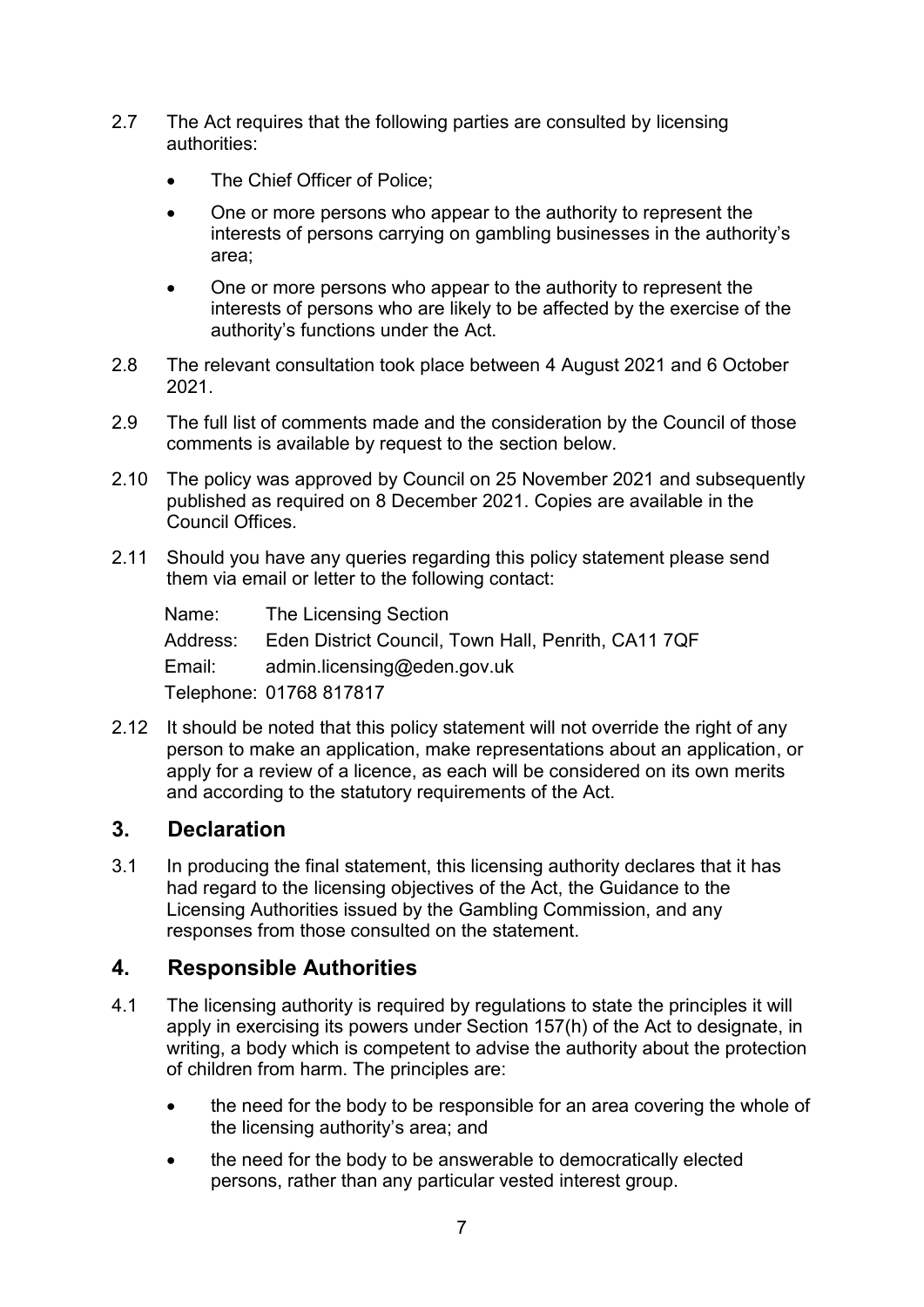- 4.2 In accordance with the suggestion in the Gambling Commission's Guidance to Licensing Authorities, this authority has consulted with both the Cumbria Safeguarding Children Board and Cumbria County Council Children's Services. This authority considers that Cumbria County Council Children's Services is best able to fulfil the role of advising the authority about the protection of children from harm for the purposes of Section 157(h) of the Act.
- 4.3 The contact details of all the Responsible Authorities under the Act are listed at Appendix 2 of this document.

#### <span id="page-7-0"></span>**5. Interested Parties**

5.1 Interested parties can make representations about licence applications, or apply for a review of an existing licence. These parties are defined in section 158 of the Act as follows:

"For the purposes of this part a person is an interested party in relation to an application for or in respect of a premises licence if, in the opinion of the licensing authority which issues the licence or to which the applications is made, the person:

- a) lives sufficiently close to the premises to be likely to be affected by the authorised activities,
- b) has business interests that might be affected by the authorised activities, or
- c) represents persons who satisfy paragraph (a) or (b)".
- 5.2 The licensing authority is required by regulations to state the principles it will apply in exercising its powers under the Act to determine whether a person is an interested party.
- 5.3 This authority will not apply a rigid rule to its decision making and each case will be decided upon its merits. It will consider the examples of considerations provided in the Gambling Commission's Guidance to Licensing Authorities at paragraphs 8.9 to 8.17.
- 5.4 It will also consider the Gambling Commission's Guidance that "has business interests" should be given the widest possible interpretation and include partnerships, charities, faith groups and medical practices.
- 5.5 The Gambling Commission has recommended that the licensing authority states that interested parties may include trade associations and trade unions, and residents' and tenants' associations. This authority will not, however, generally view these bodies as interested parties unless they represent a member who can be classed as an interested person under the terms of the Act, that is, lives sufficiently close to the premises to be likely to be affected by the activities being applied for.
- 5.6 Interested parties can be persons who are democratically elected such as Councillors and MPs. No specific evidence of being asked to represent an interested person will be required as long as the Councillor/MP represents the ward likely to be affected. Likewise, Parish Councils likely to be affected will be considered to be interested parties. Other than these, however, this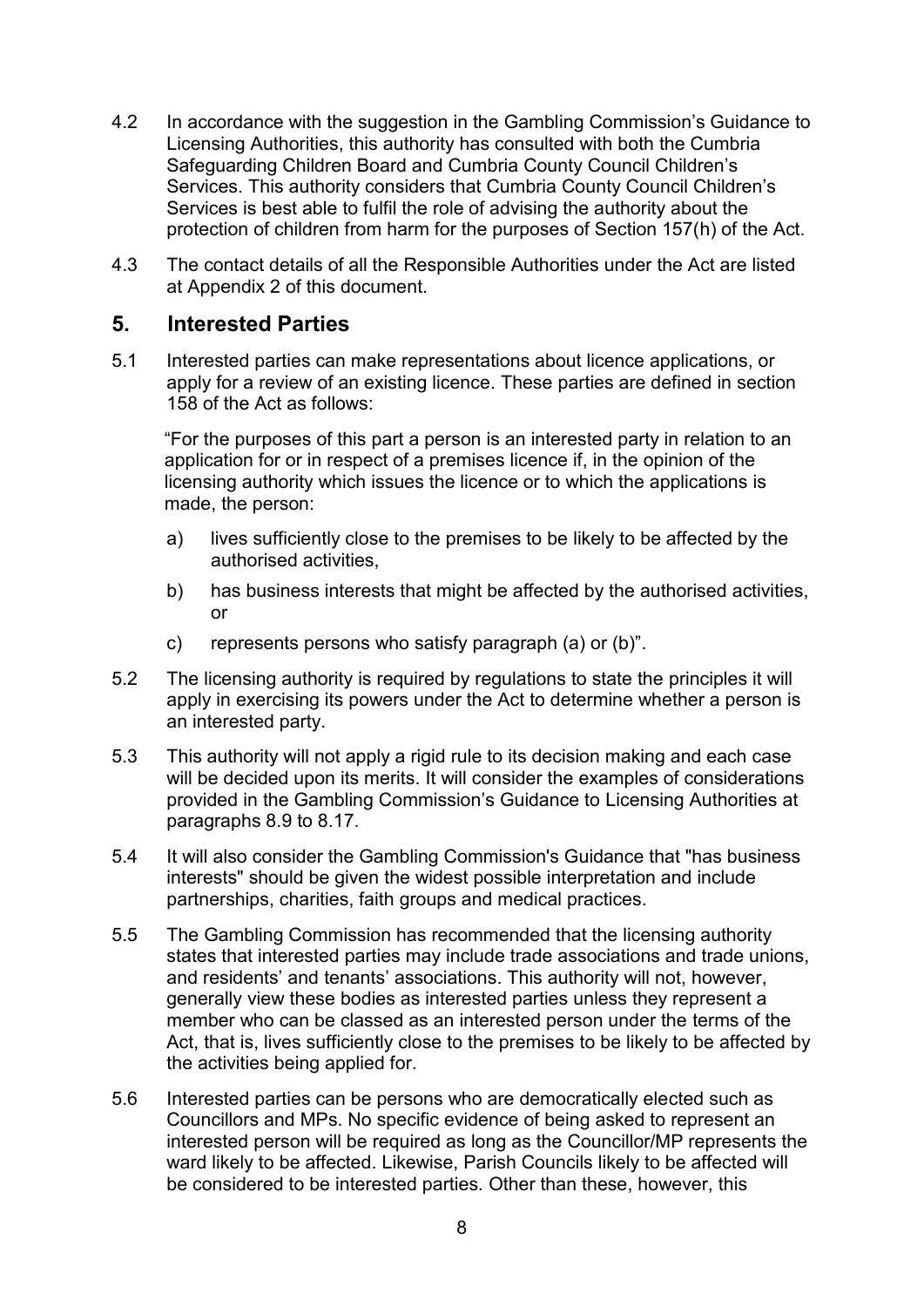authority will generally require written evidence that a person/body (eg an advocate/relative) 'represents' someone who either lives sufficiently close to the premises to be likely to be affected by the authorised activities and/or has business interests that might be affected by the authorised activities. A letter from one of these persons, requesting the representation is likely to be sufficient.

5.7 If individuals wish to approach Councillors to ask them to represent their views then care should be taken that the Councillors are not a Member of the Licensing Committee dealing with the licence application. If there are any doubts then please contact the Council's Licensing Section.

## <span id="page-8-0"></span>**6. Exchange of Information**

- 6.1 Licensing authorities are required to include in their statements the principles to be applied by the authority in exercising the functions under sections 29 and 30 of the Act with respect to the exchange of information between it and the Gambling Commission, and the functions under section 350 of the Act with respect to the exchange of information between it and the other persons listed in Schedule 6 to the Act.
- 6.2 The principle that this licensing authority applies is that it will act in accordance with the provisions of the Act in its exchange of information which includes the provision that the current data protection legislation will not be contravened. The licensing authority will also have regard to any Guidance issued by the Gambling Commission on this matter, as well as any relevant regulations issued by the Secretary of State under the powers provided in the Act.
- 6.3 Should any protocols be established as regards information exchange with other bodies then they will be made available. This authority will normally share the information it holds about licensed premises with the Gambling Commission, the Police and other responsible authorities.

### <span id="page-8-1"></span>**7. Enforcement**

- 7.1 Licensing authorities are required by regulation under the Act to state the principles to be applied by the authority in exercising the functions under Part 15 of the Act with respect to the inspection of premises; and the powers in the Act to institute criminal proceedings in respect of the offences specified.
- 7.2 This licensing authority's principles are that:

It will be guided by the Gambling Commission's Guidance to Licensing Authorities and will endeavour to be:

- Proportionate regulators should only intervene when necessary: remedies should be appropriate to the risk posed, and costs identified and minimised;
- Accountable regulators must be able to justify decisions, and be subject to public scrutiny;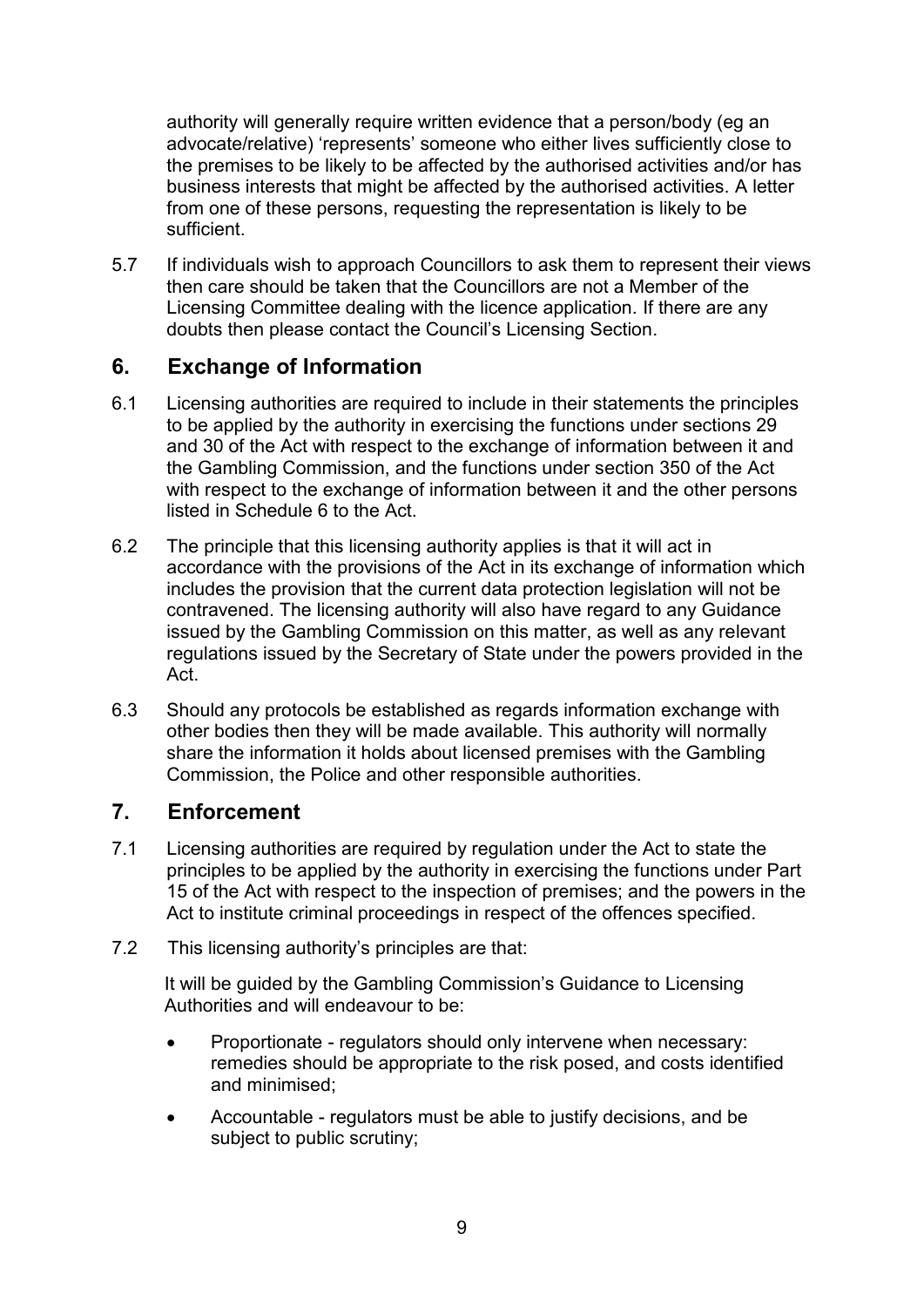- Consistent rules and standards must be joined up and implemented fairly;
- Transparent regulators should be open, and keep regulations simple and user friendly; and
- Targeted regulation should be focused on the problem, and minimise side effects.
- 7.3 In accordance with the Gambling Commission's Guidance to Licensing Authorities, this licensing authority will endeavour to avoid duplication with other regulatory regimes so far as possible.
- 7.4 This licensing authority has adopted and implemented a risk-based inspection programme, based on:
	- The licensing objectives;
	- Relevant codes of practice;
	- Guidance issued by the Gambling Commission, in particular at Part 36;
	- The principles set out in this statement of licensing policy.
- 7.5 This may include test purchasing activities to measure the compliance of licensed operators with aspects of the Act. When undertaking test purchasing activities, this licensing authority will undertake to liaise with the Gambling Commission and the operator to determine what other, if any, test purchasing schemes may already be in place. Irrespective of the actions of an operator on their overall estate, test purchasing may be deemed to be an appropriate course of action.
- 7.6 The main enforcement and compliance role for this licensing authority in terms of the Act is to ensure compliance with the premises licences and other permissions which it authorises. The Gambling Commission will be the enforcement body for the operating and personal licences. It is also worth noting that concerns about manufacture, supply or repair of gaming machines are not dealt with by the licensing authority but should be notified to the Gambling Commission.
- 7.7 The statutory principles of good regulation under the Legislative and Regulatory Reform Act 2006 and the Regulators' Code apply to this licensing authority which also keeps itself informed of developments as regards the work of the Better Regulation Executive in its consideration of the regulatory functions of local authorities.
- 7.8 Bearing in mind the principle of transparency, this licensing authority's enforcement policy is available upon request to the Licensing Section.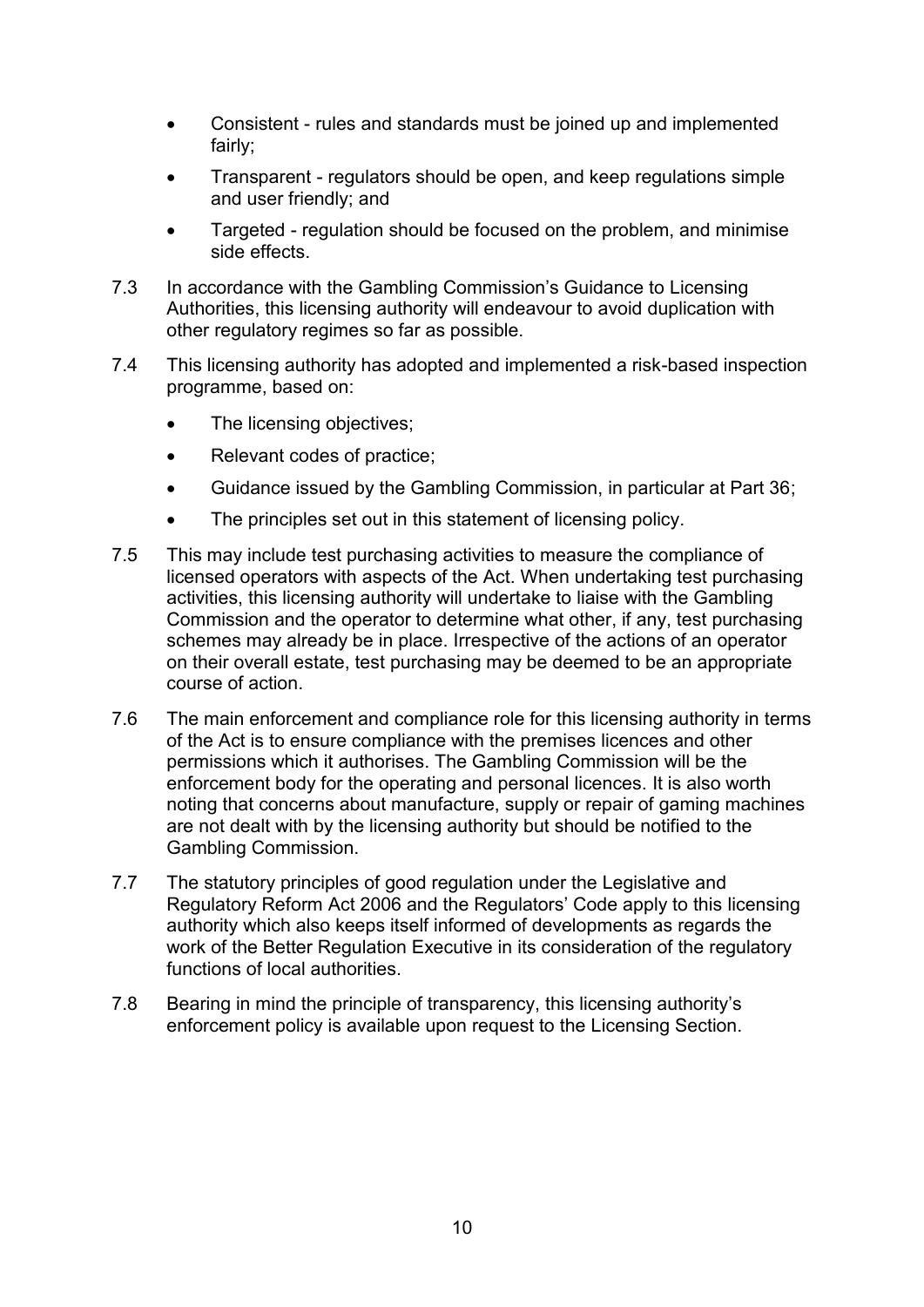## <span id="page-10-0"></span>**8. Licensing Authority Functions**

#### **Local Authorities**

- 8.1 Licensing authorities are required under the Act to:
	- Be responsible for the licensing of premises where gambling activities are to take place by issuing Premises Licences;
	- Issue Provisional Statements;
	- Regulate members' clubs and miners' welfare institutes who wish to undertake certain gaming activities via issuing Club Gaming Permits and/or Club Machine Permits;
	- Issue Club Machine Permits to Commercial Clubs;
	- Grant permits for the use of certain lower stake gaming machines at unlicensed Family Entertainment Centres;
	- Receive notifications from alcohol licensed premises (under the Licensing Act 2003) for the use of two or fewer gaming machines;
	- Issue Licensed Premises Gaming Machine Permits for premises licensed to sell/supply alcohol for consumption on the licensed premises, under the Licensing Act 2003, where there are more than two machines;
	- Register small society lotteries below prescribed thresholds;
	- Issue Prize Gaming Permits;
	- Receive and Endorse Temporary Use Notices;
	- Receive Occasional Use Notices;
	- Provide information to the Gambling Commission regarding details of licences issued (see section above on 'exchange of information');
	- Maintain registers of the permits and licences that are issued under these functions;
	- Exercise their powers of compliance and enforcement under the Act, in partnership with the Gambling Commission and other relevant responsible authorities.

It should be noted that licensing authorities are not involved in licensing remote gambling at all, which is regulated by the Gambling Commission via operating licences.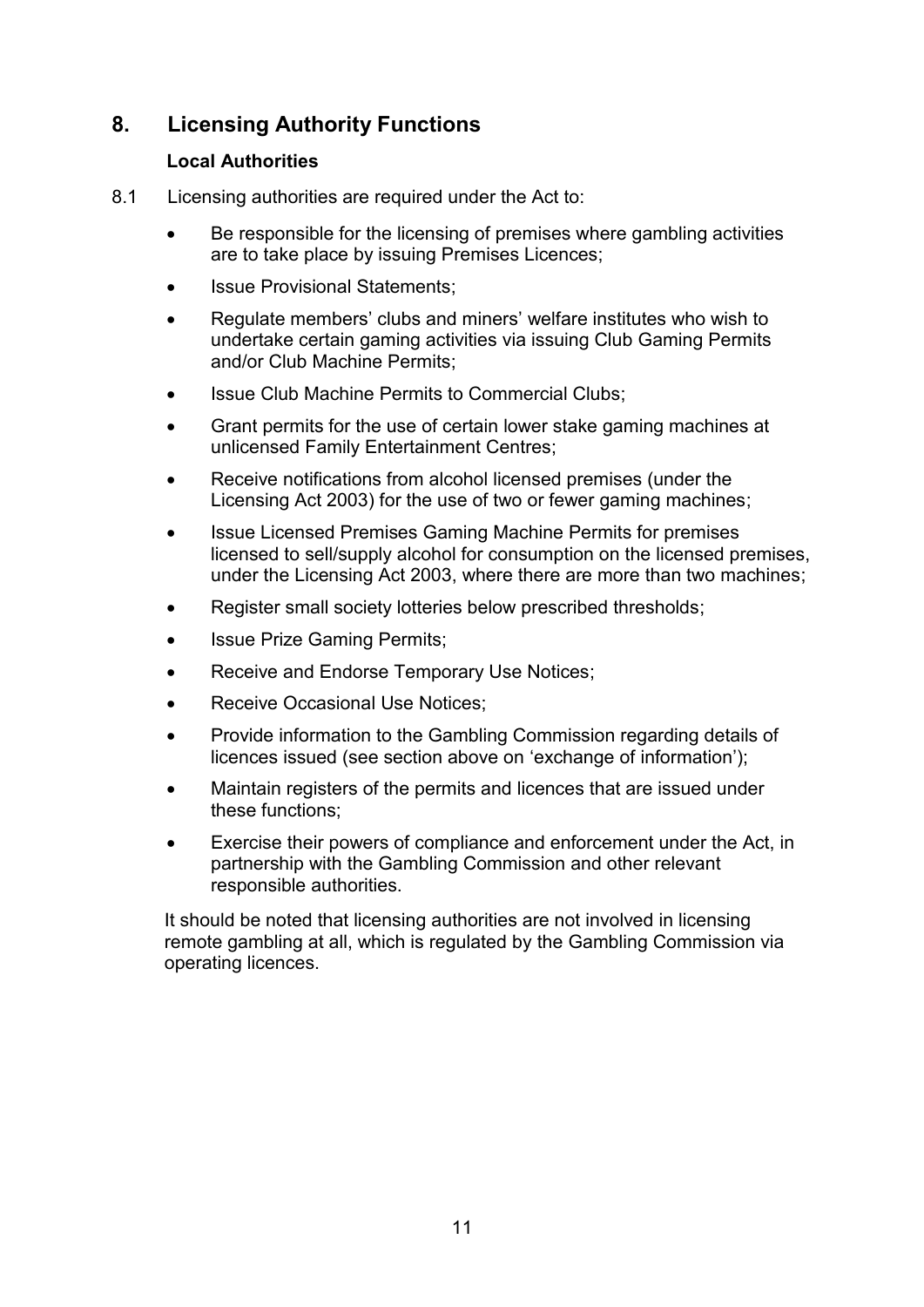#### **The Gambling Commission**

- 8.2 The Gambling Commission regulates gambling in the public interest. It does so by keeping crime out of gambling, by ensuring that gambling is conducted in a fair and open way and by protecting children and vulnerable people. The Commission provides independent advice to the Government about the manner in which gambling is carried out, the effects of gambling and the regulations of gambling generally.
- 8.3 The Commission has issued guidance under Section 25 of the Act about the manner in which licensing authorities exercise their licensing functions under the Act and, in particular, the principles to be applied.
- 8.4 The Commission has also issued Codes of Practice under Section 24 about the way in which facilities for gambling are provided, which may also include provisions about the advertising of gambling facilities.
- 8.5 The Gambling Commission can be contacted at:

Gambling Commission Victoria Square House Victoria Square **Birmingham** B2 4BP

Website: www.gamblingcommission.gov.uk Email: info@gamblingcommission.gov.uk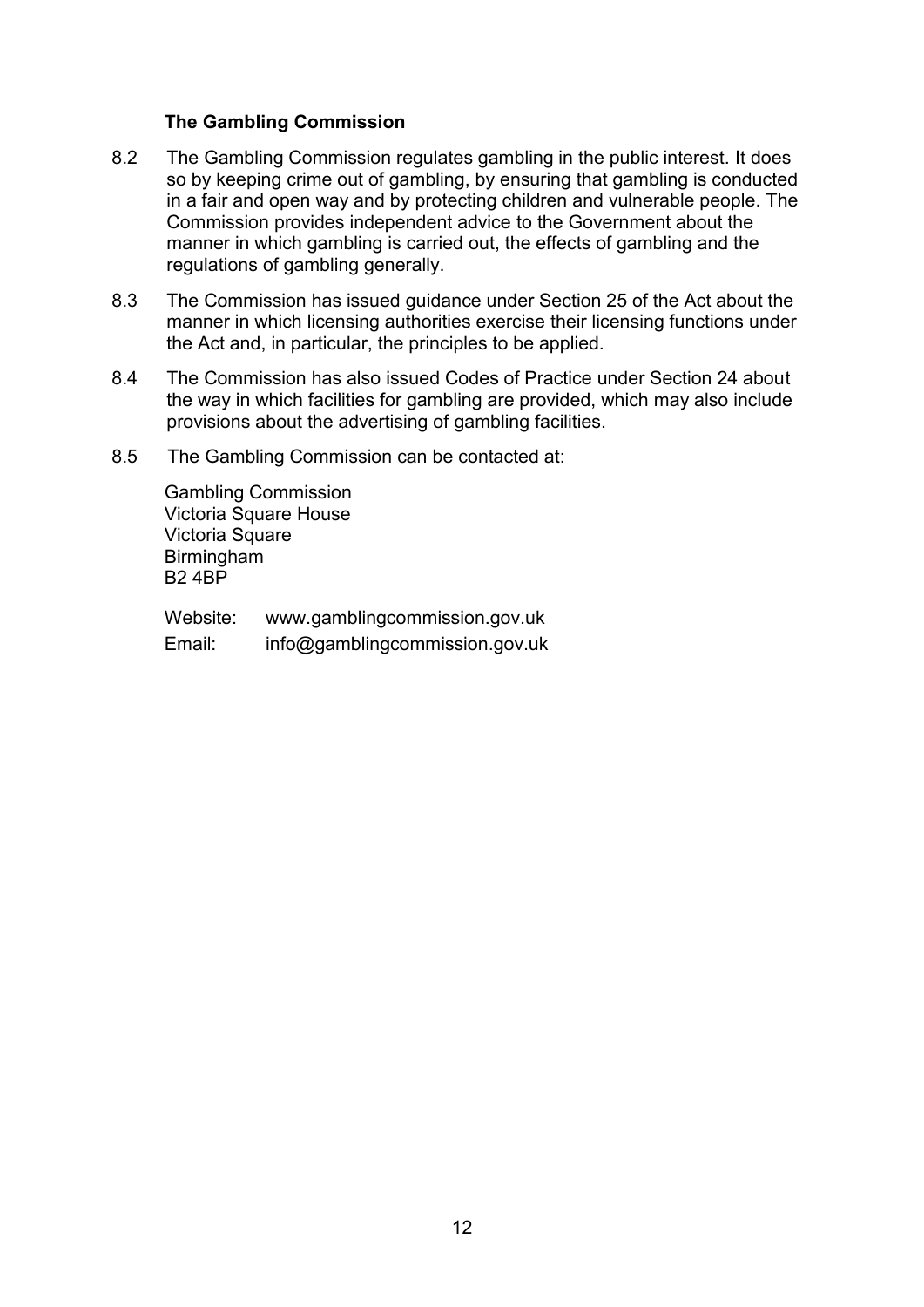## **Part B - Premises Licences**

## <span id="page-12-1"></span><span id="page-12-0"></span>**9. General Principles**

- 9.1 Premises licences are subject to the requirements set out in the Act and regulations, as well as specific mandatory and default conditions which will be detailed in regulations issued by the Secretary of State. The licensing authority is able to exclude default conditions and also attach others where it is believed to be appropriate.
- 9.2 This licensing authority is aware that in making decisions about premises licences it should aim to permit the use of premises for gambling in so far as it thinks it is:
	- in accordance with any relevant code of practice issued by the Gambling Commission;
	- in accordance with any relevant guidance issued by the Gambling Commission;
	- reasonably consistent with the licensing objectives; and
	- in accordance with the authority's statement of licensing policy.
- 9.3 This authority will not regard moral objections to gambling as a valid reason to reject applications for premises licences (except as regards any 'no casino resolution' - see section on Casinos below) and also acknowledges that unmet demand is not a criterion for a licensing authority to consider.
- 9.4 Gaming machines may be made available for use in licensed betting/bingo premises only where there are substantive facilities for betting/bingo (as appropriate) in accordance with the premises licence.
- 9.5 **Definition of "premises"** In the Act, premises is defined as including "any place". Section 152 therefore prevents more than one premises licence applying to any place. But a single building could be subject to more than one premises licence, provided they are for different parts of the building and the different parts of the building can be reasonably regarded as being different premises. This approach has been taken to allow large, multiple unit premises such as a pleasure park, pier, track or shopping mall to obtain discrete premises licences where appropriate safeguards are in place. However, licensing authorities should pay particular attention if there are issues about sub-divisions of a single building or plot and should ensure that mandatory conditions relating to access between premises are observed.
- 9.6 The Gambling Commission states in its Guidance to Licensing Authorities at 7.6 and 7.7 that: "In most cases the expectation is that a single building/plot will be the subject of an application for a licence, for example, 32 High Street. But that does not mean 32 High Street cannot be the subject of separate premises licences for the basement and ground floor, if they are configured acceptably. Whether different parts of a building can properly be regarded as being separate premises will depend on the circumstances. The location of the premises will clearly be an important consideration and the suitability of the division is likely to be a matter for discussion between the operator and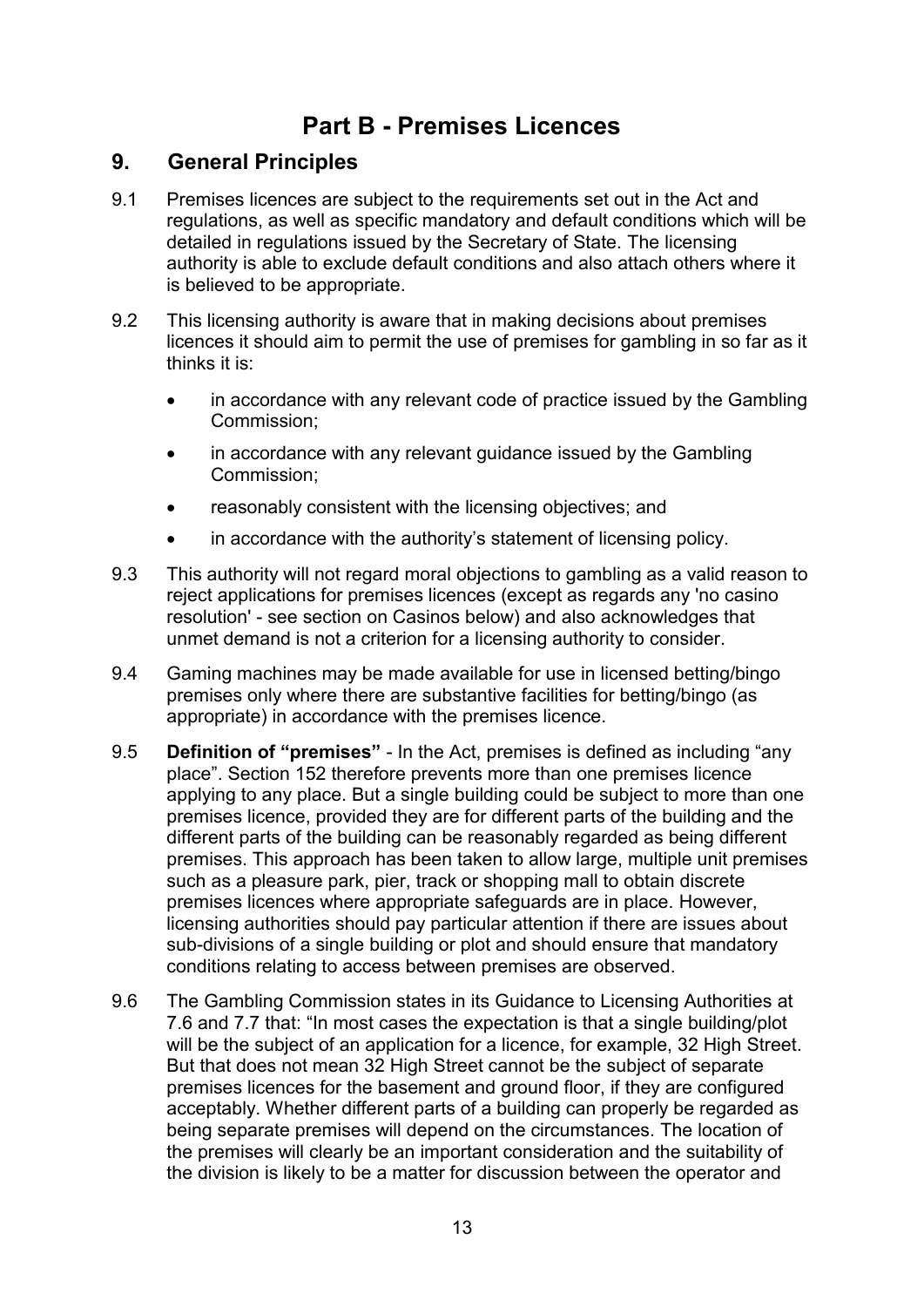the licensing authority. The Commission does not consider that areas of a building that are artificially or temporarily separated, for example by ropes or moveable partitions, can properly be regarded as different premises. If a premises is located within a wider venue, a licensing authority should request a plan of the venue on which the premises should be identified as a separate unit."

- 9.7 This licensing authority takes particular note of the Gambling Commission's Guidance to Licensing Authorities which states at 7.26 that: "Licensing authorities should take particular care in considering applications for multiple licences for a building and those related to a discrete part of a building used for other (non-gambling) purposes". In particular, they should be aware that:
	- The third licensing objective seeks to protect children from being harmed by gambling. In practice that means not only preventing them from taking part in gambling, but also preventing them from being in close proximity to gambling. Therefore premises should be configured so that children are not invited to participate in, have accidental access to or closely observe gambling where they are prohibited from participating;
	- Entrances and exits from parts of a building covered by one or more licences should be separate and identifiable so that the separation of different premises is not compromised and people do not 'drift' into a gambling area. The plan of the premises should clearly denote entrances and exits; and
	- Customers should be able to participate in the activities named on the premises licence.

The Guidance also gives a list of factors at 7.33 which the licensing authority should be aware of, which may include:

- Do the premises have a separate registration for business rates?
- Is the premises' neighbouring premises owned by the same person or someone else?
- Can each of the premises be accessed from the street or a public passageway?
- Can the premises only be accessed from another gambling premises?

This authority will consider these and other relevant factors in making its decision, depending on all the circumstances of the case.

9.8 The Gambling Commission's relevant access provisions for each premises type are summarised below:

#### **Casinos**

- The principal access entrance to the premises must be from a 'street' (as defined at 7.21 of the Guidance).
- No entrance to a casino must be from premises that are used wholly or mainly by children and/or young persons.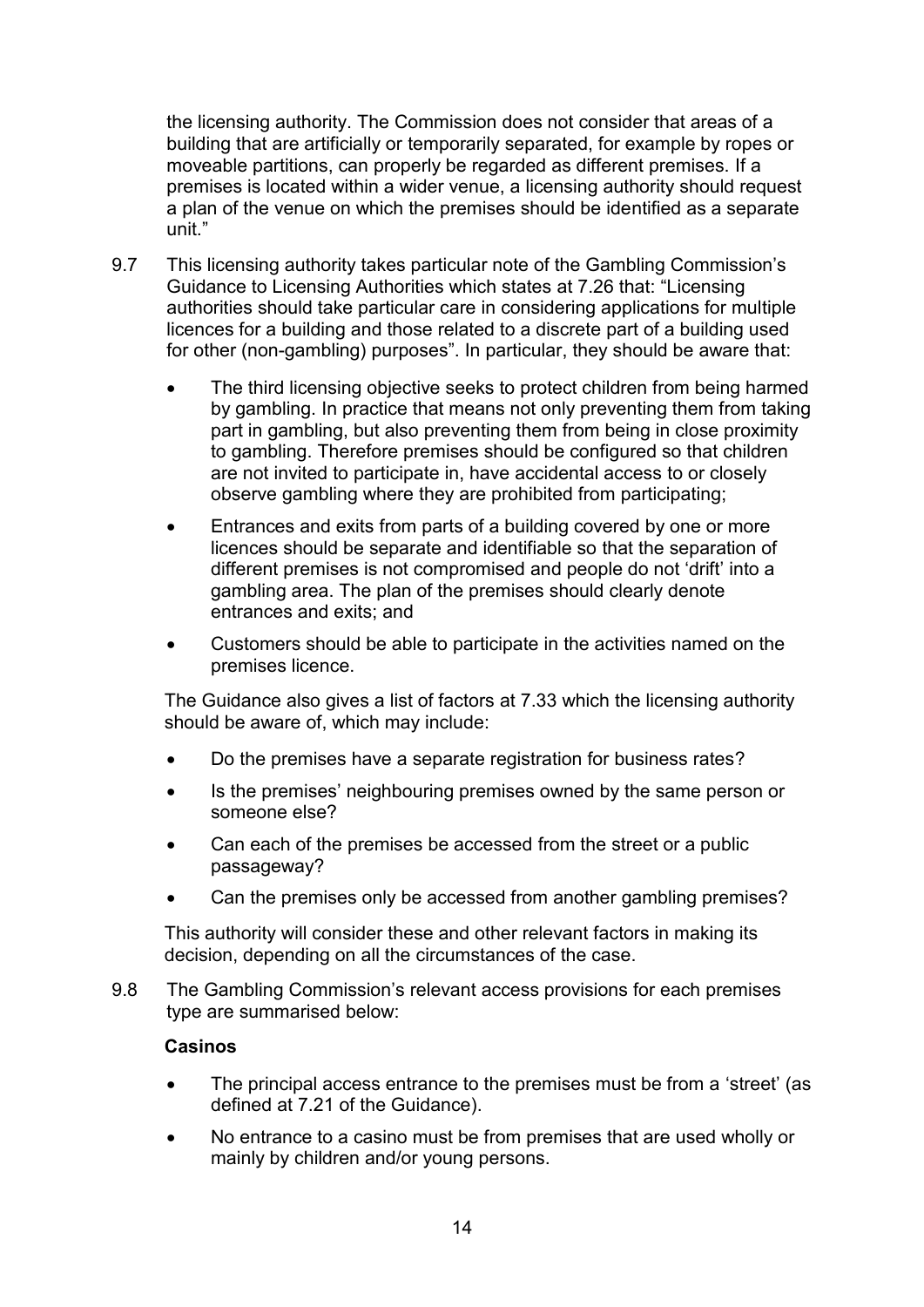• No customer must be able to enter a casino directly from any other premises which hold a gambling premises licence.

#### **Adult Gaming Centre**

 No customer must be able to access the premises directly from any other licensed gambling premises.

#### **Betting Shops**

- Access must be from a street (as per para 7.21 Guidance to Licensing Authorities) or from another premises with a betting premises licence.
- No direct access from a betting shop to another premises used for the retail sale of merchandise or services. In effect there cannot be an entrance to a betting shop from a shop of any kind and you could not have a betting shop at the back of a café. The whole area would have to be licensed.

#### **Tracks**

- No customer should be able to access the premises directly from:
	- a casino; or
	- an adult gaming centre

#### **Bingo Premises**

- No customer must be able to access the premises directly from:
	- a casino; or
	- an adult gaming centre; or
	- a betting premises, other than a track

#### **Family Entertainment Centre**

- No customer must be able to access the premises directly from:
	- a casino; or
	- an adult gaming centre; or
	- a betting premises, other than a track

Part 7 of the Gambling Commission's Guidance to Licensing Authorities contains further guidance on this issue which this authority will also take into account in its decision-making.

9.9 **Premises "ready for gambling"** - The Guidance states at 7.58 that a licence to use premises for gambling should only be issued in relation to premises that the licensing authority is satisfied will be ready to be used for gambling in the reasonably near future, consistent with the scale of the building works or alterations required before the premises are brought into use.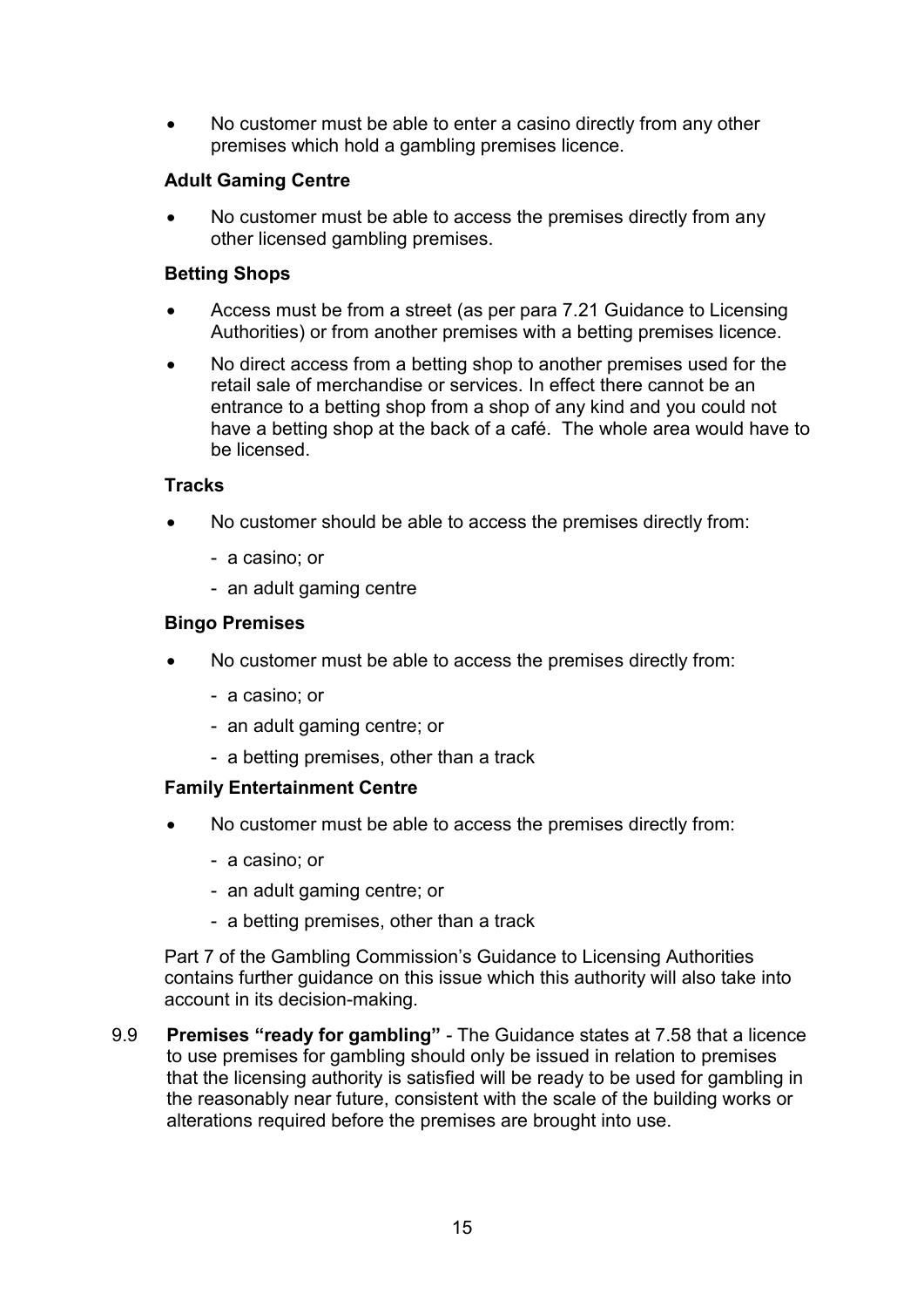- 9.10 If the construction of a premises is not yet complete, or if they need alteration, or if the applicant does not yet have a right to occupy them, then an application for a provisional statement should be made instead.
- 9.11 In deciding whether a premises licence can be granted where there are outstanding construction or alteration works at a premises, this authority will determine applications on their merits, applying a two stage consideration process:
	- First, whether the premises ought to be permitted to be used for gambling;
	- Second, whether appropriate conditions can be put in place to cater for the situation that the premises are not yet in the state in which they ought to be before gambling takes place.
- 9.12 Applicants should note that this authority is entitled to decide that it is appropriate to grant a licence subject to conditions, but it is not obliged to grant such a licence.
- 9.13 **Location** This licensing authority is aware that demand issues cannot be considered with regard to the location of premises but that considerations in terms of the licensing objectives are relevant to its decision-making. As per the Gambling Commission's Guidance to Licensing Authorities, this authority will pay particular attention to the protection of children and vulnerable persons from being harmed or exploited by gambling, as well as issues of crime and disorder.
- 9.14 **Planning** The Gambling Commission Guidance to Licensing Authorities states:

7.58 - In determining applications the licensing authority should not take into consideration matters that are not related to gambling and the licensing objectives. One example would be the likelihood of the applicant obtaining planning permission or building regulations approval for their proposal.

This authority will not take into account irrelevant matters as per the above guidance. In addition this authority notes the following excerpt from the guidance:

7.65 - When dealing with a premises licence application for finished buildings, the licensing authority should not take into account whether those buildings have to comply with the necessary planning or building consents. Nor should fire or health and safety risks be taken into account. Those matters should be dealt with under relevant planning control, building and other regulations and must not form part of the consideration for the premises licence. Section 210 of the Act prevents licensing authorities taking into account the likelihood of the proposal by the applicant obtaining planning or building consent when considering a premises licence application. Equally, the grant of a gambling premises licence does not prejudice or prevent any action that may be appropriate under law relating to planning or building.

9.15 **Duplication with other regulatory regimes** - This licensing authority will seek to avoid any duplication with other statutory/regulatory systems where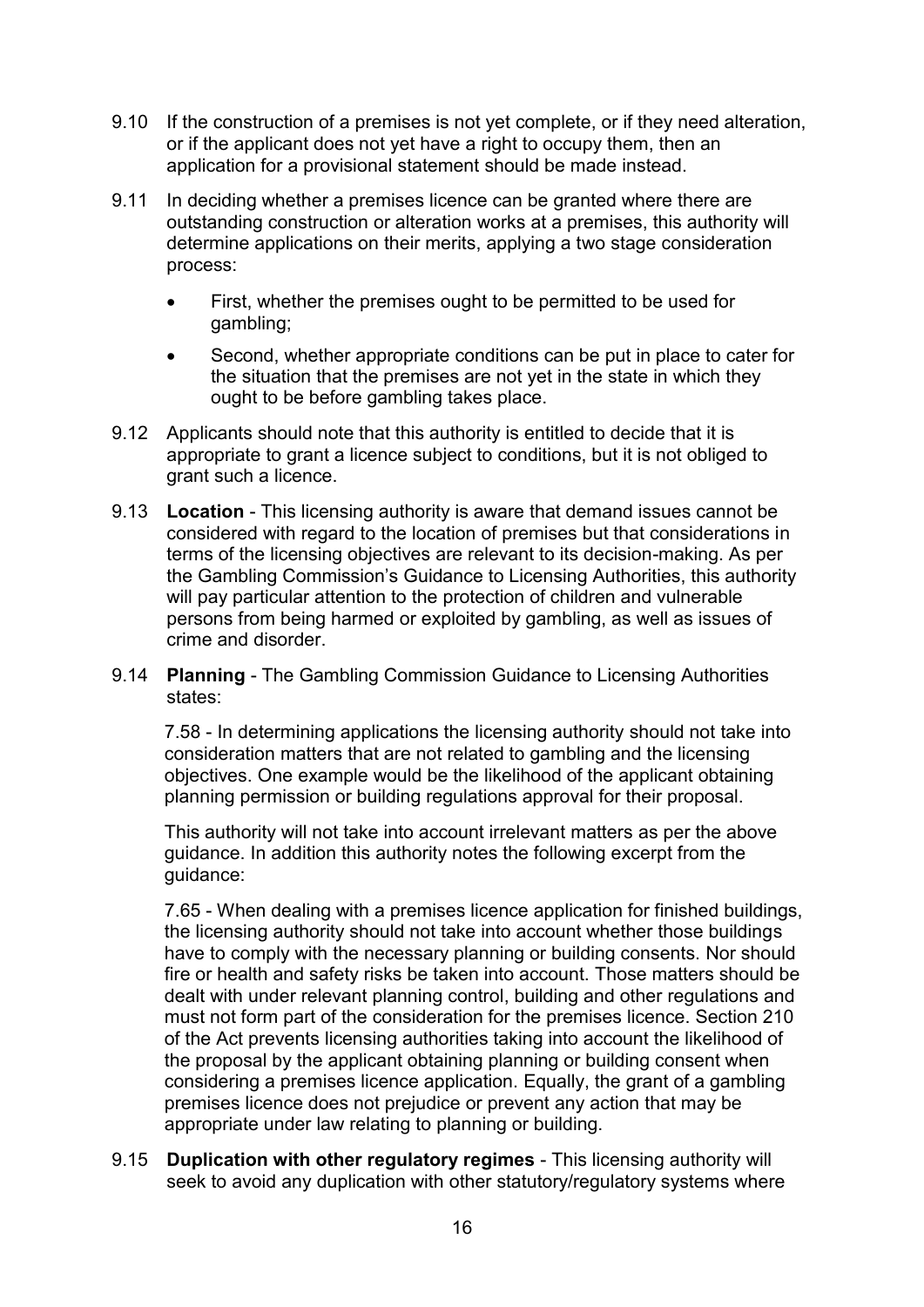possible, including planning. This authority will not consider whether a licence application is likely to be awarded planning permission or building regulations approval in its consideration of it. It will though, listen to, and consider carefully, any concerns about conditions which are not able to be met by licensees due to planning restrictions, should such a situation arise.

When dealing with a premises licence application for finished buildings, this authority will not take into account whether those buildings have to comply with the necessary planning or building consents. Fire or health and safety risks will not be taken into account, as these matters are dealt with under relevant planning control, buildings and other regulations and must not form part of the consideration for the premises licence.

#### **Licensing Objectives**

- 9.16 Premises licences granted must be reasonably consistent with the licensing objectives. With regard to these objectives, this licensing authority has considered the Gambling Commission's Guidance to Licensing Authorities and some comments are made below.
- 9.17 **Preventing gambling from being a source of crime or disorder, being associated with crime or disorder or being used to support crime** - This licensing authority is aware that the Gambling Commission will be taking a leading role in preventing gambling from being a source of crime. The Gambling Commission's Guidance does, however, envisage that licensing authorities should pay attention to the proposed location of gambling premises in terms of this licensing objective. Thus, if an area should have known high levels of organised crime this authority will consider carefully whether gambling premises are suitable to be located there and whether conditions may be suitable such as the provision of door supervisors. This licensing authority is aware of the distinction between disorder and nuisance and will consider factors such as whether police assistance was required and how threatening the behaviour was to those who could see it, so as to make that distinction.
- 9.18 **Ensuring that gambling is conducted in a fair and open way** This licensing authority has noted that the Gambling Commission states that it generally does not expect licensing authorities to become concerned with ensuring that gambling is conducted in a fair and open way as this will be addressed via operating and personal licences issued by the Gambling Commission. There is, however, more of a role with regard to tracks which is explained in more detail in the 'tracks' section below at Paragraph 15.
- 9.19 **Protecting children and other vulnerable persons from being harmed or exploited by gambling** - With limited exceptions, the intention of the Act is that children and young people should not be permitted to gamble and should be prevented from entering those gambling premises which are adult-only environments. The objective refers to protecting children from being 'harmed or exploited by gambling'. That means preventing them from taking part in gambling and for there to be restrictions on advertising so that gambling products are not aimed at children or advertised in such a way that makes them particularly attractive to children, excepting Category D gaming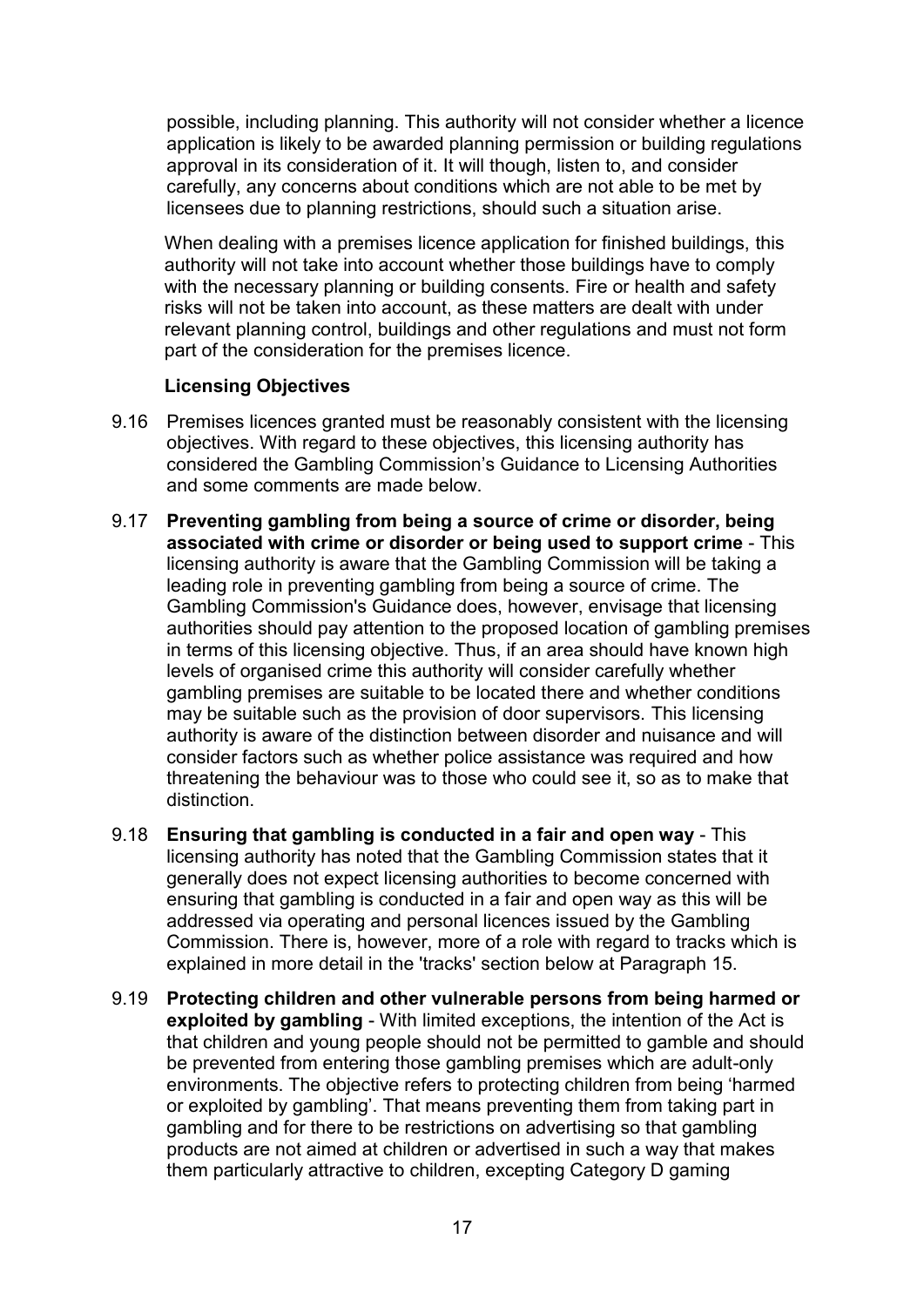machines. The licensing authority will therefore consider whether specific measures are required at particular premises with regard to this licensing objective. Appropriate measures may include supervision of entrances/machines, segregation of areas etc.

This licensing authority is also aware of the Gambling Commission Codes of Practice as regards this licensing objective in relation to specific premises.

As regards the term "vulnerable persons" it is noted that the Gambling Commission does not seek to offer a definition but states in 5.17 of the Guidance that "it does for regulatory purposes assume that this group includes people who gamble more than they want to, people who gamble beyond their means and people who may not be able to make informed or balanced decisions about gambling due to, for example, mental health, a learning disability or substance misuse relating to alcohol or drugs". This licensing authority will consider this licensing objective on a case by case basis.

#### **Conditions**

- 9.20 The mandatory and default conditions attached to premises licences are intended to be sufficient to ensure operation that is reasonably consistent with the licensing objectives. Additional conditions will only be considered where there is clear evidence of a risk to the licensing objectives in the circumstances of a particular case that is not adequately addressed by the mitigation measures proposed in the local area risk assessment and that therefore requires that the mandatory and default conditions be supplemented. Any conditions attached to licences will be proportionate and will be:
	- relevant to the need to make the proposed building suitable as a gambling facility;
	- directly related to the premises and the type of licence applied for;
	- fairly and reasonably related to the scale and type of premises; and
	- reasonable in all other respects.
- 9.21 Decisions upon individual conditions will be made on a case by case basis, although there will be a number of measures this licensing authority will consider utilising should there be a perceived need, such as the use of door supervisors, appropriate signage for adult only areas etc. There are specific comments made in this regard under some of the licence types below. This licensing authority will also expect the licence applicant to offer his/her own suggestions as to the way in which the licensing objectives can be met effectively.
- 9.22 This licensing authority will also consider specific measures which may be required for buildings which are subject to multiple premises licences. Such measures may include the supervision of entrances; segregation of gambling from non-gambling areas frequented by children; and the supervision of gaming machines in non-adult gambling specific premises in order to pursue the licensing objectives. These matters are in accordance with the Gambling Commission's Guidance.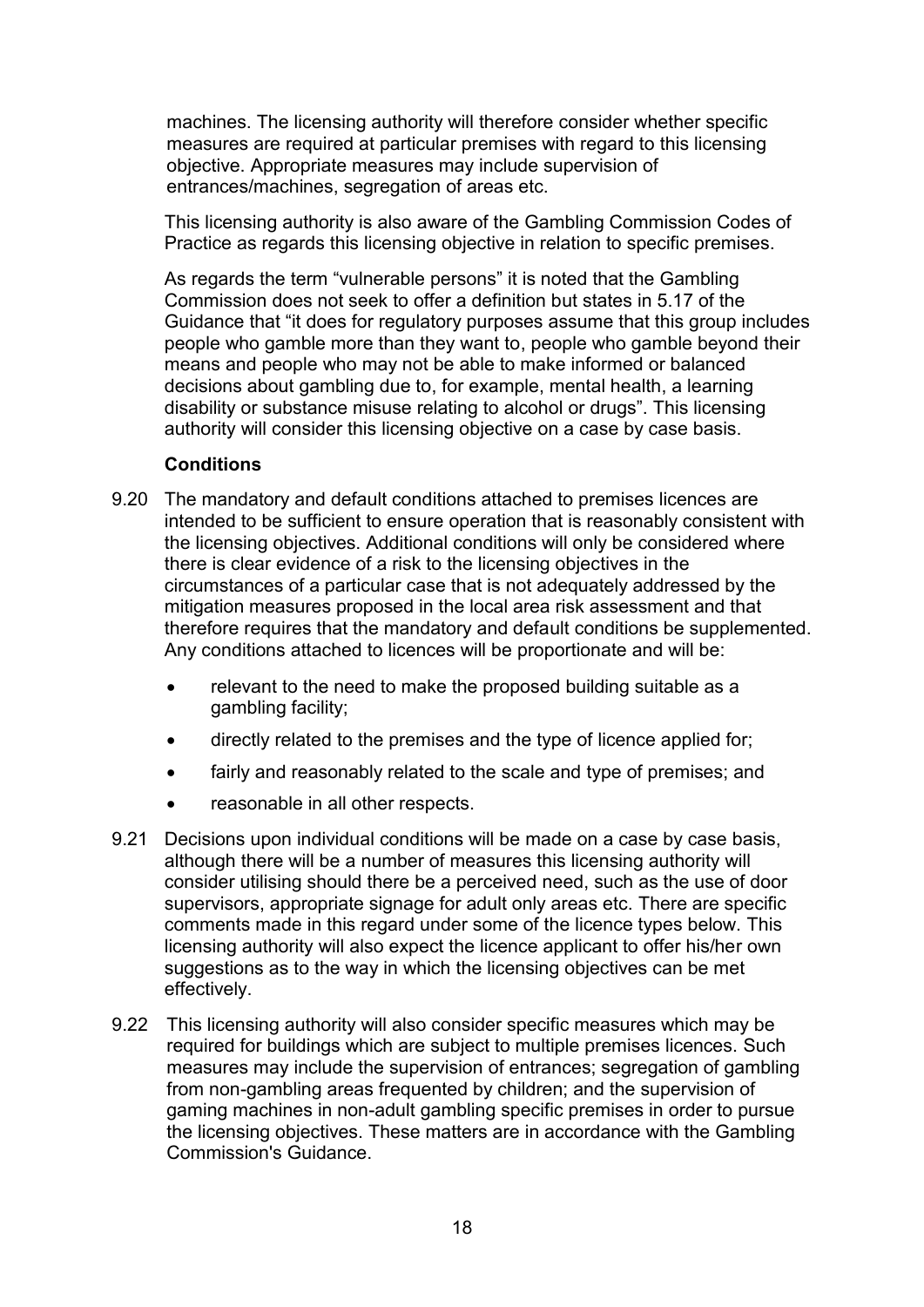- 9.23 This authority will also ensure that where category C (for information about the different categories of machine, please see Appendix 3) or above machines are on offer in premises to which children are admitted:
	- all such machines are located in an area of the premises which is separated from the remainder of the premises by a physical barrier which is effective to prevent access other than through a designated entrance;
	- only adults are admitted to the area where these machines are located;
	- access to the area where the machines are located is supervised;
	- the area where these machines are located is arranged so that it can be observed by the staff or the licence holder; and
	- at the entrance to and inside any such areas there are prominently displayed notices indicating that access to the area is prohibited to persons under 18.

These considerations will apply to premises including buildings where multiple premises licences are applicable.

- 9.24 This licensing authority is aware that tracks may be subject to one or more than one premises licence, provided each licence relates to a specified area of the track. As per the Gambling Commission's Guidance this licensing authority will consider the impact upon the objective to protect children and other vulnerable persons from being harmed or exploited by gambling and the need to ensure that entrances to each type of premises are distinct and that children are excluded from gambling areas where they are not permitted to enter.
- 9.25 It is noted that there are conditions which the licensing authority cannot attach to premises licences which are:
	- any condition on the premises licence which makes it impossible to comply with an operating licence condition;
	- conditions relating to gaming machine categories, numbers, or method of operation;
	- conditions which provide that membership of a club or body be required (the Act specifically removes the membership requirement for casino and bingo clubs and this provision prevents it being reinstated); and
	- conditions in relation to stakes, fees, winnings or prizes.
- 9.26 **Door Supervisors** The Gambling Commission advises in its Guidance to Licensing Authorities that if a licensing authority is concerned that a premises may attract disorder or be subject to attempts at unauthorised access (for example by children and young persons) then it may require that the entrances to the premises are controlled by door supervision, and is entitled to impose a premises licence condition to this effect.
- 9.27 Section 178 of the Act sets out a definition of 'door supervision' and provides that where a person employed in such a role is required to hold a licence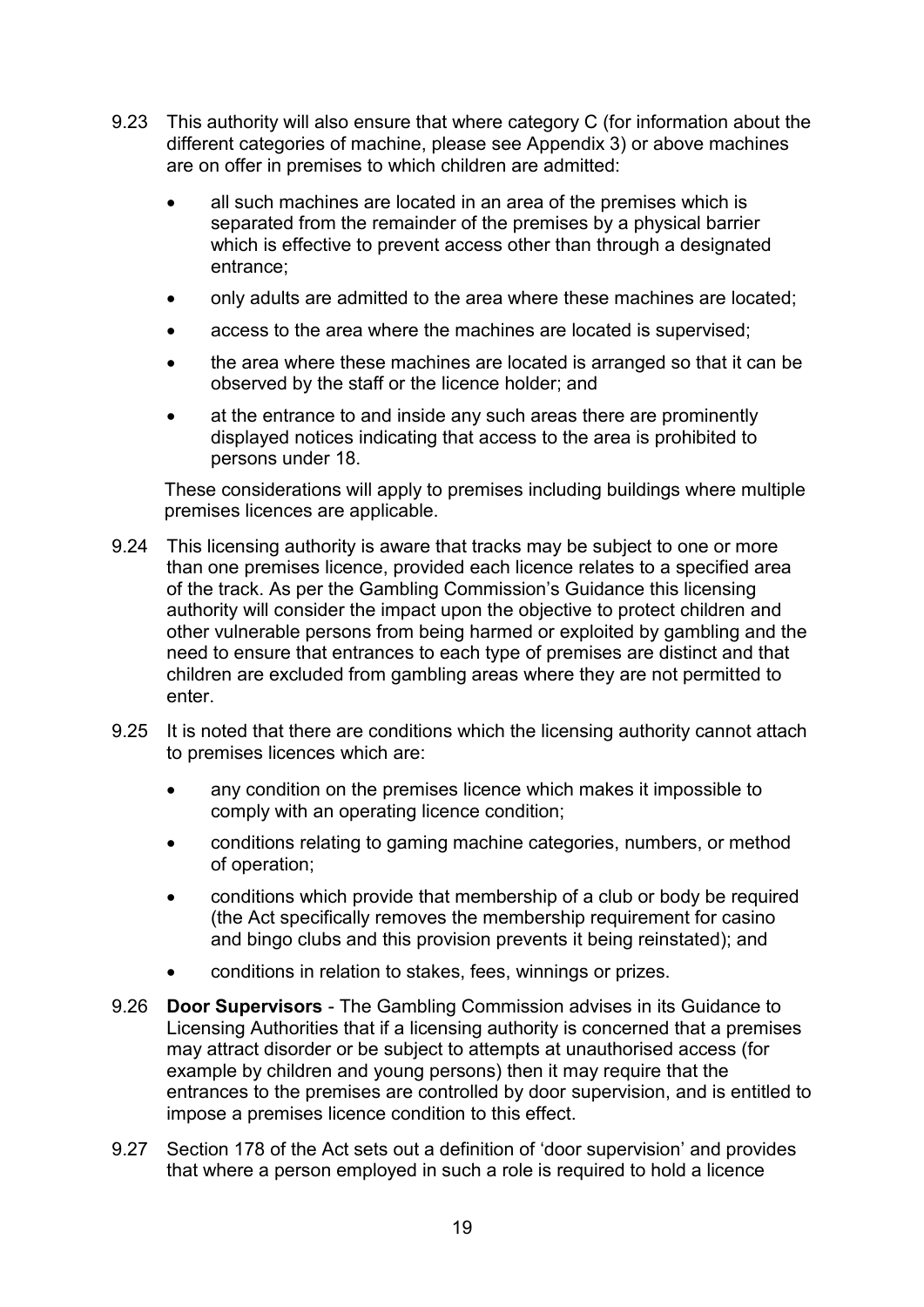issued by the Security Industry Authority (SIA), that requirement will have force as though it were a condition on the premises licence.

9.28 It should be noted that the above paragraphs relate to door supervisors only in relation to premises licences granted under the Act. Where a premises licence has also been granted under the Licensing Act 2003 in relation to the same premises, there may also be conditions on that licence which relate to door supervisors. The premises licence holder should ensure compliance with those conditions.

## <span id="page-19-0"></span>**10. Adult Gaming Centres**

- 10.1 This licensing authority will specifically have regard to the need to protect children and vulnerable persons from harm or being exploited by gambling and will expect the applicant to satisfy the authority that there will be sufficient measures to, for example, ensure that under 18 year olds do not have access to the premises.
- 10.2 This licensing authority will expect applicants to offer their own measures to meet the licensing objectives. However appropriate measures/licence conditions may cover issues such as:
	- Proof of age schemes;
	- CCTV this should be of sufficient quality that it will be of use in evidence;
	- Supervision of entrances/machine areas;
	- Physical separation of areas;
	- Location of entry;
	- Notices/signage;
	- Specific opening hours;
	- Self-exclusion schemes these are schemes whereby individuals who acknowledge they have a gambling problem ask to be barred from certain premises; and
	- Provision of information leaflets/helpline numbers for organisations such as GamCare.
- 10.3 This list is not mandatory, nor exhaustive, and is merely indicative of example measures which applicants can consider implementing.

## <span id="page-19-1"></span>**11. (Licensed) Family Entertainment Centres**

11.1 This licensing authority will specifically have regard to the need to protect children and vulnerable persons from harm or being exploited by gambling and will expect the applicant to satisfy the authority, for example, that there will be sufficient measures to ensure that under 18 year olds do not have access to the adult only gaming machine areas.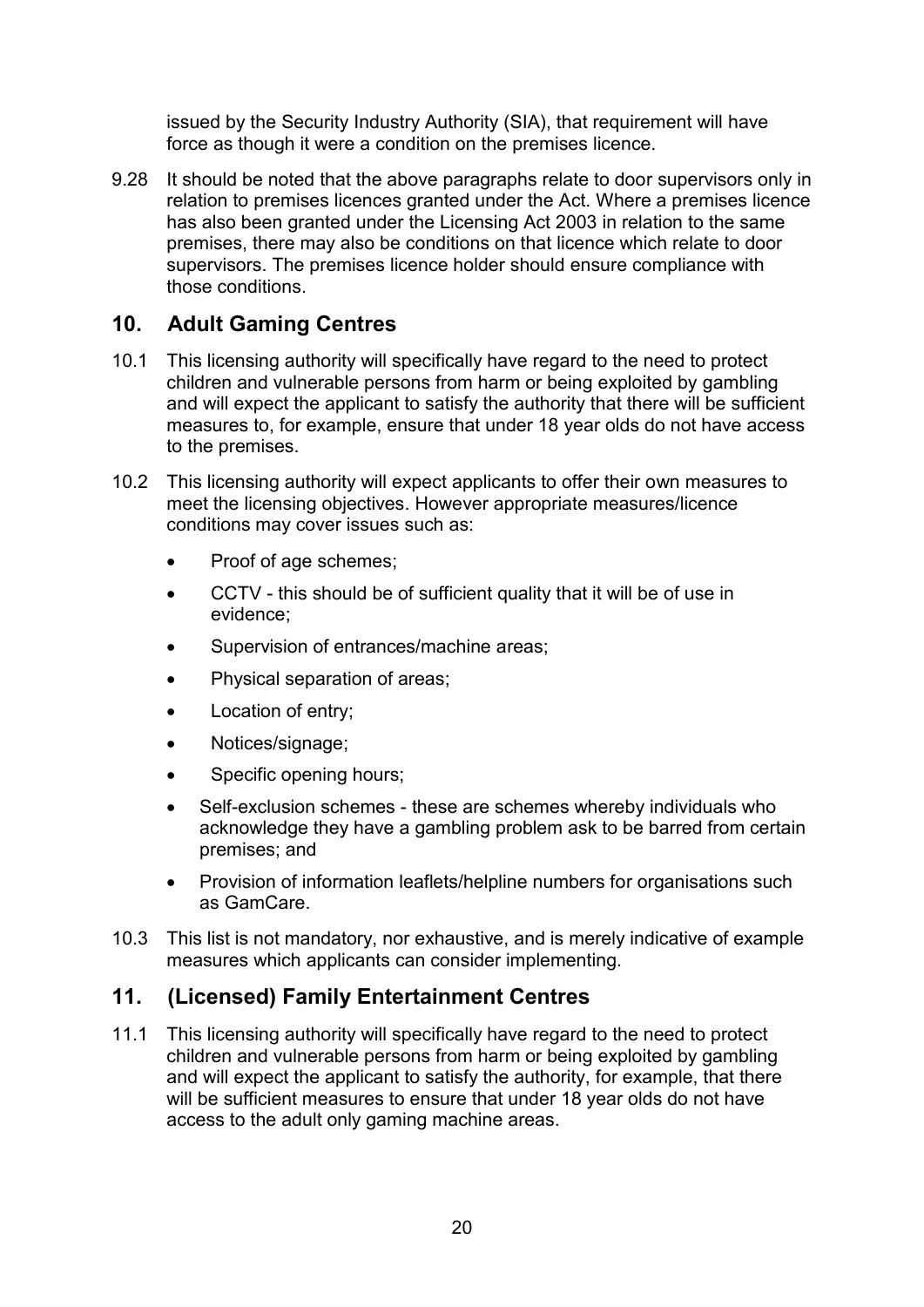- 11.2 This licensing authority will expect applicants to offer their own measures to meet the licensing objectives. However appropriate measures/licence conditions may cover issues such as:
	- Proof of age schemes;
	- CCTV this should be of sufficient quality that it will be of use in evidence;
	- Supervision of entrances/machine areas;
	- Physical separation of areas;
	- Location of entry;
	- Notices/signage;
	- Specific opening hours;
	- Self-exclusion schemes these are schemes whereby individuals who acknowledge they have a gambling problem ask to be barred from certain premises;
	- Provision of information leaflets/helpline numbers for organisations such as GamCare; and.
	- Measures/training for staff on how to deal with suspected truant school children on the premises.
- 11.3 This list is not mandatory, nor exhaustive, and is merely indicative of example measures which applicants can consider implementing.
- 11.4 This licensing authority will refer to the Gambling Commission's website to see any conditions that apply to operating licences covering the way in which the area containing the category C machines should be delineated. It will normally impose conditions on granting licences which accord with the above. This licensing authority will also make itself aware of and impose any mandatory or default conditions on these premises licences.

### <span id="page-20-0"></span>**12. Casinos**

- 12.1 No Casinos resolution This licensing authority has not passed a 'no casino' resolution under Section 166 of the Act, but is aware that it has the power to do so. Should this licensing authority decide in the future to pass such a resolution, it will update this policy statement with details of that resolution. Any such decision will be made by the full Council.
- 12.2 Casinos and competitive bidding This licensing authority is aware that where a licensing authority is enabled to grant a premises licence for a new style casino (ie the Secretary of State has made such regulations under Section 175 of the Act) there are likely to be a number of operators who will want to run the casino. In such situations the local authority will run a 'competition' under Schedule 9 to the Act. This licensing authority will run such a competition in line with the Gambling (Inviting Competing Applications for Large and Small Casino Premises Licences) Regulations 2008, as well as following the procedure set out in Part 17 of the Guidance.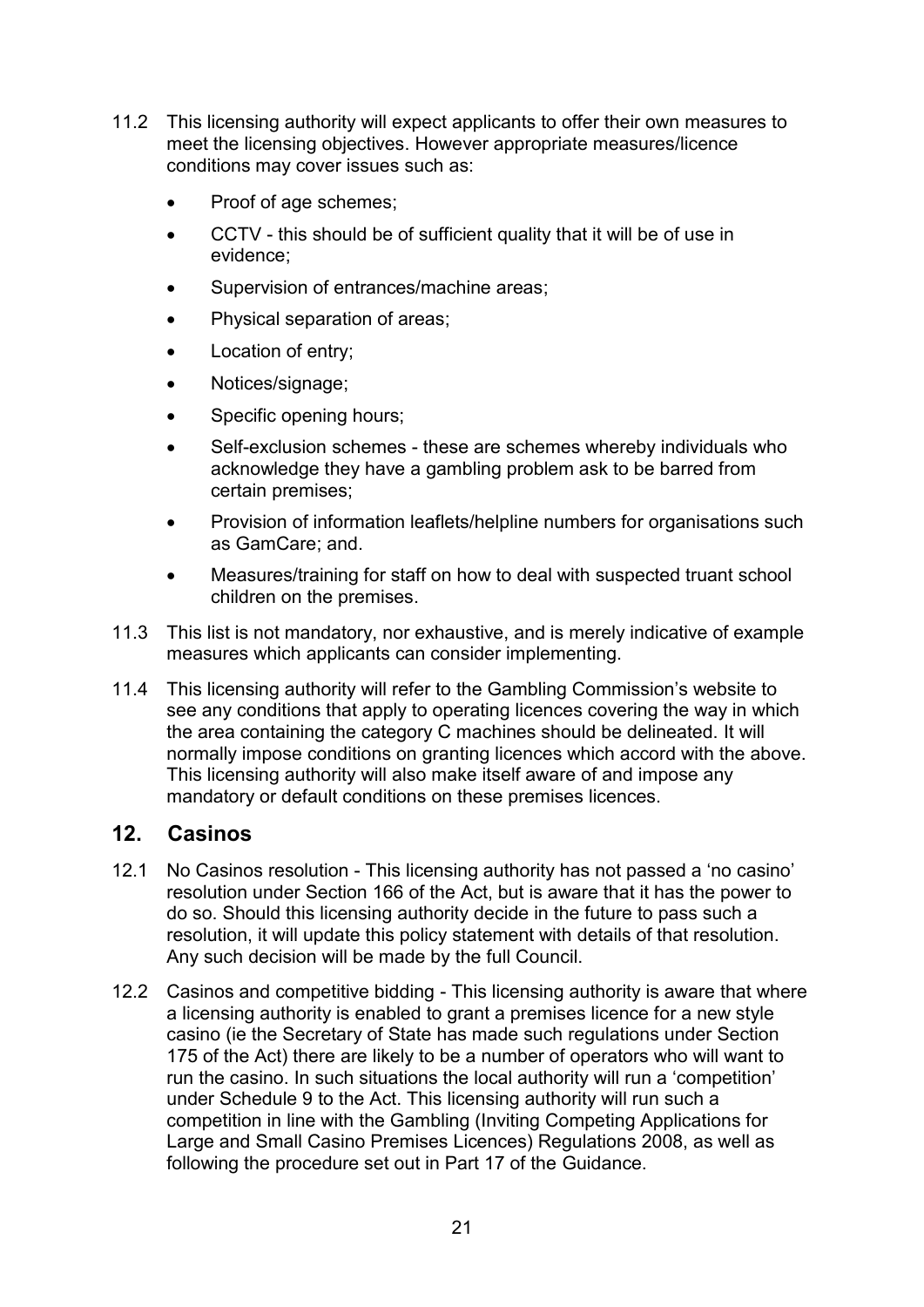- 12.3 Licence considerations/conditions This licensing authority will attach conditions to casino premises licences according to the principles set out in the Gambling Commission's Guidance at Part 9, bearing in mind the mandatory conditions listed in Part 17 of the Guidance, and the Licence Conditions and Codes of Practice published by the Gambling Commission.
- 12.4 Betting machines This licensing authority will, as per the Gambling Commission's Guidance, take into account the size of the premises, the number of counter positions available for person-to-person transactions, and the ability of staff to monitor the use of the machines by children and young persons (it is an offence for those under 18 to bet) or by vulnerable people, when considering the number/nature/circumstances of betting machines an operator wants to offer.

### <span id="page-21-0"></span>**13. Bingo Premises**

13.1 This licensing authority notes that the Gambling Commission's Guidance states at 18.5:

"Licensing authorities need to satisfy themselves that bingo can be played in any bingo premises for which they issue a premises licence. An operator may choose to vary their licence to exclude a previously used area of that premises for a new premises licence, or multiple new premises licences, with the aim of creating separate premises in that area".

- 13.2 This authority also notes the Guidance at para 18.9 regarding the unusual circumstances in which the splitting of pre-existing premises into two or more adjacent premises might be permitted, and in particular that it may not be permissible to locate all of the gaming machines in one of the resulting premises, as the gaming machine entitlement for that premises may be exceeded.
- 13.3 Children and young people are allowed into bingo premises. However they are not permitted to participate in bingo and if category B or C machines are made available for use these must be separated from areas where children and young people are allowed.
- 13.4 Amusement arcades providing prize bingo will require a prize gaming permit from the Council.

#### **Members' Clubs and Commercial Clubs**

13.5 Bingo may be provided at clubs and institutes either in accordance with a permit or providing that the limits in Section 275 of the Act are complied with. These restrictions limit the aggregate stake or prizes within any seven day period, and require the Commission to be notified as soon as is reasonably practicable if that limit is breached. Stakes or prizes above that limit will require a bingo operator's licence and the corresponding personal and premises licences.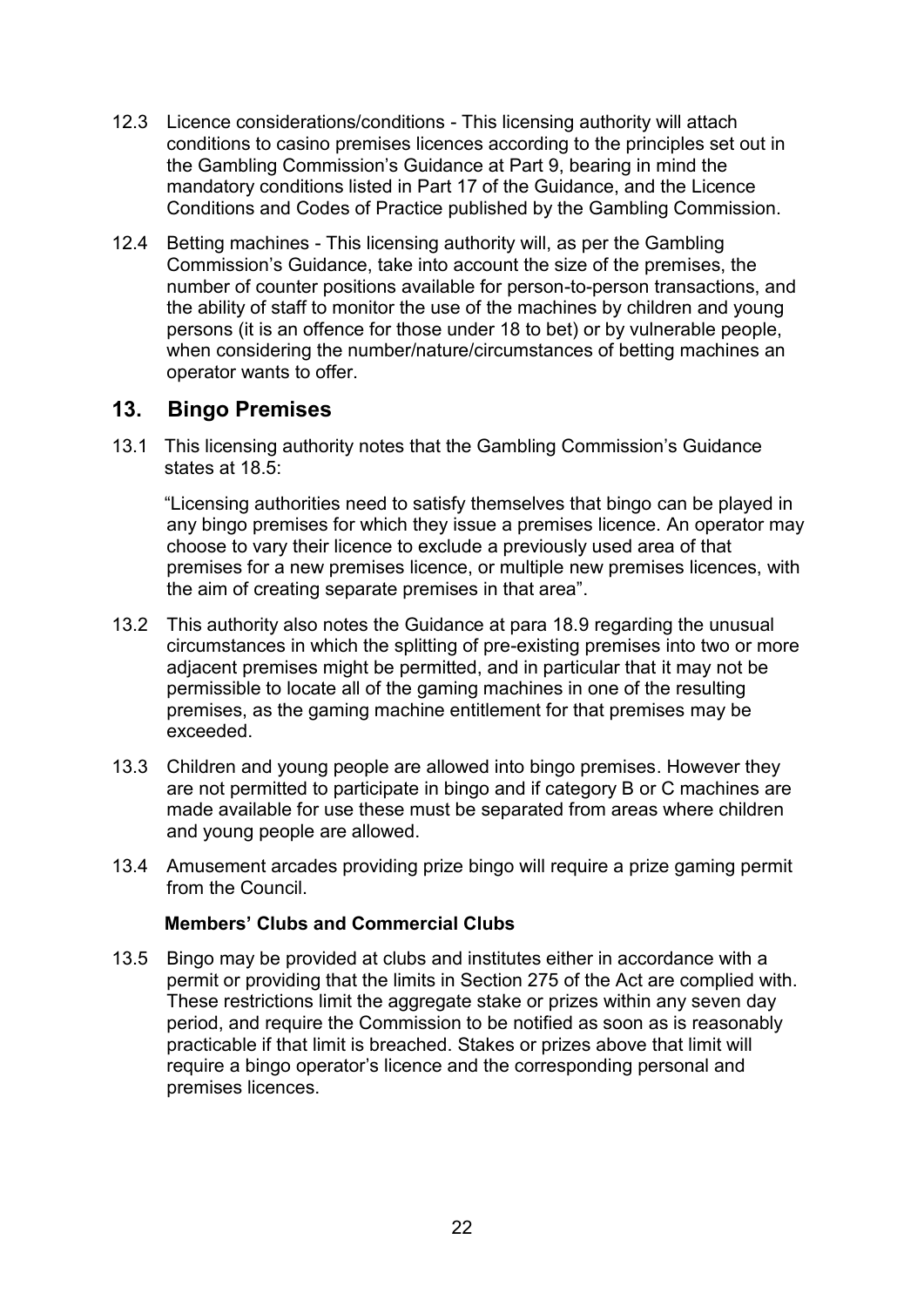## <span id="page-22-0"></span>**14. Betting Premises**

- 14.1 Anyone wishing to operate a betting office will require a betting premises licence from the Council. Children and young persons will not be able to enter premises with a betting premises licence.
- 14.2 Betting premises will be able to provide a limited number of gaming machines and some betting machines.
- 14.3 Betting machines This licensing authority will, as per the Gambling Commission's Guidance, take into account the size of the premises, the number of counter positions available for person-to-person transactions, and the ability of staff to monitor the use of the machines by children and young persons (it is an offence for those under 18 to bet) or by vulnerable people, when considering the number/nature/circumstances of betting machines an operator wants to offer.

#### <span id="page-22-1"></span>**15. Tracks**

- 15.1 Only one premises licence can be issued for any particular premises at any time unless the premises are a 'track'. A track is a site where races or other sporting events take place.
- 15.2 Track operators are not required to hold an 'operating licence' granted by the Gambling Commission. Therefore, premises licences for tracks, issued by the Council are likely to contain requirements for premises licence holders about their responsibilities in relation to the proper conduct of betting. Indeed, track operators will have an important role to play, for example in ensuring that betting areas are properly administered and supervised.
- 15.3 Although there will, primarily, be a betting premises licence for the track there may be a number of subsidiary licences authorising other gambling activities to take place. Unlike betting offices, a betting premises licence in respect of a track does not give an automatic entitlement to use gaming machines.
- 15.4 This licensing authority is aware that tracks may be subject to one or more than one premises licence, provided each licence relates to a specified area of the track. As per the Gambling Commission's Guidance, this licensing authority will especially consider the impact upon the third licensing objective (ie the protection of children and vulnerable persons from being harmed or exploited by gambling) and the need to ensure that entrances to each type of premises are distinct and that children are excluded from gambling areas where they are not permitted to enter.
- 15.5 This authority will therefore expect the premises licence applicant to demonstrate suitable measures to ensure that children do not have access to adult only gaming facilities. It is noted that children and young persons will be permitted to enter track areas where facilities for betting are provided on days when dog-racing and/or horse racing takes place, but that they are still prevented from entering areas where gaming machines (other than category D machines) are provided.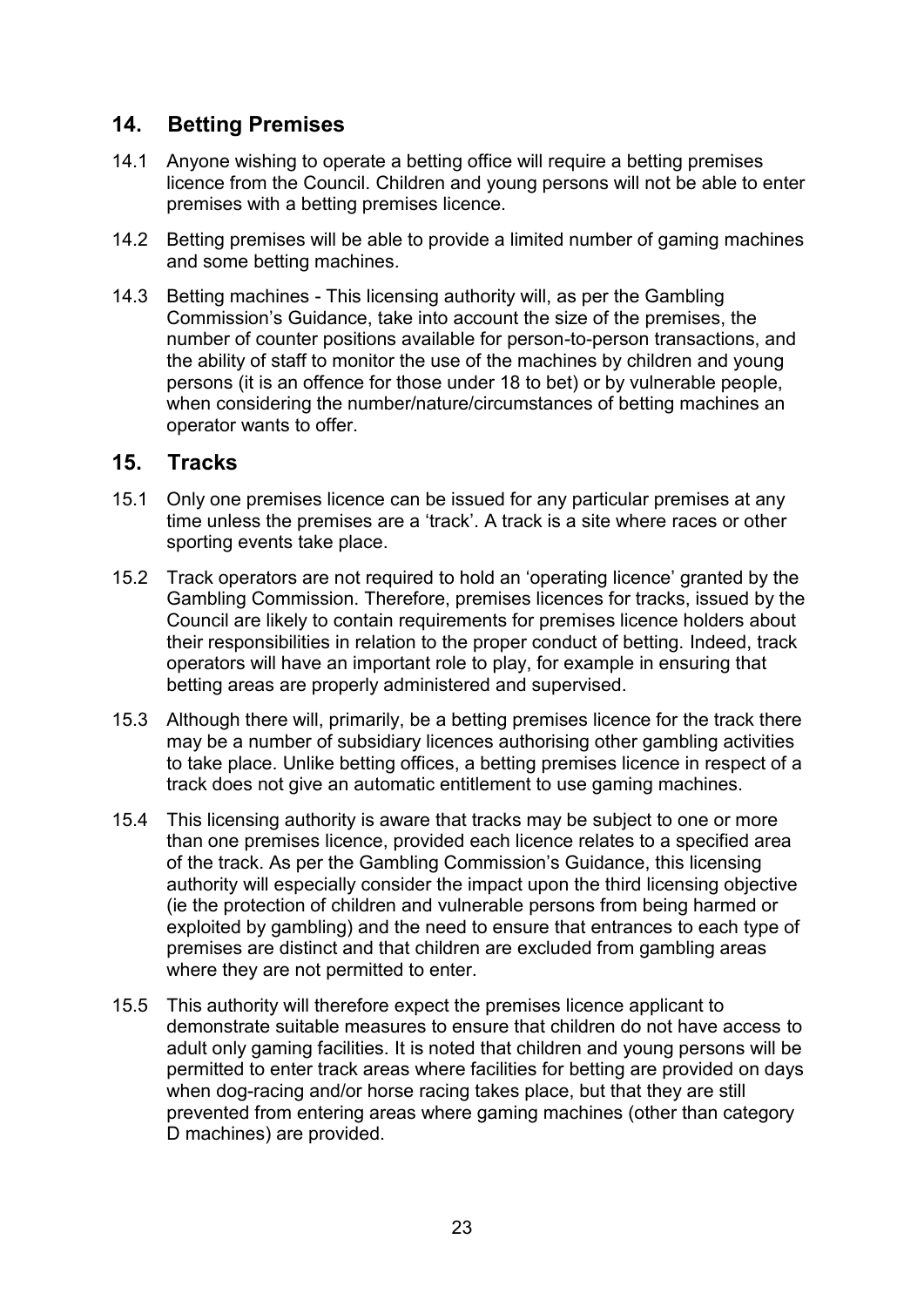- 15.6 This licensing authority will expect applicants to offer their own measures to meet the licensing objectives, however appropriate measures/licence conditions may cover issues such as:
	- Proof of age schemes;
	- CCTV this should be of sufficient quality that it will be of use in evidence;
	- Supervision of entrances/machine areas;
	- Physical separation of areas;
	- Location of entry;
	- Notices/signage;
	- Specific opening hours;
	- Self-exclusion schemes these are schemes whereby individuals who acknowledge they have a gambling problem ask to be barred from certain premises; and
	- Provision of information leaflets/helpline numbers for organisations such as GamCare.
- 15.7 This list is not mandatory, nor exhaustive, and is merely indicative of example measures which applicants can consider implementing.
- 15.8 Gaming machines Where the applicant holds a pool betting operating licence and is going to use the entitlement to four gaming machines, machines (other than category D machines) should be located in areas from which children are excluded.
- 15.9 Betting machines Licensing authorities have a power under the Act to restrict the number of betting machines, their nature and the circumstances in which they are made available, by attaching a licence condition to a betting premises licence.
- 15.10 Similar considerations apply in relation to tracks, where the potential space for such machines may be considerable, bringing with it significant problems in relation to the proliferation of such machines, the ability of track staff to supervise them if they are scattered around the track and the ability of the track operator to comply with the law and prevent children betting on the machines.
- 15.11 This licensing authority will, as per Part 7 of the Gambling Commission's Guidance, take into account the size of the premises and the ability of staff to monitor the use of the machines by children and young persons (it is an offence for those under 18 to bet) or by vulnerable people, when considering the number/nature/circumstances of betting machines an operator proposes to offer.
- 15.12 Condition on rules being displayed A condition will normally be attached to track premises licences requiring the track operator to ensure that the rules relating to tracks which are contained in the Act are prominently displayed in or near the betting areas, or that other measures are taken to ensure that they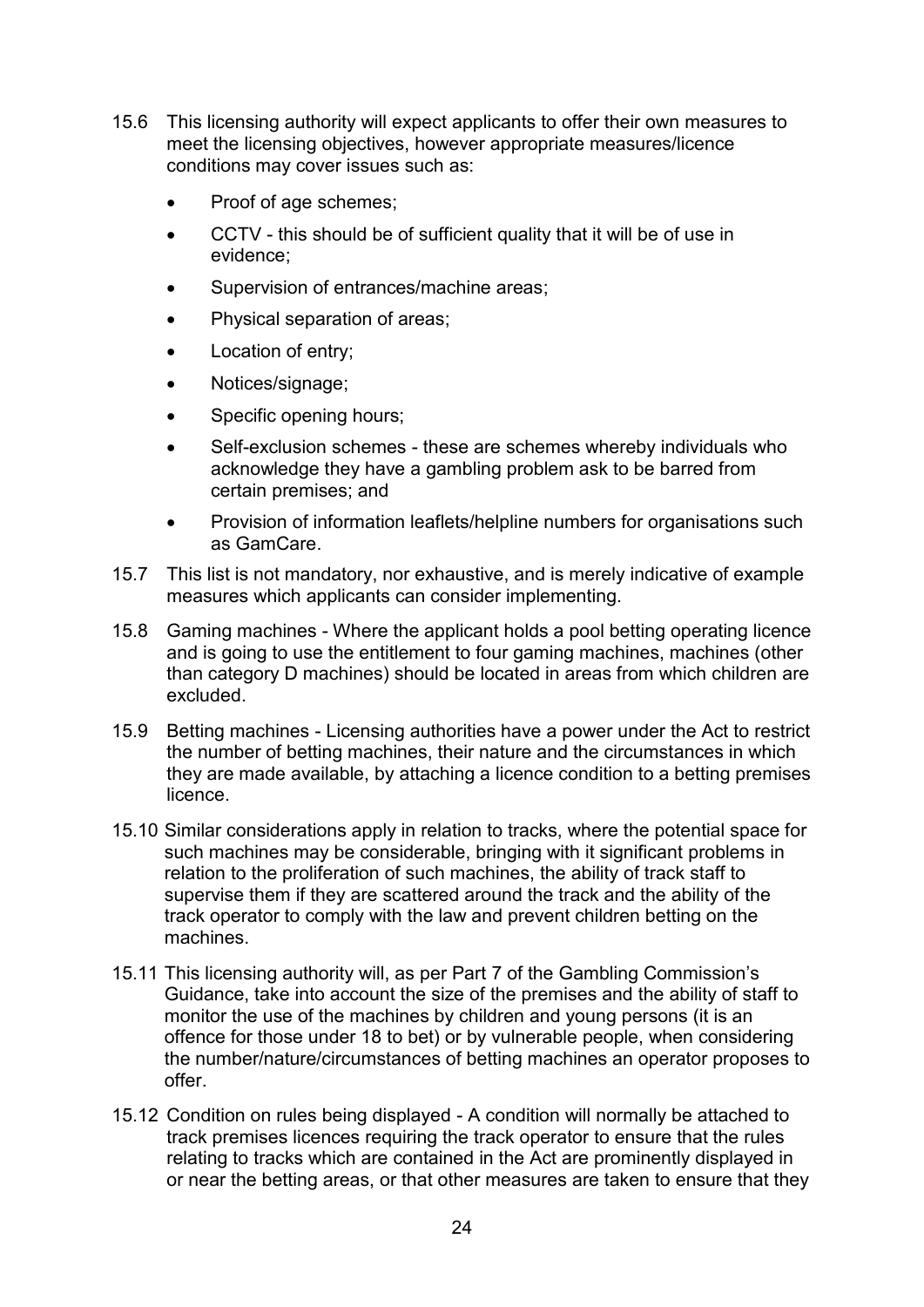are made available to the public. For example, the rules could be printed in the race-card or made available in leaflet form from the track office.

- 15.13 Applications and plans The Act (s51) requires applicants to submit plans of the premises with their application, in order to ensure that the licensing authority has the necessary information to make an informed judgement about whether the premises are fit for gambling. The plan will also be used for the licensing authority to plan future premises inspection activity (See Guidance, para 20.43).
- 15.14 Plans for tracks do not need to be in a particular scale, but should be drawn to scale and should be sufficiently detailed to include the information required by regulations (see Guidance, para 20.44).
- 15.15 Some tracks may be situated on agricultural land where the perimeter is not defined by virtue of an outer wall or fence, such as point-to-point racetracks. In such circumstances, the delineation is best achieved through a physical barrier (See Guidance, para 20.59).
- 15.16 This authority appreciates it is sometimes difficult to define the precise location of betting areas on tracks. The precise location of where betting facilities are provided is not required to be shown on the track plans, both by virtue of the fact that betting is permitted anywhere on the premises and because of the difficulties associated with pinpointing exact locations for some types of track. Applicants should provide sufficient information that this authority can satisfy itself that the plan indicates the main areas where betting might take place.

### <span id="page-24-0"></span>**16. Travelling Fairs**

- 16.1 This licensing authority is responsible for deciding whether, where category D machines and/or equal chance prize gaming without a permit is to be made available for use at travelling fairs, the statutory requirement that the facilities for gambling amount to no more than an ancillary amusement at the fair is met.
- 16.2 The licensing authority will also consider whether the applicant falls within the statutory definition of a travelling fair:

For the purposes of this Act -

- (a) "fair" means a fair consisting wholly or principally of the provision of amusements, and
- (b) a fair held on a day in a calendar year is a "travelling fair" if provided
	- (i) wholly or principally by persons who travel from place to place for the purpose of providing fairs, and
	- (ii) at a place no part of which has been used for the provision of a fair on more than 27 days in that calendar year.
- 16.3 It is noted that the 27-day statutory maximum for the land being used as a fair applies on a calendar year basis and that it applies to the piece of land on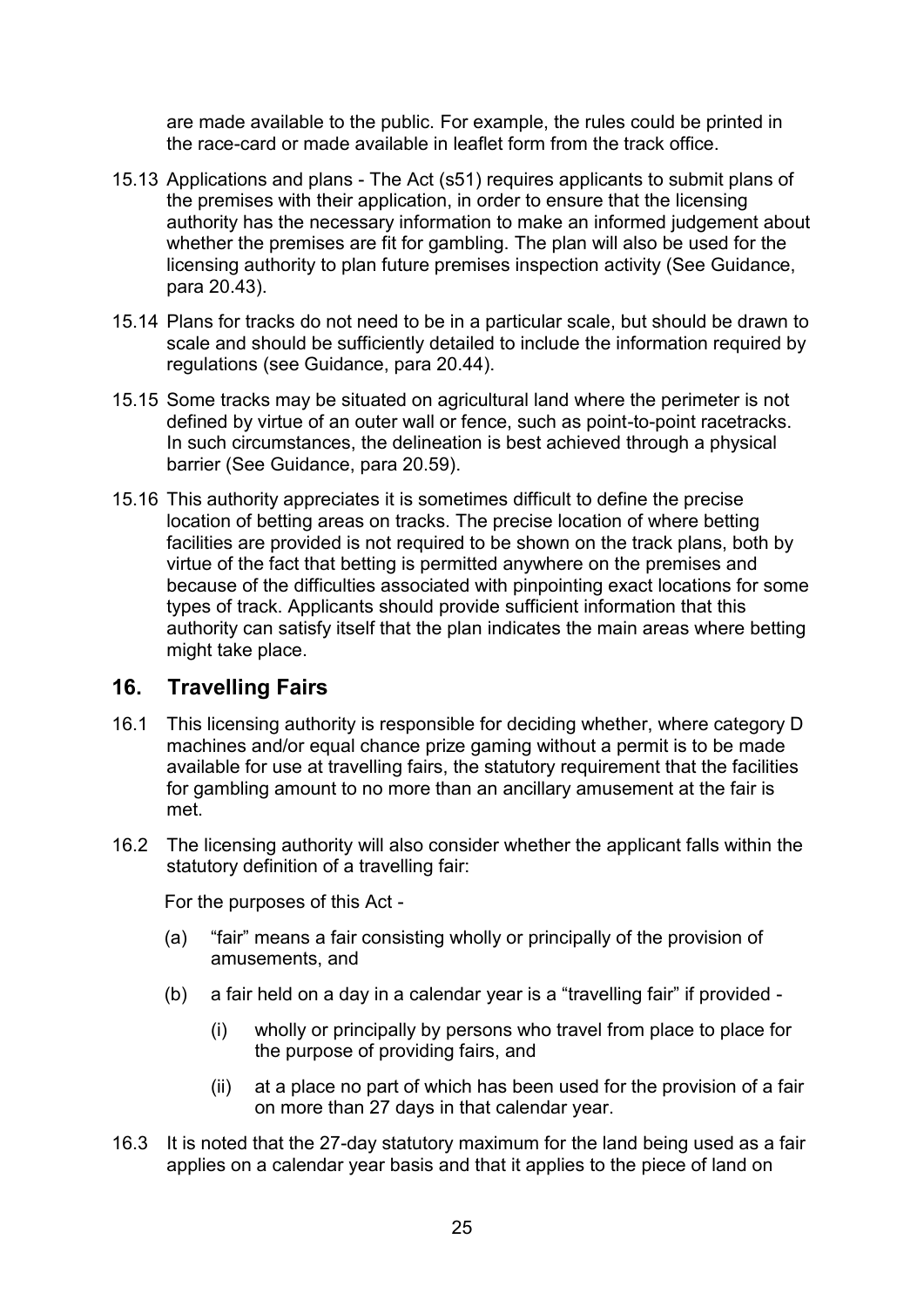which the fairs are held, regardless of whether it is the same or different travelling fairs occupying the land. This licensing authority will work with its neighbouring authorities to ensure that land which crosses our boundaries is monitored so that the statutory limits are not exceeded.

### <span id="page-25-0"></span>**17. Provisional Statements**

- 17.1 Developers may wish to apply to this authority for provisional statement before entering into a contract to buy or lease property or land to judge whether a development is worth taking forward in light of the need to obtain a premises licence. There is no need for the applicant to hold an operating licence in order to apply for a provisional statement.
- 17.2 S204 of the Act provides for a person to make application to the licensing authority for a provisional statement in respect of premises that he or she:
	- expects to be constructed;
	- expects to be altered; or
	- expects to acquire a right to occupy.
- 17.3 The process for considering an application for a provisional statement is the same as that for a premises licence application. The applicant is obliged to give notice of the application in the same way as applying for a premises licence. Responsible authorities and interested parties may make representations and there are rights of appeal.
- 17.4 In contrast to the premises licence application, the applicant does not have to hold or have applied for an operating licence from the Gambling Commission and they do not have to have a right to occupy the premises in respect of which their provisional application is made.
- 17.5 The holder of a provisional statement may then apply for a premises licence once the premises are constructed, altered or acquired. The licensing authority will be constrained in the matters it can consider when determining the premises licence application and, in terms of representations about premises licence applications that follow the grant of a provisional statement, no further representations from responsible authorities or interested parties can be taken into account unless they:
	- concern matters which could not have been raised by objectors at the provisional licence stage; or
	- reflect a change in the operator's circumstances.
- 17.6 In addition the licensing authority may refuse the premises licence (or grant it on terms different to those attached to the provisional statement) only by reference to matters:
	- which could not have been raised by objectors at the provisional statement stage;
	- which in the authority's opinion reflect a change in the operator's circumstances; or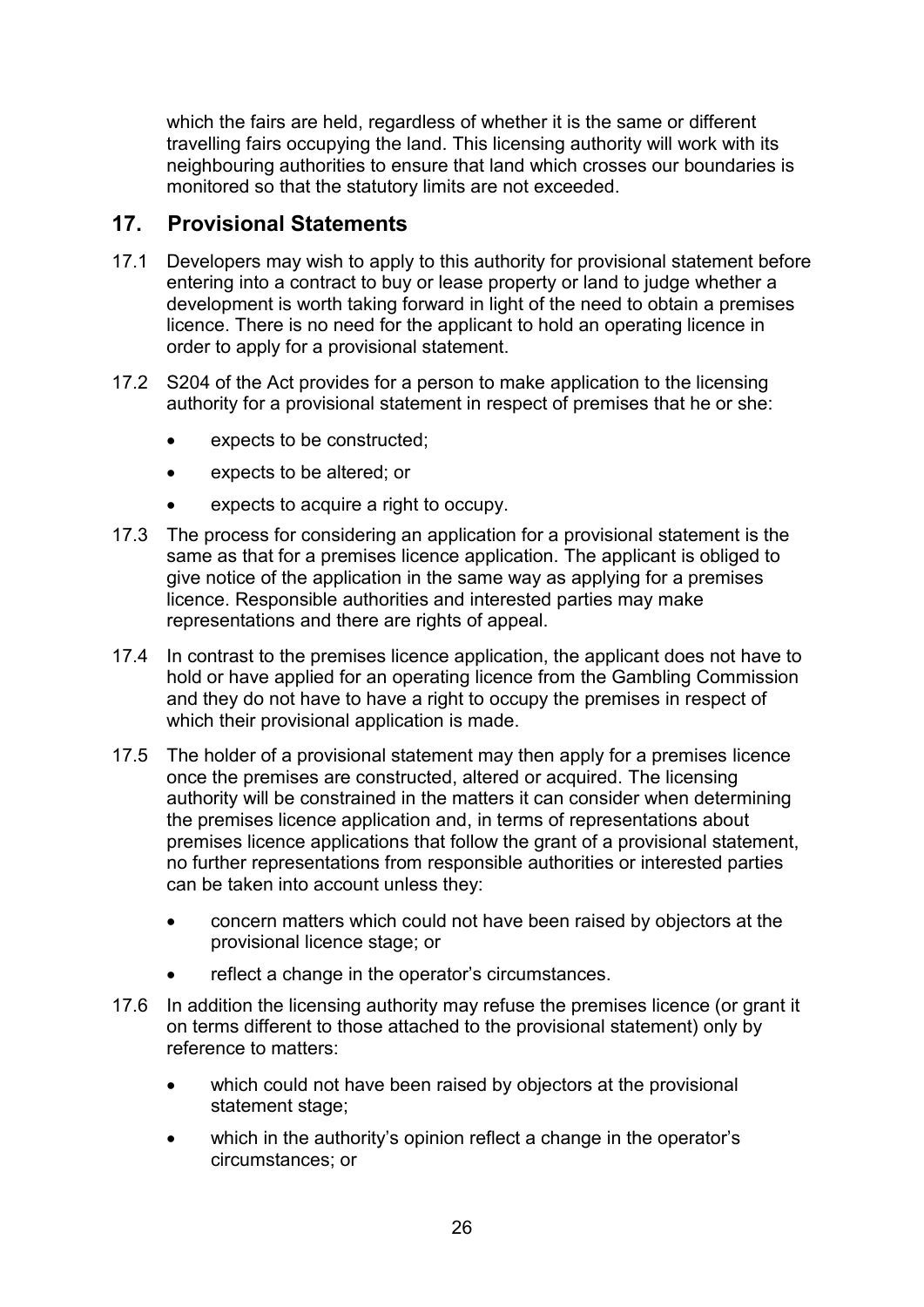where the premises has not been constructed in accordance with the plan submitted with the application. This must be a substantial change to the plan and this licensing authority notes that it can discuss any concerns it has with the applicant before making a decision.

### <span id="page-26-0"></span>**18. Reviews**

- 18.1 Requests for a review of a premises licence can be made by interested parties or responsible authorities, however, it is for the licensing authority to decide whether the review is to be carried out. This will be on the basis of whether the request for the review is relevant to the matters listed below:
	- in accordance with any relevant code of practice issued by the Gambling Commission;
	- in accordance with any relevant guidance issued by the Gambling Commission;
	- reasonably consistent with the licensing objectives; and
	- in accordance with this authority's statement of licensing policy.
- 18.2 The request for a review will also be subject to the consideration by the licensing authority as to whether the request is frivolous, vexatious, or whether it will certainly not cause this authority to wish to alter/revoke/suspend the licence, or whether it is substantially the same as previous representations or requests for review. The licensing authority can also initiate a review of a particular premises licence or a particular class of premises licence on the basis of any reason which it thinks is appropriate.
- 18.3 Once a valid application for a review has been received by the licensing authority, representations can be made by responsible authorities and interested parties during a 28 day period. This period begins 7 days after the application was received by the licensing authority, who will publish notice of the application within 7 days of receipt.
- 18.4 The licensing authority must carry out the review as soon as possible after the 28 day period for making representations has passed.
- 18.5 The purpose of the review will be to determine whether the licensing authority should take any action in relation to the licence. If action is justified, the options open to the licensing authority are:
	- Add, remove or amend a licence condition imposed by the licensing authority;
	- Exclude a default condition imposed by the Secretary of State (eg opening hours) or remove or amend such an exclusion;
	- Suspend the premises licence for a period not exceeding three months; and
	- Revoke the premises licence.
- 18.6 In determining what action, if any, should be taken following a review, the licensing authority must have regard to the principles set out in section 153 of the Act, as well as any relevant representations.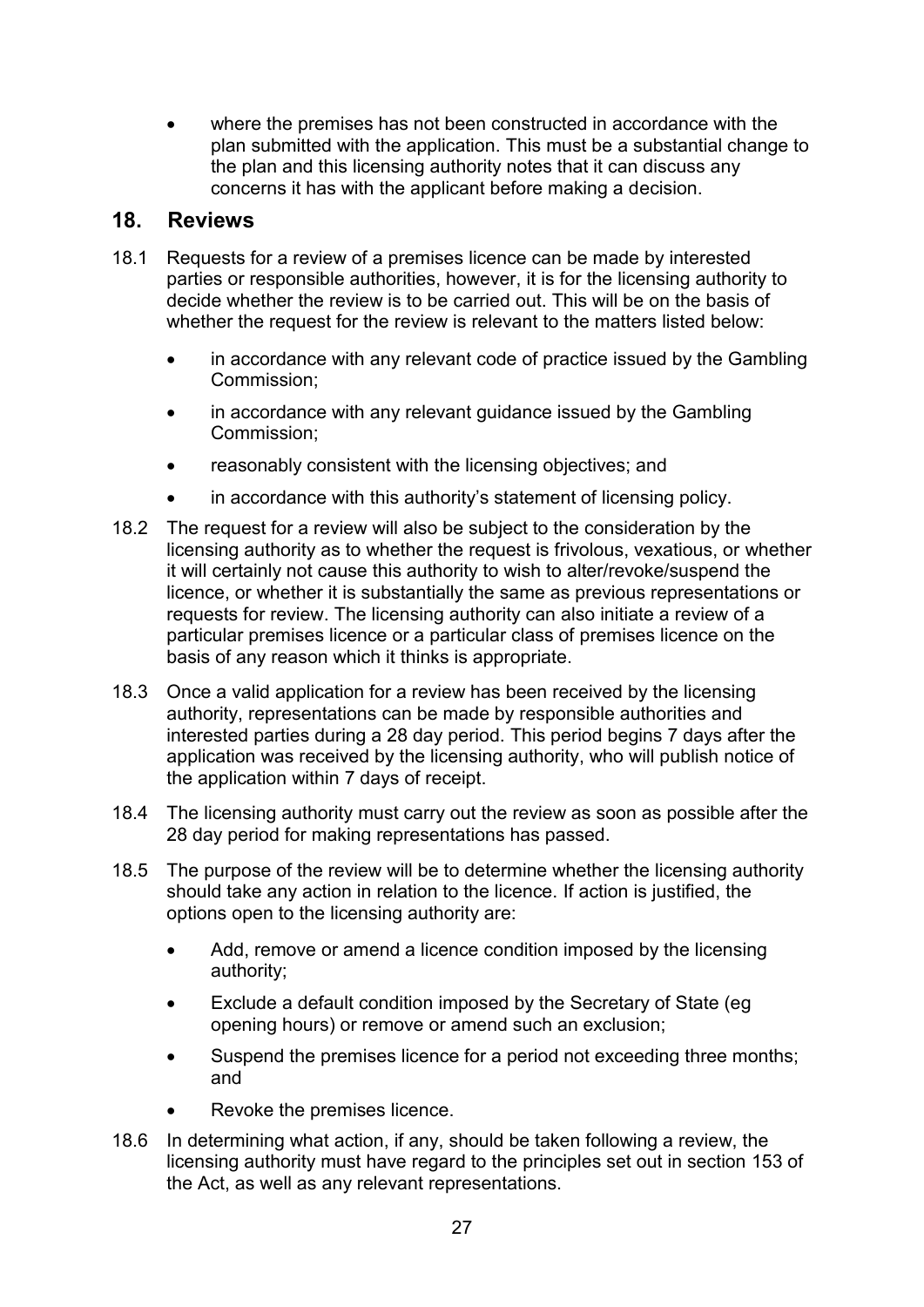- 18.7 In particular, the licensing authority may also initiate a review of the premises licence on the grounds that a premises licence holder has not provided facilities for gambling at the premises. This is to prevent people from applying for licences in a speculative manner without intending to use them.
- 18.8 Once the review has been completed, the licensing authority must, as soon as possible, notify its decision to:
	- The licence holder;
	- $\bullet$  The applicant for review (if any);
	- The Gambling Commission;
	- Any person who made representations;
	- The Chief Officer of Police or Chief Constable;
	- HM Revenues and Customs.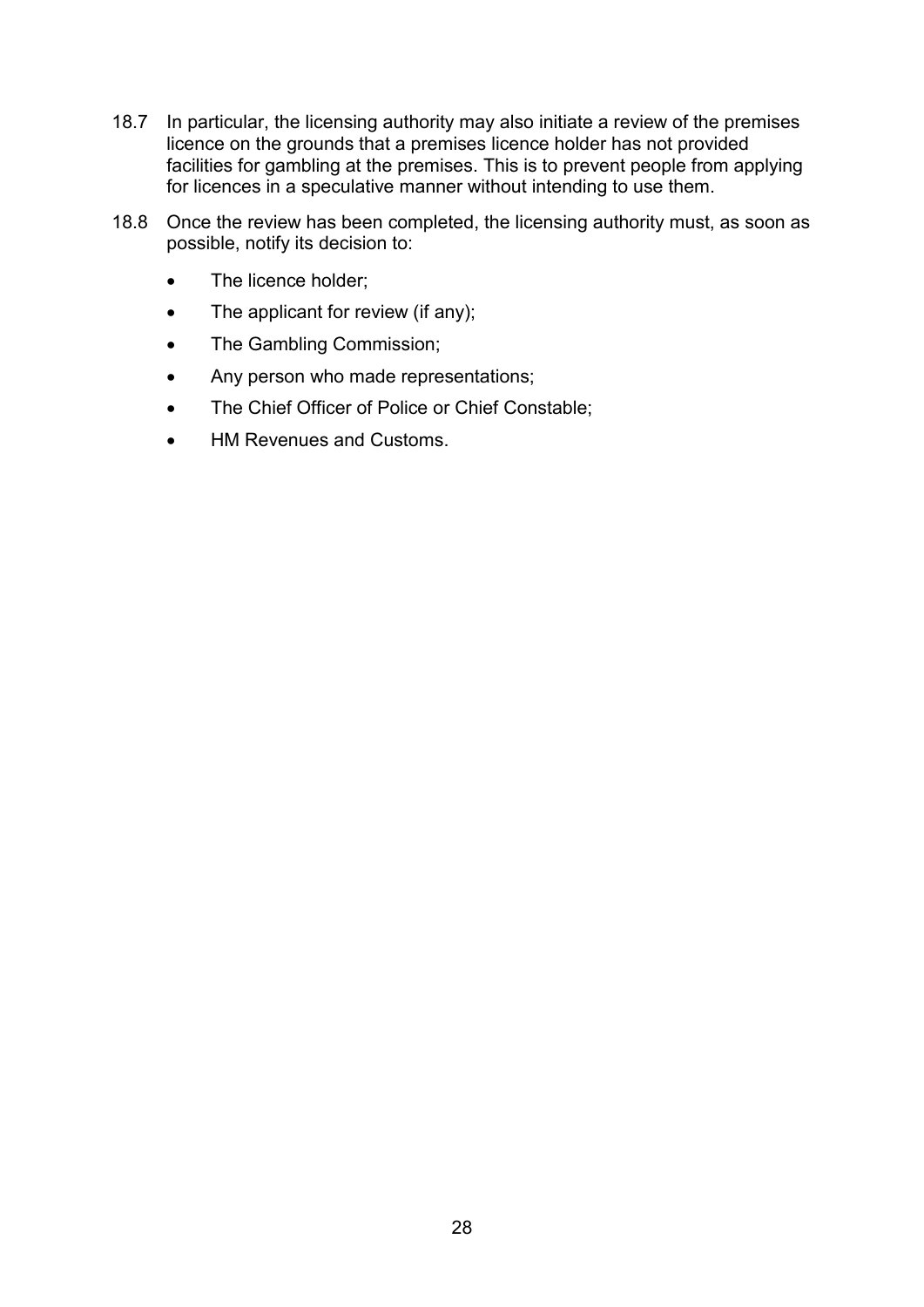## **Part C - Permits/Temporary and Occasional Use Notices/Small Society Lotteries**

### <span id="page-28-1"></span><span id="page-28-0"></span>**19. Unlicensed Family Entertainment Centre Gaming Machine Permits**

- 19.1 Where a premises does not hold a premises licence but wishes to provide gaming machines, it may apply to the licensing authority for this permit. It should be noted that the applicant must show that the premises will be wholly or mainly used for making gaming machines available for use (section 238 of the Act).
- 19.2 The Act states that a licensing authority may prepare a statement of principles that they propose to consider in determining the suitability of an applicant for a permit and in preparing this statement, and/or considering applications, it need not (but may) have regard to the licensing objectives and shall have regard to any relevant guidance issued by the Commission under section 25 of the Act. The Gambling Commission's Guidance also states "In its Statement of Policy, a licensing authority may include a statement of principles that it proposes to apply when exercising its functions in considering applications for permits ..., licensing authorities may wish to give weight to matters relating to protection of children from being harmed or exploited by gambling…" (para 24.8).
- 19.3 Guidance also states: "... An application for a permit may be granted only if the licensing authority is satisfied that the premises will be used as an unlicensed Family Entertainment Centre, and if the chief officer of police has been consulted on the application. The licensing authority may also consider asking applicants to demonstrate:
	- a full understanding of the maximum stakes and prizes of the gambling that is permissible in unlicensed FECs;
	- that the applicant has no relevant convictions (those that are set out in Schedule 7 to the Act); and
	- that staff are trained to have a full understanding of the maximum stakes and prizes (para 24.9).
- 19.4 It should be noted that a licensing authority cannot attach conditions to this type of permit.
- 19.5 This licensing authority will expect the applicant to show that there are policies and procedures in place to protect children from harm. Harm in this context is not limited to harm from gambling but includes wider child protection considerations. The efficiency of such policies and procedures will each be considered on their merits, however, they may include appropriate measures/training for staff as regards suspected truant school children on the premises, measures/training covering how staff would deal with unsupervised very young children being on the premises, or children causing perceived problems on/around the premises.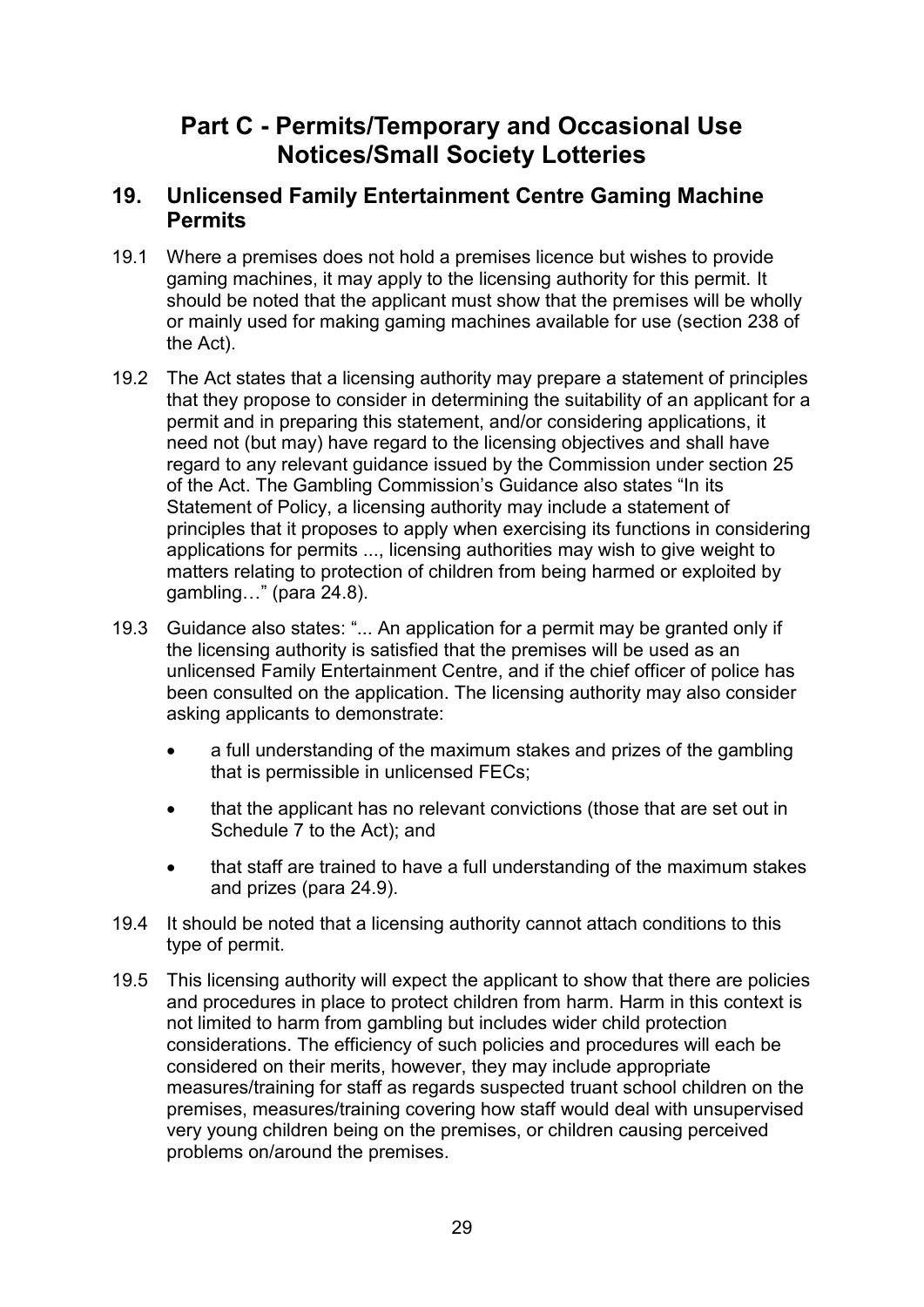19.6 This licensing authority will also expect, as per Gambling Commission Guidance, that applicants demonstrate a full understanding of the maximum stakes and prizes of the gambling that is permissible in unlicensed FECs; that the applicant has no relevant convictions (Schedule 7 to the Act) and that staff are trained to have a full understanding of the maximum stakes and prizes.

## <span id="page-29-0"></span>**20. Alcohol Licensed Premises Gaming Machine Permits**

- 20.1 Automatic entitlement: up to 2 machines There is provision in section 282 of the Act for premises licensed to sell alcohol for consumption on the premises to automatically have 2 gaming machines of categories C and/or D. The operator of the premises merely needs to notify the licensing authority and pay the prescribed fee. The licensing authority can remove the automatic authorisation in respect of any particular premises if:
	- provision of the machines is not reasonably consistent with the pursuit of the licensing objectives;
	- gaming has taken place on the premises that breaches a condition of section 282 of the Act - for example, the gaming machines have been made available in a way that does not comply with requirements on the location and operation of gaming machines;
	- the premises are mainly used for gaming; or
	- an offence under the Act has been committed on the premises.
- 20.2 Permit: 3 or more machines If the operator of alcohol licensed premises wishes to have more than 2 machines, then an application must be made for a permit and the licensing authority must consider that application based upon the licensing objectives, any guidance and code of practice issued by the Gambling Commission issued under Section 24 and 25 of the Act, and "such matters as they think relevant."
- 20.3 This licensing authority considers that "such matters" will be decided on a case by case basis but generally there will be regard to the need to protect children and vulnerable persons from harm or being exploited by gambling and will expect the applicant to satisfy the authority that there will be sufficient measures to ensure that under 18 year olds do not have access to the adult only gaming machines. Measures which will satisfy the authority that there will be no access may include the adult machines being in sight of the bar, or in the sight of staff who will monitor that the machines are not being used by those under 18. Notices and signage may also be a help. As regards the protection of vulnerable persons, applicants may wish to consider the provision of information leaflets/helpline numbers for organisations such as GamCare.
- 20.4 This licensing authority recognises that some operators of alcohol licensed premises may apply for a premises licence for their non-alcohol licensed areas. Any such application would most likely need to be applied for, and dealt with, as an Adult Gaming Centre premises licence.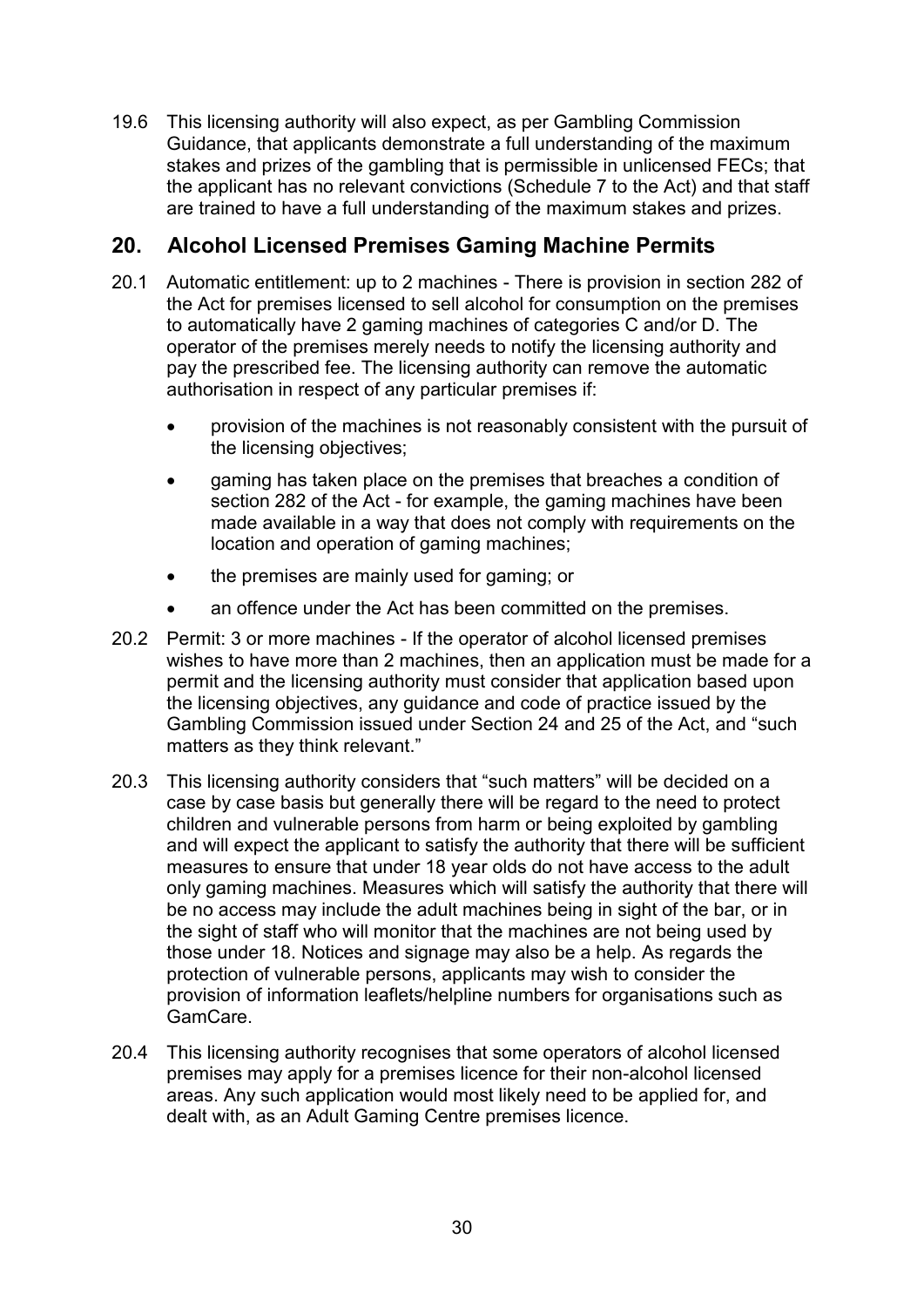- 20.5 The licensing authority may decide to grant the application with a smaller number of machines and/or a different category of machines than that applied for. Conditions (other than these) cannot be attached.
- 20.6 The holder of a permit must comply with any Code of Practice issued by the Gambling Commission about the location and operation of the machine.

## <span id="page-30-0"></span>**21. Prize Gaming Permits**

- 21.1 The Act states that a licensing authority may "prepare a statement of principles that they propose to apply in exercising their functions under this Schedule" which "may, in particular, specify matters that the licensing authority proposes to consider in determining the suitability of the applicant for a permit".
- 21.2 This licensing authority has prepared a Statement of Principles which is that the applicant should set out the types of gaming that he or she is intending to offer and that the applicant should demonstrate:
	- that they understand the limits to stakes and prizes that are set out in Regulations;
	- that the gaming offered is within the law;
	- clear policies that outline the steps to be taken to protect children from harm.
- 21.3 Prize gaming may be provided in bingo premises as a consequence of their bingo operating licence. Any type of prize gaming may be provided in adult gaming centres and licensed family entertainment centres. Unlicensed family entertainment centres may offer equal chance prize gaming under a gaming machine permit. Prize gaming without a permit may be provided by travelling fairs, providing that none of the gambling facilities at the fair amount to more than an ancillary amusement. Children and young people may participate in equal chance gaming only.
- 21.4 In making its decision on an application for this permit the licensing authority does not need to have regard to the licensing objectives but must have regard to any Gambling Commission guidance (Sched 14 para 8(3) to the Act).
- 21.5 It should be noted that there are conditions in the Act with which the permit holder must comply, but that the licensing authority cannot attach conditions. The conditions in the Act are:
	- the limits on participation fees, as set out in regulations, must be complied with;
	- all chances to participate in the gaming must be allocated on the premises on which the gaming is taking place and on one day; the game must be played and completed on the day the chances are allocated; and the result of the game must be made public in the premises on the day that it is played;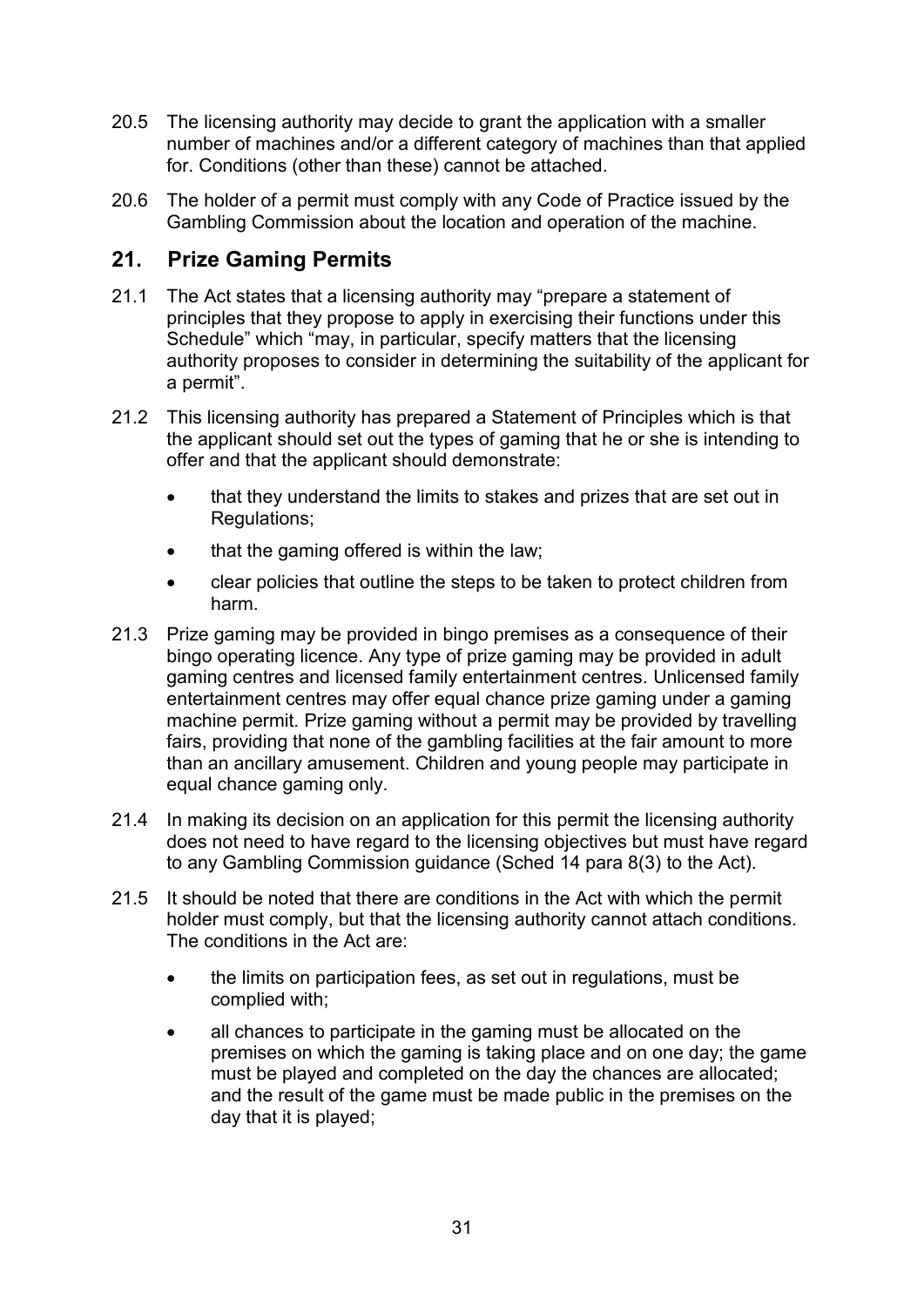- the prize for which the game is played must not exceed the amount set out in regulations (if a money prize), or the prescribed value (if nonmonetary prize); and
- participation in the gaming must not entitle the player to take part in any other gambling.

## <span id="page-31-0"></span>**22. Club Gaming and Club Machine Permits**

22.1 Members Clubs and Miners' Welfare Institutes (but not Commercial Clubs) may apply for a Club Gaming Permit. The Club Gaming Permit will enable the premises to provide gaming machines (3 machines of categories B, C or D), equal chance gaming and games of chance.

Members Clubs and Miner's Welfare Institutes - and also Commercial Clubs may apply for a Club Machine Permit. A Club Machine Permit will enable the premises to provide gaming machines (up to 3 machines of categories B3A, B4, C or D, but only one B3A may be sited). Commercial Clubs may not site category B3A gaming machines offering lottery games in their club.

This licensing authority notes that the Gambling Commission's guidance states: "25.44 The licensing authority has to satisfy itself that the club meets the requirements of the Act to obtain a Club Gaming Permit." In doing so it will take account of a number of matters outlined in sections 25.45-25.47 of the Gambling Commission's guidance. These include the constitution of the club, the frequency of gaming, and ensuring that there are more than 25 members. A members' club must be permanent in nature, not established to make commercial profit, and controlled by its members equally. Examples include working men's clubs, branches of Royal British Legion and clubs with political affiliations.

The club must be conducted 'wholly or mainly' for the purposes other than gaming, unless the gaming is permitted by separate regulations. The Secretary of State has made regulations and these cover bridge and whist clubs.

- 22.2 The Guidance also states that licensing authorities may only refuse an application on the grounds that:
	- the applicant does not fulfil the requirements for a members' or commercial club or miners' welfare institute and therefore is not entitled to receive the type of permit for which it has applied;
	- the applicant's premises are used wholly or mainly by children and/or young persons;
	- an offence under the Act or a breach of a permit has been committed by the applicant while providing gaming facilities;
	- a permit held by the applicant has been cancelled in the previous ten years; or
	- an objection has been lodged by the Gambling Commission or the police.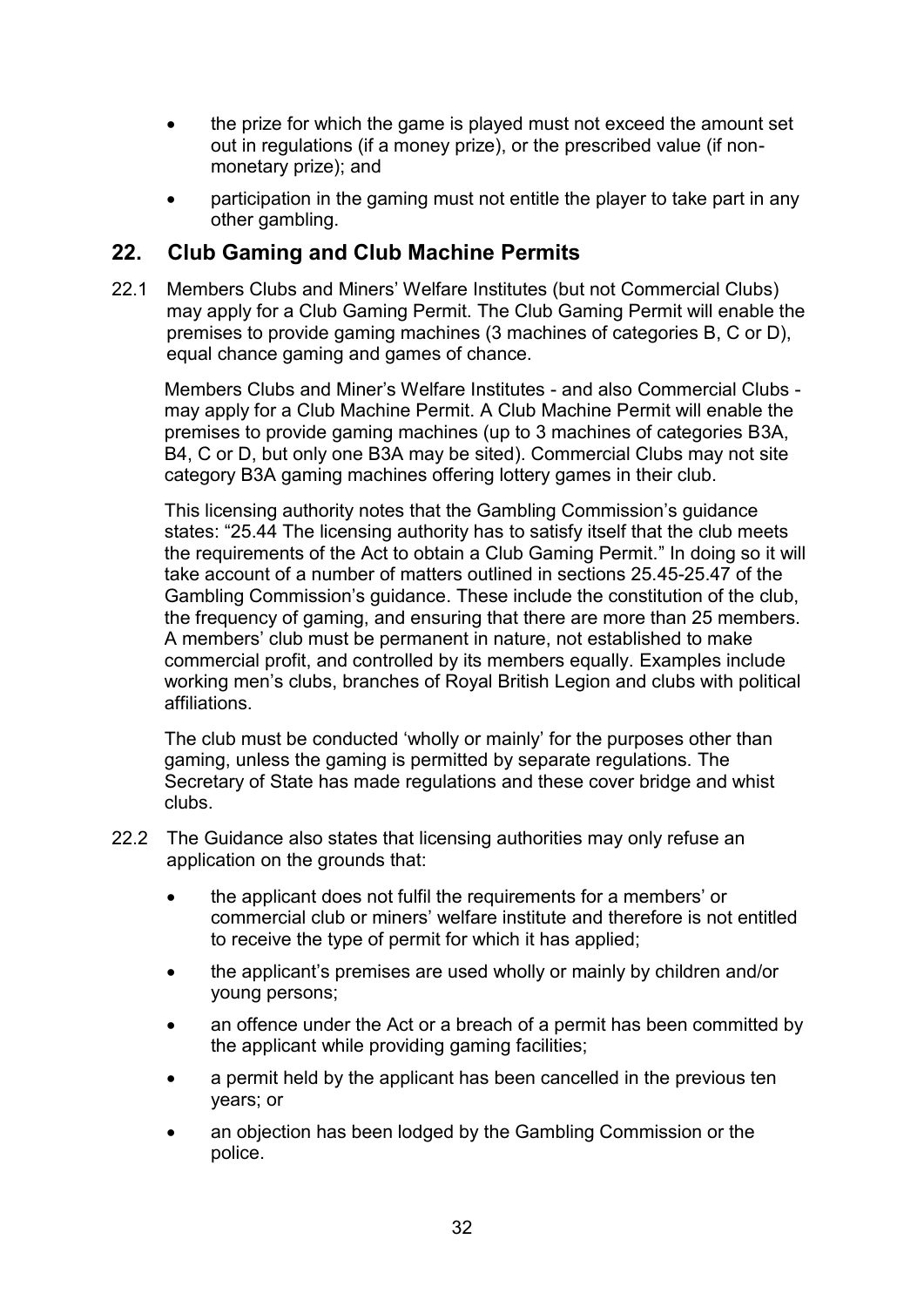- 22.3 There is also a 'fast-track' procedure available under the Act for premises which hold a Club Premises Certificate under the Licensing Act 2003 (Schedule 12 paragraph 10). As the Gambling Commission's Guidance for local authorities states: "Under the fast-track procedure there is no opportunity for objections to be made by the Commission or the police, and the grounds upon which an authority can refuse a permit are reduced." and "The grounds on which an application under the process may be refused are:
	- (a) that the club is established primarily for gaming, other than gaming prescribed in section 266 of the Act;
	- (b) that in addition to the prescribed gaming, the applicant provides facilities for other gaming; or
	- (c) that a club gaming permit or club machine permit issued to the applicant in the last ten years has been cancelled".
- 22.4 There are statutory conditions on club gaming permits that no child uses a category B or C machine on the premises and that the holder complies with any relevant provision of a code of practice about the location and operation of gaming machines.

### <span id="page-32-0"></span>**23. Temporary Use Notices**

- 23.1 Temporary Use Notices allow the use of premises for gambling where there is no premises licence but where a gambling operator wishes to use the premises temporarily for providing facilities for gambling. Premises that might be suitable for a Temporary Use Notice, according to the Gambling Commission, would include hotels, conference centres and sporting venues.
- 23.2 The licensing authority can only grant a Temporary Use Notice to a person or company holding a relevant operating licence, in effect, a non-remote casino operating licence.
- 23.3 Regulations state that Temporary Use Notices may only be used to permit the provision of facilities for equal chance gaming, where the gaming is intended to produce a single overall winner.
- 23.4 There are a number of statutory limits as regards Temporary Use Notices. The meaning of "premises" in Part 8 of the Act is discussed in Part 7 of the Guidance. As with "premises", the definition of "a set of premises" will be a question of fact in the particular circumstances of each notice that is given. In the Act "premises" is defined as including "any place". In considering whether a place falls within the definition of "a set of premises", licensing authorities will need to look at, amongst other things, the ownership/occupation and control of the premises.
- 23.5 This licensing authority will normally object to notices where it appears that their effect would be to permit regular gambling in a place that could be described as one set of premises, as recommended in the Guidance.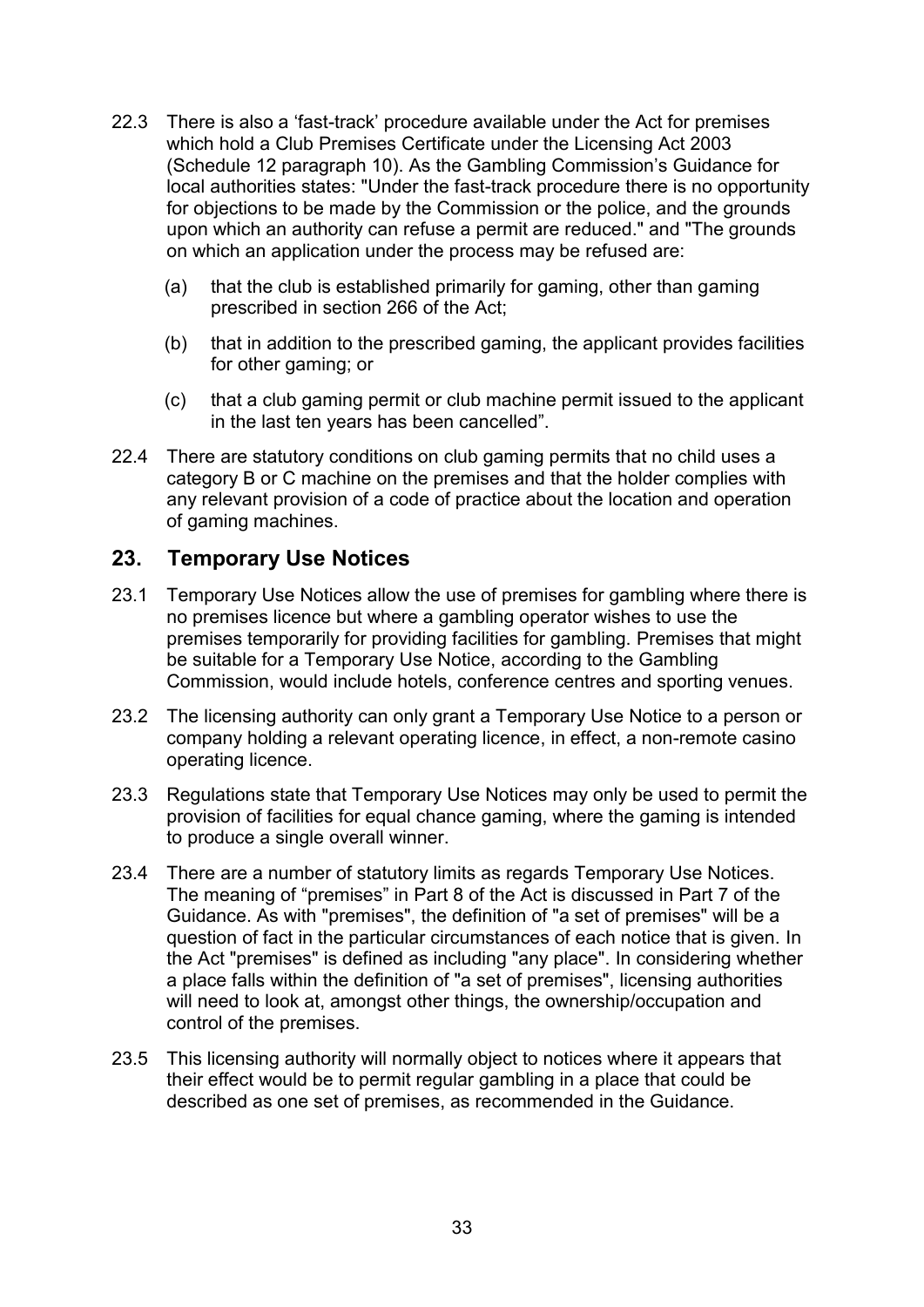## <span id="page-33-0"></span>**24. Occasional Use Notices**

24.1 The licensing authority has very little discretion as regards these notices aside from ensuring that the statutory limit of eight days in a calendar year is not exceeded. This licensing authority will, though, consider the definition of a 'track' and whether the notice giver is permitted to avail him/herself of the notice. This licensing authority will also ensure that no more than eight OUNs are relied upon in one calendar year in respect of any venue.

### <span id="page-33-1"></span>**25. Small Society Lotteries**

- 25.1 Part four and five of Schedule 11 to the Act set out the requirements on both societies and licensing authorities with respect to the registration of small society lotteries.
- 25.2 This licensing authority will adopt the recommendation of the Commission that lottery tickets must not be sold to a person in any street. For these purposes 'street' includes any bridge, road, lane, footway, subway, square, court, alley or passage (including passages through enclosed premises such as shopping malls) whether a throughfare or not. Tickets, however, may be sold in a street from a static structure such as a kiosk or display stand. Tickets may also be sold door to door.
- 25.3 This licensing authority will adopt a risk based approach towards its enforcement responsibilities for small society lotteries. This authority considers that the following list, although not exclusive, could affect the risk status of the operator:
	- submission of late returns (returns must be submitted no later than three months after the date on which the lottery draw was held);
	- submission of incomplete or incorrect returns;
	- breaches of the limits for small society lotteries.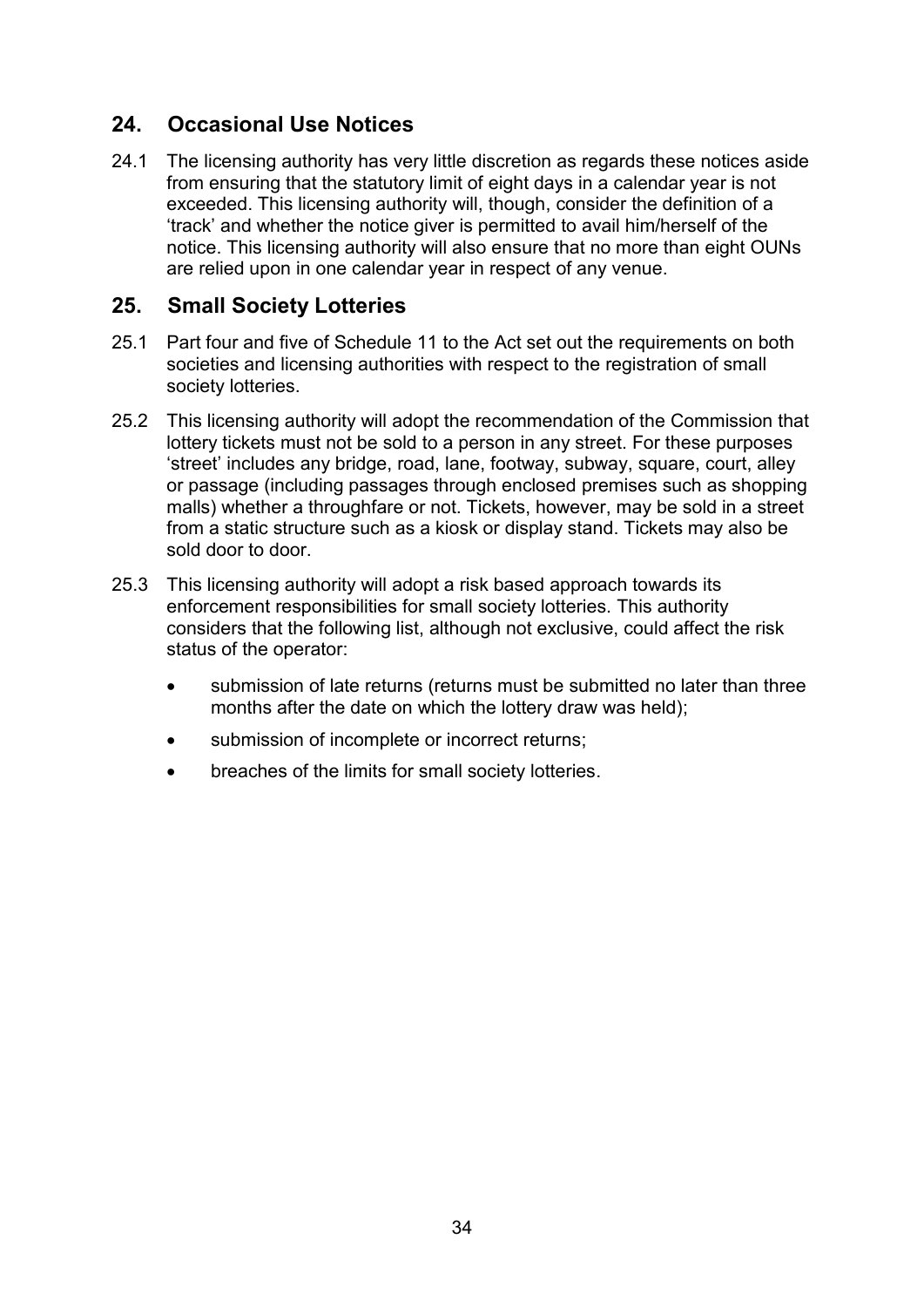## <span id="page-34-0"></span>**Part D - Local Risk Assessments and Local Area Profile**

#### <span id="page-34-1"></span>**26. Local Risk Assessments**

- 26.1 The Commission's Licence Conditions and Code of Practice formalise the need for operators to consider local risks.
- 26.2 Social Responsibility code 10.1.1 requires licensees to assess the local risks to the licensing objectives posed by the provision of gambling facilities at each of their premises, and have policies, procedures and control measures to mitigate those risks. In undertaking their risk assessments, they must take into account relevant matters identified in this policy statement.
- 26.3 Licensees are required to undertake a local risk assessment when applying for a new premises licence. Their risk assessment must also be updated:
	- when applying for a variation of a premises licence;
	- to take account of significant changes in local circumstances, including those identified in this policy statement;
	- where there are significant changes at a licensee's premises that may affect their mitigation of local risks.
- 26.4 The Social Responsibility provision is supplemented by an ordinary code provision that requires licensees to share their risk assessment with the licensing authority when applying for a premises licence or applying for a variation to existing licensed premises, or otherwise at the request of the licensing authority.
- 26.5 Where concerns do exists, perhaps prompted by new or existing risks, the licensing authority will request that the licensee shares a copy of its own risk assessment which will set out the measures the licensee has in place to address specific concerns. This practice should reduce the occasions on which a premises review and the imposition of licence conditions are required.
- 26.6 Where this policy statement sets out its approach to regulation with clear reference to local risks, the licensing authority will facilitate operators being able to better understand the local environment and therefore proactively mitigate risks to the licensing objectives. In some circumstances, it might be appropriate to offer the licensee the opportunity to volunteer specific conditions that could be attached to the premises licence.

## <span id="page-34-2"></span>**27. Local Area Profile**

27.1 The licensing authority can complete their own assessment of the local environment as a means of 'mapping out' local areas of concern, which will be reviewed and updated to reflect changes to the local landscape. Such an assessment is known as the local area profile. There is no statutory duty on the licensing authority to complete an area profile, however benefits for both the licensing authority and operators would be in having a better awareness of the local area and risks. Importantly, risk in this context includes potential and actual risk, thereby taking into account possible future emerging risks, rather than reflecting current risks only.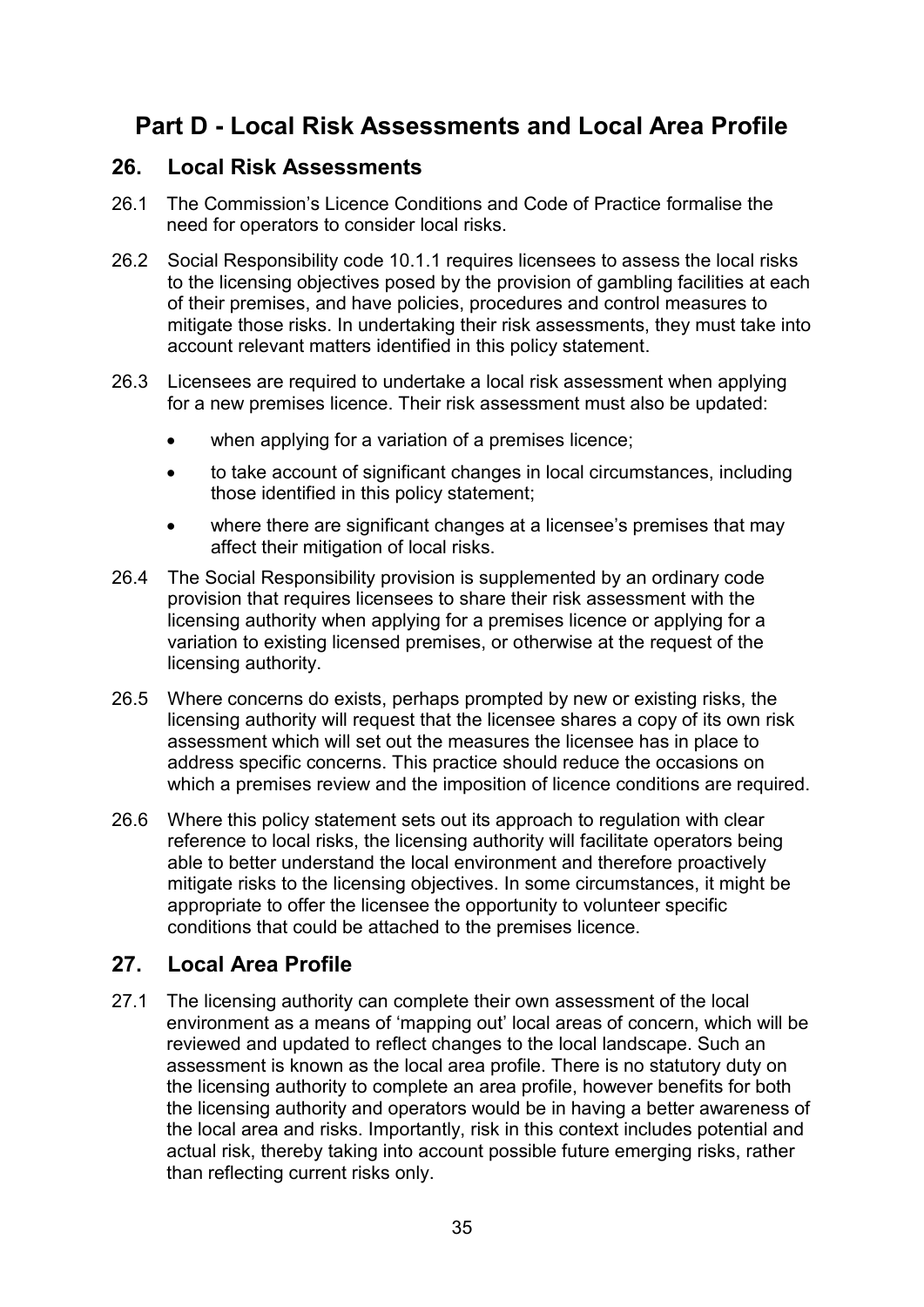27.2 There is no mandatory requirement to have a local area profile and the licensing authority will, where appropriate, engage with responsible authorities to ensure any new or variation applications are assessed taking the local area profile and any risks into account.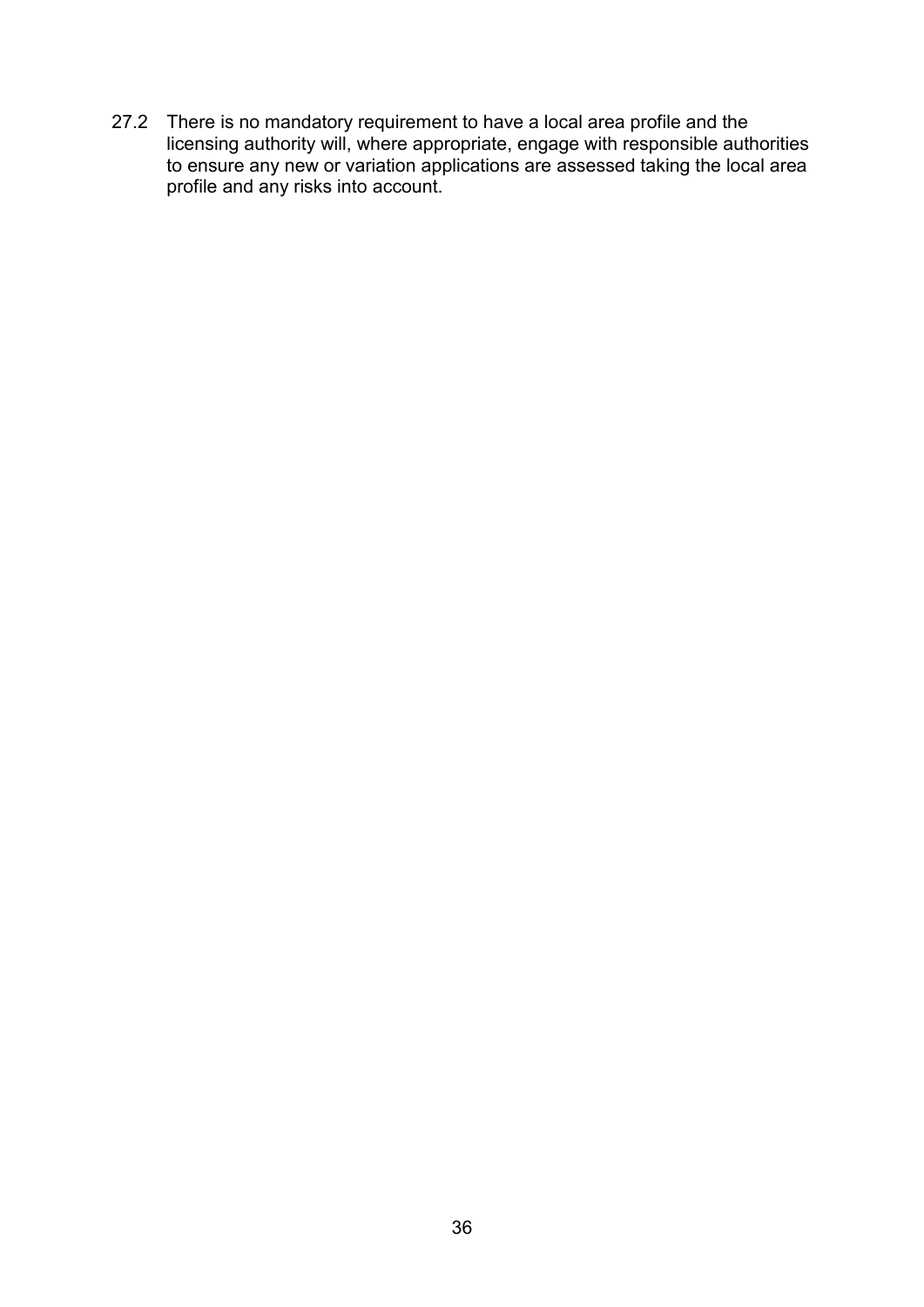## <span id="page-36-0"></span>**Appendix 1 - List of Consultees**

All Council Members within Eden District

All Town/Parish Councils/Meetings within Eden District

All holders of Premises Licences/Permits within Eden District, including Notifications relating to Alcohol Licensed Premises and Occasional Use Notices

All responsible authorities as listed in Appendix 2

Alston Moor Business Association

Appleby Chamber of Trade

North Cumbria Community Safety Partnership

Eden Housing Association

Penrith Chamber of Trade

Penrith Partnership

Penrith Pubwatch

Penrith Business Improvement District (BID)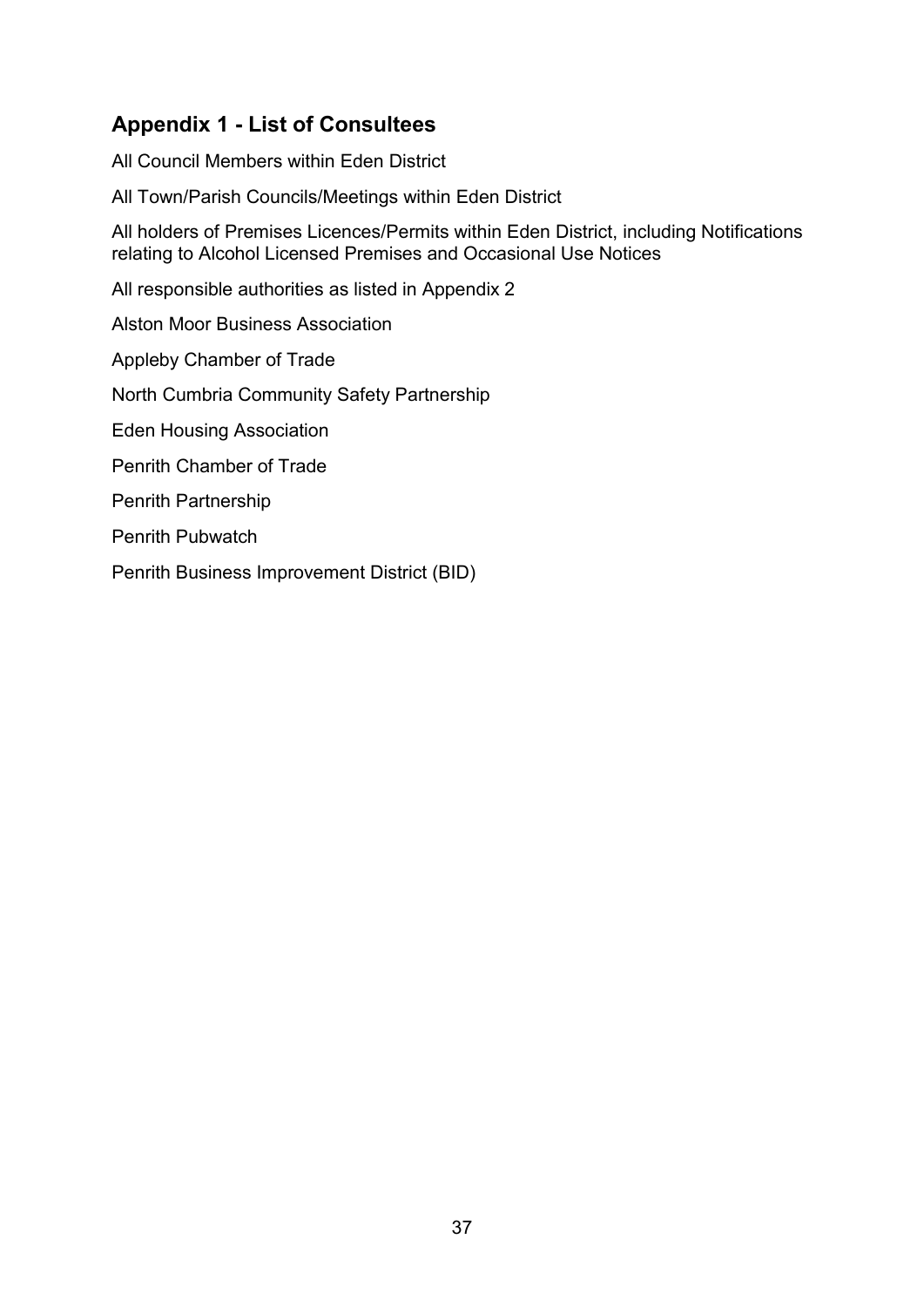## <span id="page-37-0"></span>**Appendix 2 - List of Responsible Authorities**

Application forms should be sent to the Licensing Section. Notice of the application should be sent to the under mentioned responsible authorities:

#### **Licensing Section**

Eden District Council Town Hall **Penrith** CA11 7QF Tel: 01768 212148/212273 Email: admin.licensing@eden.gov.uk

#### **Environmental Services**

Eden District Council Mansion House Penrith CA11 7YG Tel: 01768 212490/212491 Email: env.health@eden.gov.uk

#### **Planning Authority**

Planning Services Eden District Council Mansion House Penrith CA11 7YG Tel: 01768 817817 Email: planning.services@eden.gov.uk or

Planning Services Lake District National Park Authority Murley Moss Oxenholme Road Kendal LA9 7RL Tel: 01539 724555 Email: planning@lake-district.gov.uk or

Planning Services Yorkshire Dales National Park Authority Yoredale Bainbridge LEYBURN DL8 3EL Tel: 01969 652349 Email:planning@yorkshiredales.org.uk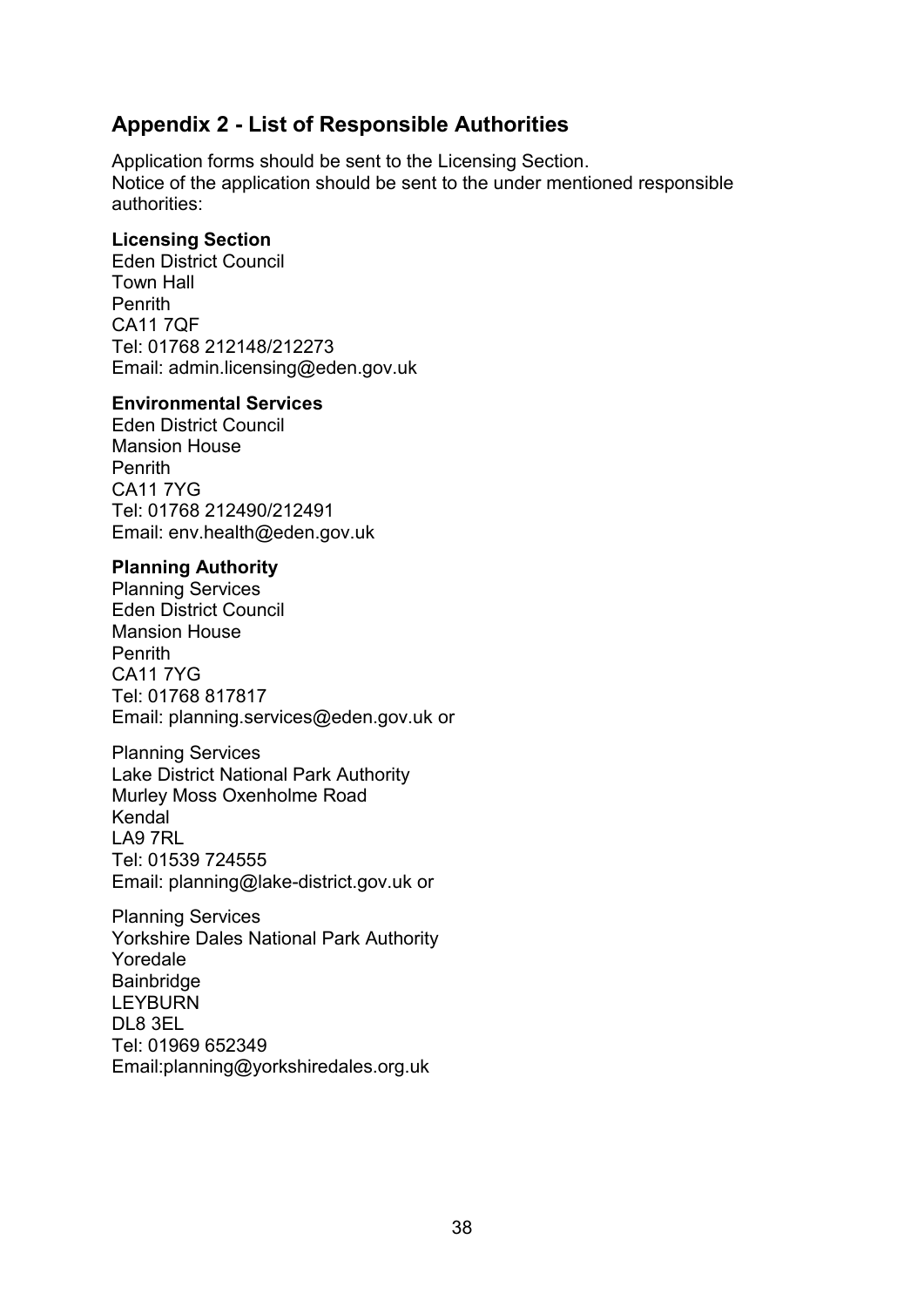#### **Chief Officer of Police**

The Inspector Penrith Police Station Hunter Lane Penrith CA11 7UT Tel: 101 Email: enquiries@cumbria.police.uk

#### **Fire and Rescue Authority**

Chief Fire Officer Cumbria Fire and Rescue Service Carlisle East Community Fire Station Eastern Way **Carlisle** CA1 3RA Tel: 01228 221688 Email: enquiries.fire@cumbria.gov.uk

#### **Protection of Children from Harm**

Children's Services Cumbria Safeguarding Children Partnership (CSCP) 117 Botchergate **Carlisle** CA1 1RD Tel: 01228 226898 Email: cscp@cumbria.gov.uk

#### **Gambling Commission**

Victoria Square House Victoria Square **Birmingham** B2 4BP Email: info@gamblingcommission.gov.uk

#### **Health and Safety Executive**

2 Victoria Place Carlisle CA1 1ER Tel: 01228 634100 Email: formsadmin.carlisle@hse.gsi.gov.uk (where the HSE is the enforcing authority for health and safety matters in the premises)

#### **Her Majesty's Revenue and Customs**

Excise Processing Teams BX9 1GL United Kingdom Tel: 0300 322 7072 Option 7 Email: nrubetting&gaming@hmrc.gsi.gov.uk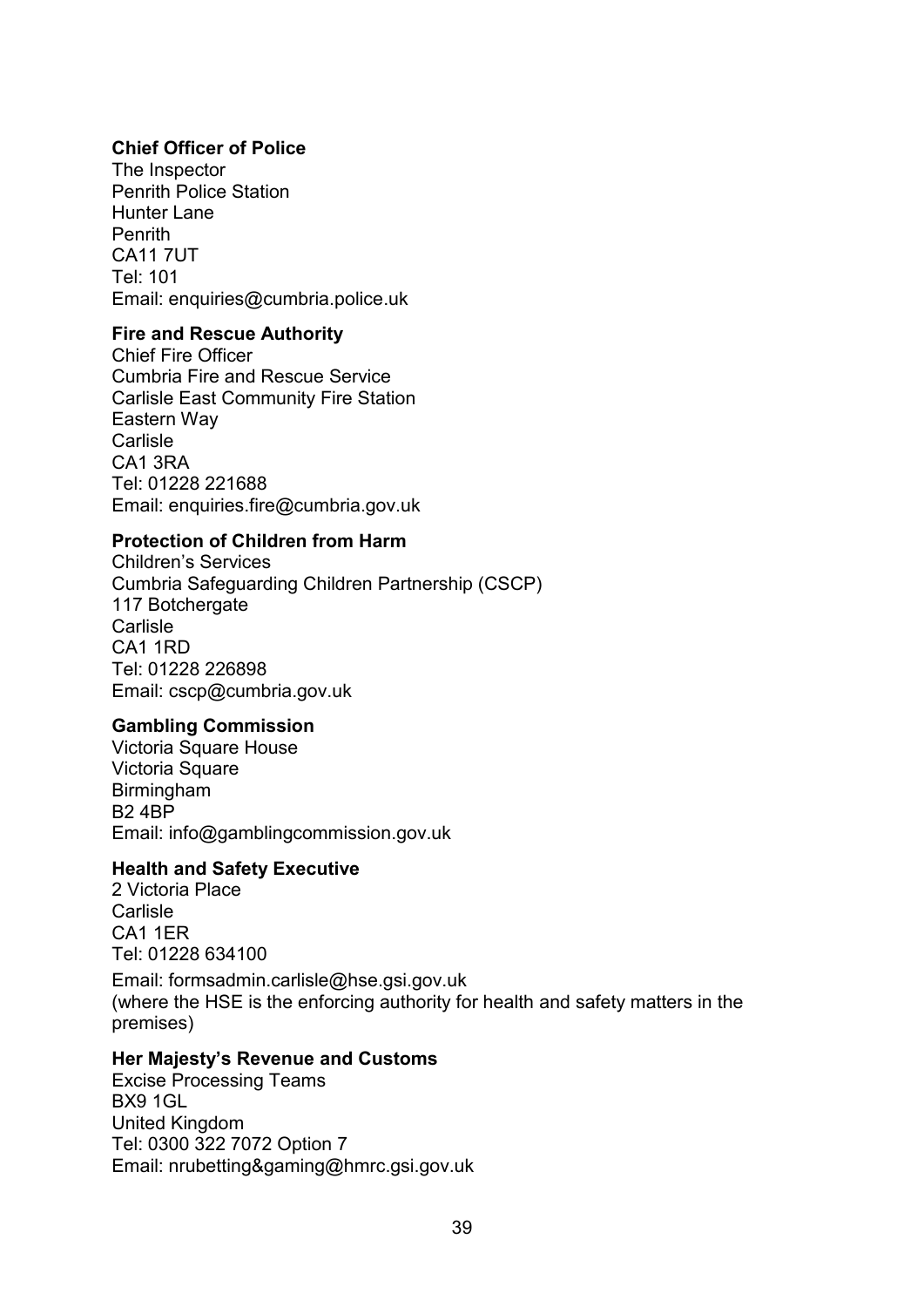| Category of Machine                                                              | <b>Maximum Stake</b><br>(from April 2019)                               | <b>Maximum Prize</b><br>(from Jan 2014)                                 |  |  |  |  |  |  |
|----------------------------------------------------------------------------------|-------------------------------------------------------------------------|-------------------------------------------------------------------------|--|--|--|--|--|--|
| $\mathsf{A}$                                                                     | Unlimited - No category A<br>gaming machines are<br>currently permitted | Unlimited - No Category A<br>gaming machines are<br>currently permitted |  |  |  |  |  |  |
| <b>B1</b>                                                                        | £5                                                                      | £10,000*                                                                |  |  |  |  |  |  |
| * With option of max £20,000 linked progressive jackpot on premises basis only   |                                                                         |                                                                         |  |  |  |  |  |  |
| <b>B2</b>                                                                        | £2                                                                      | £500                                                                    |  |  |  |  |  |  |
| B <sub>3</sub> A                                                                 | £2                                                                      | £500                                                                    |  |  |  |  |  |  |
| B <sub>3</sub>                                                                   | £2                                                                      | £500                                                                    |  |  |  |  |  |  |
| <b>B4</b>                                                                        | £2                                                                      | £400                                                                    |  |  |  |  |  |  |
| $\mathsf{C}$                                                                     | £1                                                                      | £100                                                                    |  |  |  |  |  |  |
| D non-money prize                                                                | 30 <sub>p</sub>                                                         | £8                                                                      |  |  |  |  |  |  |
| D non-money prize (crane<br>grab machine only)                                   | £1                                                                      | £50                                                                     |  |  |  |  |  |  |
| D money prize                                                                    | 10 <sub>p</sub>                                                         | £5                                                                      |  |  |  |  |  |  |
| D combined money and non-<br>money prize                                         | 10 <sub>p</sub>                                                         | £8 (of which no more than<br>£5 may be a money prize)                   |  |  |  |  |  |  |
| D combined money and non-<br>money prize (coin pusher or<br>penny falls machine) | 20p                                                                     | £20 (of which no more than<br>£10 may be a money prize)                 |  |  |  |  |  |  |

## <span id="page-39-0"></span>**Appendix 3 - Categories of Gaming Machines**

The above figures may be subject to change.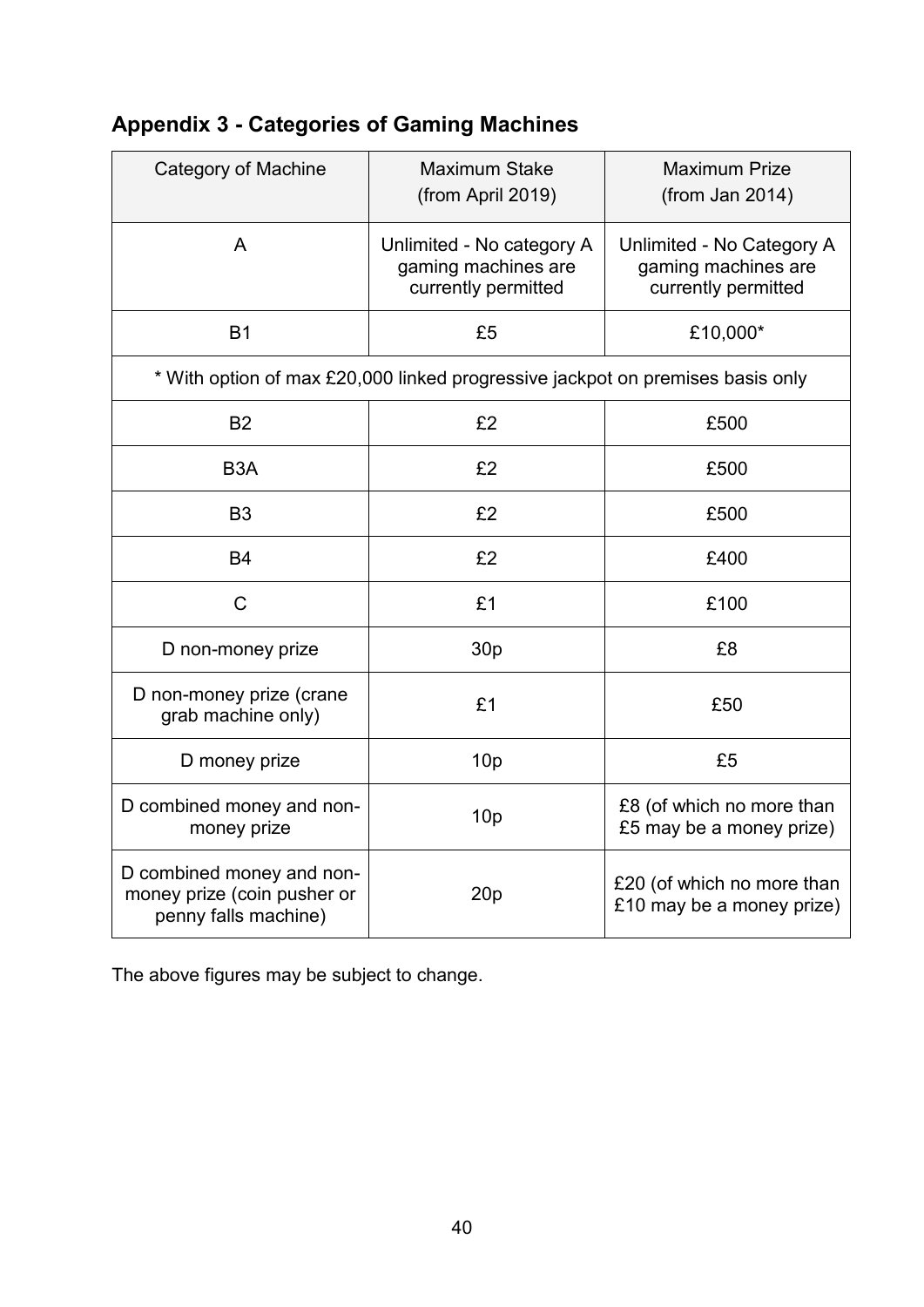|                                                                             | <b>Machine Category</b> |                                                                                                                                                                     |                                                                   |                                                                                                                                                                 |                                                                                                                                                                 |              |                                                                         |
|-----------------------------------------------------------------------------|-------------------------|---------------------------------------------------------------------------------------------------------------------------------------------------------------------|-------------------------------------------------------------------|-----------------------------------------------------------------------------------------------------------------------------------------------------------------|-----------------------------------------------------------------------------------------------------------------------------------------------------------------|--------------|-------------------------------------------------------------------------|
| <b>Premises Type</b>                                                        | A                       | B1                                                                                                                                                                  | <b>B2</b>                                                         | B <sub>3</sub>                                                                                                                                                  | B4                                                                                                                                                              | $\mathsf{C}$ | D                                                                       |
| Large casino<br>(machine/table<br>ratio of 5-1 up to<br>maximum)            |                         | Maximum of 150 machines<br>Any combination of machines on categories B to D (except B3A<br>machines) within the total of 150 (subject to machine/table ratio)       |                                                                   |                                                                                                                                                                 |                                                                                                                                                                 |              |                                                                         |
| Small casino<br>(machine/table<br>ratio of 2-1 up to<br>maximum)            |                         | Maximum of 80 machines<br>Any combination of machines in categories B to D(except B3A<br>machines) within the total limit of 80<br>(subject to machine/table ratio) |                                                                   |                                                                                                                                                                 |                                                                                                                                                                 |              |                                                                         |
| <b>Pre-2005 Act</b><br>casinos (no<br>machine/table<br>ratio)               |                         | Maximum of 20 machines categories B to D (except B3A machines)<br>or any number of C or D machines instead                                                          |                                                                   |                                                                                                                                                                 |                                                                                                                                                                 |              |                                                                         |
| <b>Betting premises</b><br>and tracks<br>occupied by Pool<br><b>Betting</b> |                         |                                                                                                                                                                     | Maximum of 4 machines categories B2 to D (except B3A<br>machines) |                                                                                                                                                                 |                                                                                                                                                                 |              |                                                                         |
| Bingo Premises <sup>1</sup>                                                 |                         |                                                                                                                                                                     |                                                                   |                                                                                                                                                                 | Maximum of 20% of<br>the total number of<br>gaming machines<br>which are available<br>for use on the<br>premises categories<br>B <sub>3</sub> or B <sub>4</sub> |              | No limit on C or D<br>machines                                          |
| Adult gaming<br>centres $2$                                                 |                         |                                                                                                                                                                     |                                                                   | Maximum of 20% of<br>the total number of<br>gaming machines<br>which are available<br>for use on the<br>premises categories<br>B <sub>3</sub> or B <sub>4</sub> |                                                                                                                                                                 |              | No limit on C or D<br>machines                                          |
| <b>Licensed Family</b><br>entertainment<br>centre $3$                       |                         |                                                                                                                                                                     |                                                                   |                                                                                                                                                                 |                                                                                                                                                                 |              | No limit on category C<br>or D machines                                 |
| Family<br>entertainment<br>centre (with<br>permit) <sup>3</sup>             |                         |                                                                                                                                                                     |                                                                   |                                                                                                                                                                 |                                                                                                                                                                 |              | No limit on<br>category D<br>machines                                   |
| Clubs or miners'<br>welfare institutes<br>(with permits) 4                  |                         |                                                                                                                                                                     |                                                                   |                                                                                                                                                                 | Maximum of 3 machines in<br>categories B3A or B4 to D                                                                                                           |              |                                                                         |
| Qualifying alcohol<br>licensed premises                                     |                         |                                                                                                                                                                     |                                                                   |                                                                                                                                                                 |                                                                                                                                                                 |              | 1 or 2 machines of<br>category C or D<br>automatic upon<br>notification |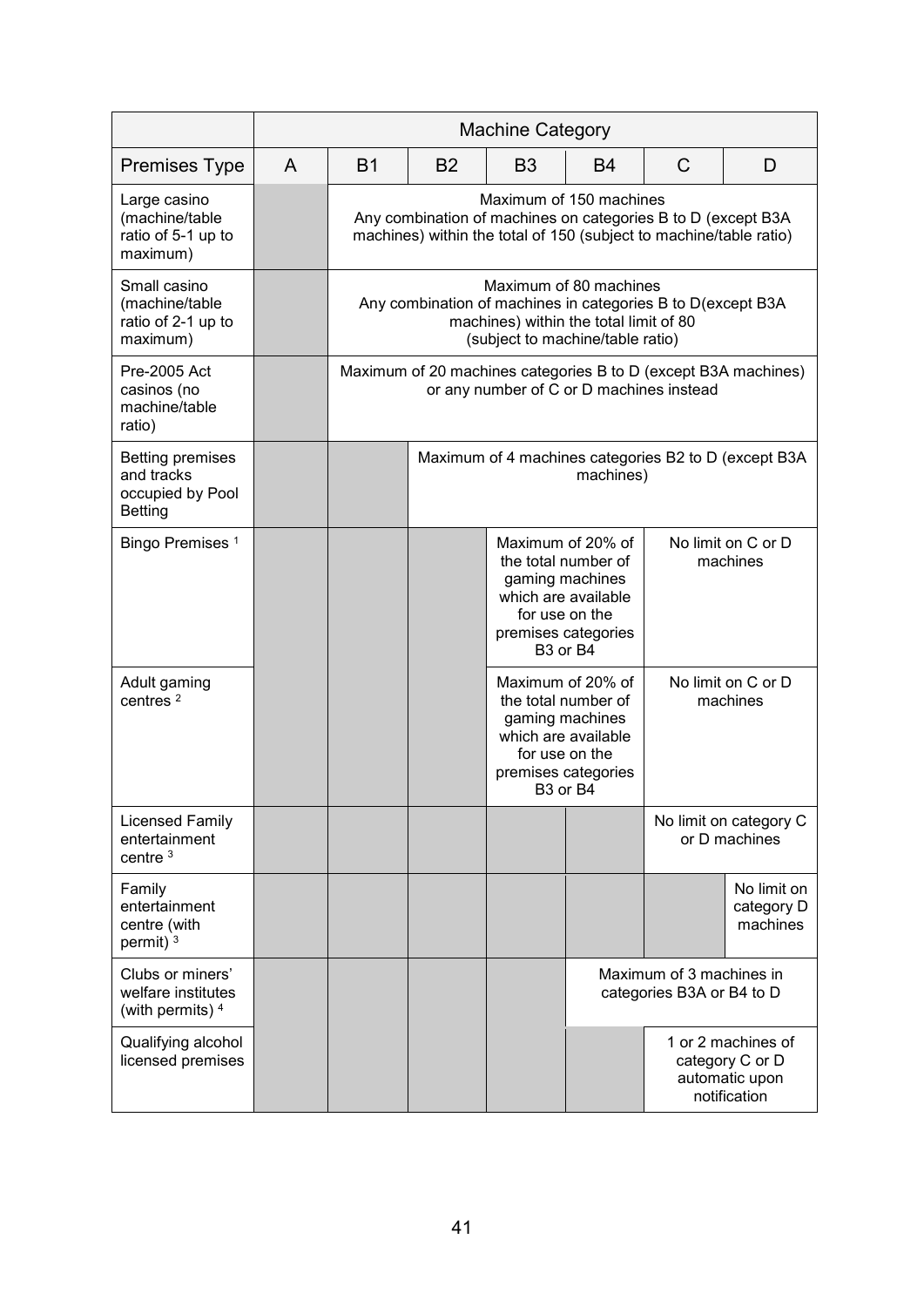|                                                                                                 | <b>Machine Category</b> |           |           |           |           |                                                              |                                       |
|-------------------------------------------------------------------------------------------------|-------------------------|-----------|-----------|-----------|-----------|--------------------------------------------------------------|---------------------------------------|
| <b>Premises Type</b>                                                                            | A                       | <b>B1</b> | <b>B2</b> | <b>B3</b> | <b>B4</b> |                                                              | D                                     |
| Qualifying alcohol<br>licensed premises<br>(with licensed<br>premises gaming<br>machine permit) |                         |           |           |           |           | Number of category<br>C-D machines as<br>specified on permit |                                       |
| Travelling fair                                                                                 |                         |           |           |           |           |                                                              | No limit on<br>category D<br>machines |
|                                                                                                 |                         | <b>B1</b> | <b>B2</b> | <b>B3</b> | Β4        |                                                              |                                       |

- 1. Bingo premises licences are entitled to make available for use a number of category B gaming machines not exceeding 20% of the total number of gaming machines on the premises. Where a premises licence was granted before 13 July 2011, they are entitled to make available eight category B gaming machines, or 20% of the total number of gaming machines, whichever is the greater. Category B machines at bingo premises are restricted to subcategory B3 and B4 machines, but not B3A machines.
- 2. Adult gaming centres are entitled to make available for use a number of category B gaming machines not exceeding 20% of the total number of gaming machines which are available for use on the premises and any number of category C or D machines. Where a premises licence was granted before 13 July 2011, they are entitled to make available four category B gaming machines, or 20% of the total number of gaming machines, whichever is the greater. Category B machines at adult gaming centres are restricted to sub-category B3 and B4 machines but not B3A machines.
- 3. Only premises that are wholly or mainly used for making gaming machines available may hold an unlicensed FEC gaming machine permit or an FEC premises licence. Category C machines may only be sited within licensed FECs and where an FEC permit is in force. They must be in a separate area to ensure the segregation and supervision of machines that may only be played by adults. There is no power of the licensing authority to set a limit on the number of machines under the FEC permit.
- 4. Members' clubs and miners' welfare institutes with a club gaming permit or with a club machine permit, are entitled to site a total of three machines in categories B3A to D but only one B3A machine can be sited as part of this entitlement. Commercial clubs with club machine or gaming permits are entitled to a total of three machines in categories B4 to D.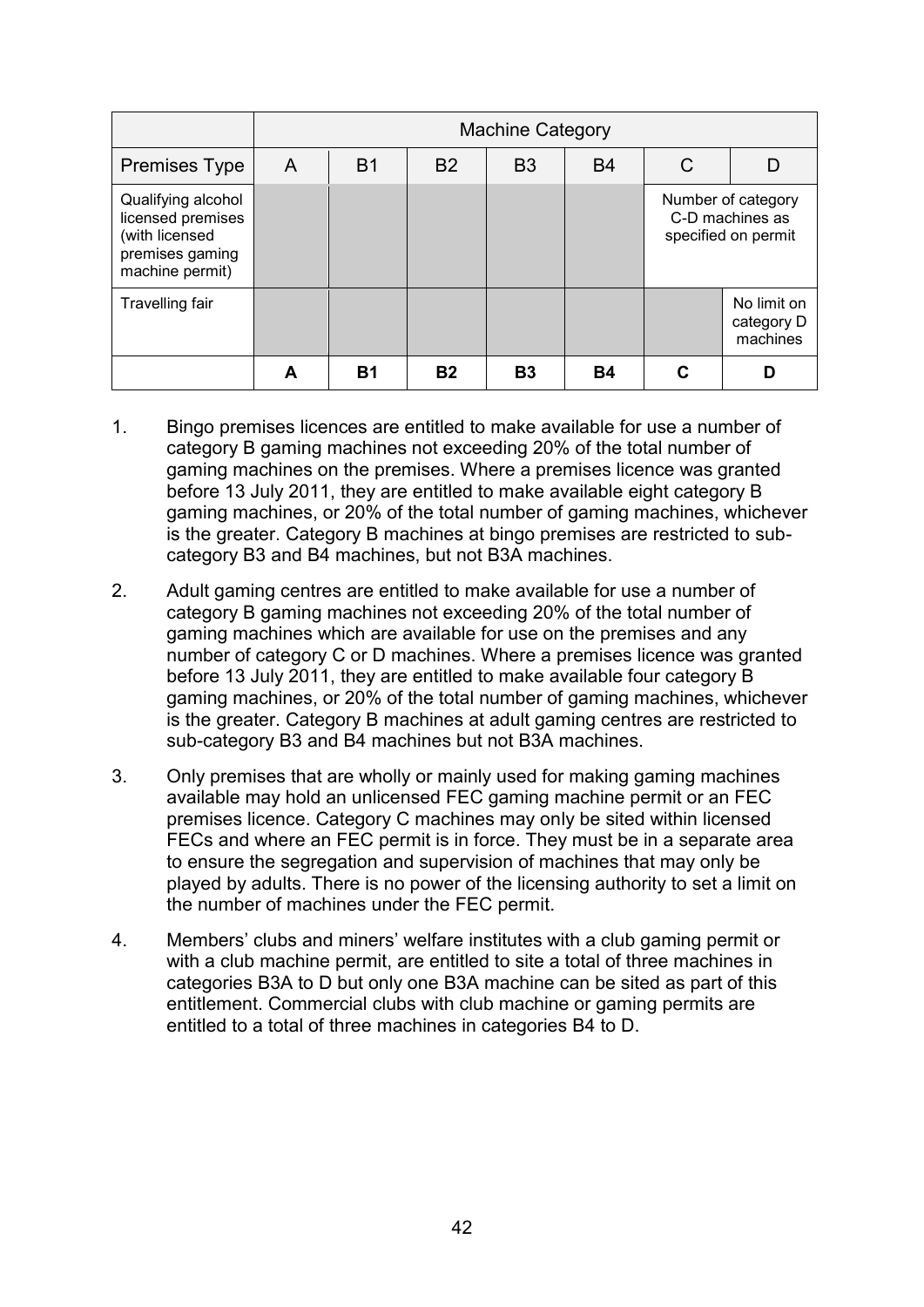## <span id="page-42-0"></span>**Appendix 4 - Delegation of Functions**

| <b>Matter to be dealt with</b>                                        | <b>Full</b><br><b>Council</b> | Sub-committee of<br><b>Licensing Committee</b>                                                 | <b>Officers</b>                                                                         |  |
|-----------------------------------------------------------------------|-------------------------------|------------------------------------------------------------------------------------------------|-----------------------------------------------------------------------------------------|--|
| Final approval of three year<br>licensing policy                      | X                             |                                                                                                |                                                                                         |  |
| Policy not to permit casinos                                          | X                             |                                                                                                |                                                                                         |  |
| Fee setting<br>(when appropriate)                                     |                               | X                                                                                              |                                                                                         |  |
| Application for premises<br>licences                                  |                               | Where representations<br>have been received and<br>not withdrawn                               | Where no representations<br>received/representations<br>have been withdrawn             |  |
| Application for a variation to a<br>licence                           |                               | Where representations<br>have been received and<br>not withdrawn                               | Where no representations<br>received/representations<br>have been withdrawn             |  |
| Application for a transfer of a<br>licence                            |                               | Where representations<br>have been received from<br>the Commission or<br>responsible authority | Where no representations<br>received from the<br>Commission or<br>responsible authority |  |
| Application for a provisional<br>statement                            |                               | Where representations<br>have been received and<br>not withdrawn                               | Where no representations<br>received/representations<br>have been withdrawn             |  |
| Review of a premises licence                                          |                               | X                                                                                              |                                                                                         |  |
| Application for club<br>gaming/club machine permits                   |                               | Where representations<br>have been made and not<br>withdrawn                                   | Where no representations<br>made/representations<br>have been withdrawn                 |  |
| Cancellation of club<br>gaming/club machine permits                   |                               | X                                                                                              |                                                                                         |  |
| Applications for other permits                                        |                               |                                                                                                | X                                                                                       |  |
| <b>Cancellation of licensed</b><br>premises gaming machine<br>permits |                               |                                                                                                | X                                                                                       |  |
| Consideration of temporary<br>use notice                              |                               |                                                                                                | X                                                                                       |  |
| Decision to give a counter<br>notice to a temporary use<br>notice     |                               | X                                                                                              |                                                                                         |  |

X - Indicates at the lowest level to which decisions can be delegated.